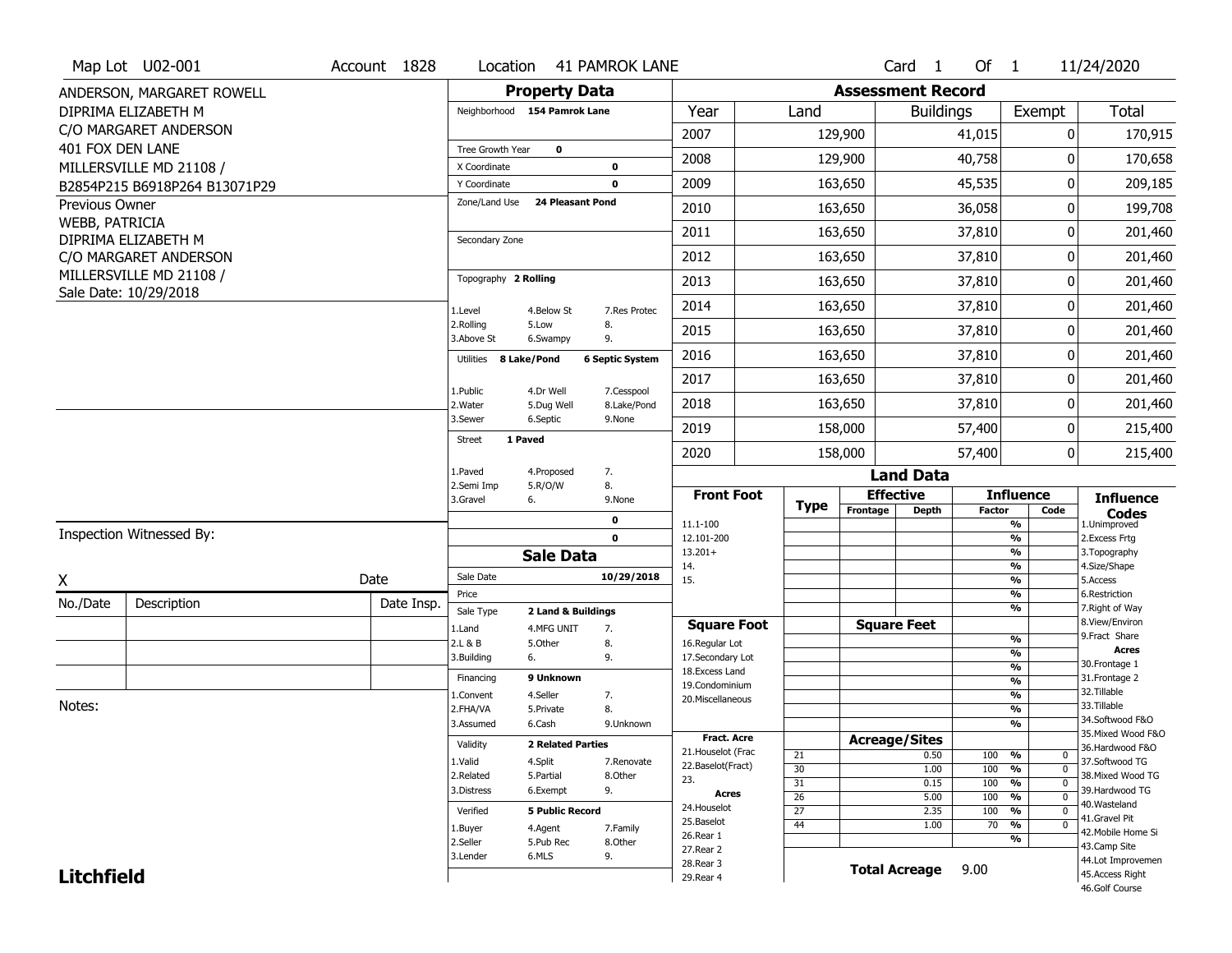|                                |                     |                                                   |                        |                  |                                       |              |                        |                                            |                          |                                        | <b>Litchfield</b>     |       |       |       |                   |       |       |                |       |            |
|--------------------------------|---------------------|---------------------------------------------------|------------------------|------------------|---------------------------------------|--------------|------------------------|--------------------------------------------|--------------------------|----------------------------------------|-----------------------|-------|-------|-------|-------------------|-------|-------|----------------|-------|------------|
| Map Lot U02-001                |                     |                                                   |                        |                  |                                       |              | Account 1828           | Location                                   |                          |                                        | <b>41 PAMROK LANE</b> |       |       |       | Card <sub>1</sub> |       | Of    | $\overline{1}$ |       | 11/24/2020 |
| Building Style 2 Ranch         |                     |                                                   | SF Bsmt Living         |                  | $\mathbf 0$                           |              |                        | Layout                                     | 1 Typical                |                                        |                       |       |       |       |                   |       |       |                |       |            |
| 0.Uncoded                      | 4.Cape              | 8.Log                                             | Fin Bsmt Grade         |                  | 0 <sub>0</sub>                        |              |                        | 1.Typical                                  | 4.                       | 7.                                     |                       |       |       |       |                   |       |       | 24.0' $EP$     |       |            |
| 1.Conv.                        | 5.Garrison          | 9.Other                                           |                        | OPEN-5-CUSTOMIZE | $\mathbf{o}$                          |              |                        | 2.Inadeg                                   | 5.                       | 8.                                     |                       |       |       |       |                   |       | 10.0" |                |       |            |
| 2.Ranch                        | 6.Split             | 10.Tri-Lev                                        | Heat Type              | 0%               |                                       | 9 Not Heated |                        | 3.                                         | 6.                       | 9.                                     |                       |       |       |       |                   |       |       |                |       |            |
| 3.R Ranch                      | 7.Contemp           | 11.Earth O                                        | 0.Uncoded              |                  | 4.Steam                               |              | 8.Fl/Wall              | Attic<br>9 None                            |                          |                                        |                       |       |       |       |                   |       |       | 24.0'          |       |            |
| Dwelling Units 1               |                     |                                                   | 1.HWBB                 |                  | 5.FWA                                 |              | 9.No Heat              | 1.1/4 Fin                                  | 4.Full Fin               | 7.                                     |                       |       |       |       |                   |       |       |                |       |            |
| Other Units<br>$\mathbf 0$     |                     |                                                   | 2.HWCI                 |                  | 6.GravWA                              |              | 10.Radiant             | 2.1/2 Fin                                  | 5.Fl/Stair               | 8.                                     |                       |       |       |       |                   |       |       | 1sFr/P         |       |            |
| Stories                        | 1 One Story         |                                                   | 3.H Pump               |                  | 7.Electric                            |              | 11.Radiant             | 3.3/4 Fin                                  | 6.                       |                                        | 9.None                |       |       |       |                   |       |       |                |       |            |
| 1.1<br>4.1.5                   |                     | 7.1.25                                            | Cool Type              | 0%               |                                       | 9 None       |                        | Insulation                                 | 9 None                   |                                        |                       |       |       |       |                   |       |       |                |       |            |
| 2.2                            | 5.1.75              | 8.3.5                                             | 1.Refrig               |                  | 4.W&C Air                             |              | 7.RadHW                | 1.Full                                     | 4.Minimal                | 7.                                     |                       |       |       |       |                   |       | 35.0  |                |       |            |
| 3.3<br>6.2.5                   |                     | 9.4                                               | 2.Evapor               |                  | 5.Monitor-                            | 8.           |                        | 2. Heavy                                   | 5.Partial                | 8.                                     |                       |       |       |       |                   |       |       |                |       |            |
| <b>Exterior Walls</b>          | 10 Wood Shingle     |                                                   | 3.H Pump               |                  | 6.Monitor-                            |              | 9.None                 | 3.Capped                                   | 6.                       |                                        | 9.None                |       |       |       |                   | 10.0" |       |                |       |            |
| 0.Uncoded                      | 4.Asbestos          | 8.Concrete                                        | Kitchen Style          |                  | 2 Typical                             |              |                        | Unfinished %<br>Grade & Factor 2 Fair 100% | 0%                       |                                        |                       |       |       |       |                   | 13.0  |       |                |       |            |
| 1.Wd Clapb<br>2.Vinyl          | 5.Stucco<br>6.Brick | 9.Other<br>10.Wd shin                             | 1.Modern<br>2. Typical |                  | 4.Obsolete<br>5.                      | 8.           | 7.                     | 1.E Grade                                  | 4.B Grade                |                                        | 7.AAA Grad            |       |       |       |                   |       |       |                |       |            |
| 3.Compos.                      | 7.Stone             | 11.T1-11                                          | 3.Old Type             |                  | 6.                                    |              | 9.None                 | 2.D Grade                                  | 5.A Grade                |                                        | 8.M&S                 |       |       | 24.0' | 1sFr              |       |       |                |       |            |
| Roof Surface                   | 1 Asphalt Shingles  |                                                   | Bath(s) Style          |                  | 2 Typical Bath(s)                     |              |                        | 3.C Grade                                  | 6.AA Grade               |                                        | 9.Same                |       | 15.0' |       |                   | 25.0  | 14.0' |                |       |            |
| 1.Asphalt                      | 4.Composit          | 7.Rolled R                                        | 1.Modern               |                  | 4.Obsolete                            | 7.           |                        | SQFT (Footprint) 840                       |                          |                                        |                       |       |       |       |                   |       |       | <b>WD</b>      | 12.0' |            |
| 2.Slate                        | 5.Wood              | 8.                                                | 2. Typical             |                  | 5.                                    | 8.           |                        | Condition                                  | <b>3 Below Average</b>   |                                        |                       |       |       |       |                   |       |       |                |       |            |
| 3.Metal                        | 6.Other             | 9.                                                | 3.Old Type             |                  | 6.                                    |              | 9.None                 | 1.Poor                                     | 4.Avg                    |                                        | 7.V G                 |       |       |       |                   |       | 24.0' |                |       |            |
| SF Masonry Trim 0              |                     |                                                   | # Rooms                |                  | 5                                     |              |                        | 2.Fair                                     | $5.Avg+$                 |                                        | 8.Exc                 |       |       |       |                   |       |       |                |       |            |
| OPEN-3-CUSTOM 0                |                     |                                                   | # Bedrooms             |                  | 3                                     |              |                        | $3.$ Avg-                                  | 6.Good                   |                                        | 9.Same                |       |       |       |                   |       |       |                |       |            |
| OPEN-4-CUSTOM 0                |                     |                                                   | # Full Baths           |                  | 1                                     |              |                        | Phys. % Good                               | 0%                       |                                        |                       |       |       |       |                   |       |       |                |       |            |
| Year Built                     | 1950                |                                                   | # Half Baths           |                  | $\mathbf 0$                           |              |                        | Funct. % Good                              | 100%                     |                                        |                       |       |       |       |                   |       |       |                |       |            |
| Year Remodeled 0               |                     |                                                   | # Addn Fixtures        |                  | $\mathbf 0$                           |              |                        | <b>Functional Code</b>                     | 9 None                   |                                        |                       |       |       |       |                   |       |       |                |       |            |
| Foundation                     | <b>6 Piers</b>      |                                                   | # Fireplaces           |                  | $\mathbf{1}$                          |              |                        | 1.Incomp                                   | 4.Delap                  |                                        | 7.No Power            | 9.0"  |       |       |                   |       |       |                |       |            |
| 1.Concrete                     | 4.Wood              | 7.                                                |                        |                  |                                       |              |                        | 2.O-Built                                  | 5.Bsmt                   |                                        | 8.LongTerm            |       |       |       |                   |       |       |                |       |            |
| 2.C Block                      | 5.Slab              | 8.                                                |                        |                  |                                       |              |                        | 3.Damage                                   | 6.Common                 |                                        | 9.None                | 10.0" |       |       |                   |       |       |                |       |            |
| 3.Br/Stone                     | 6.Piers             | 9.                                                |                        |                  |                                       |              |                        | Econ. % Good 100%                          |                          |                                        |                       | SHED  |       |       |                   |       |       |                |       |            |
| Basement                       | 9 No Basement       |                                                   |                        |                  |                                       |              |                        | Economic Code None                         |                          |                                        |                       |       |       |       |                   |       |       |                |       |            |
| $1.1/4$ Bmt                    | 4.Full Bmt          | 7.                                                |                        |                  |                                       |              |                        | 0.None                                     | 3.No Power               |                                        | 9.None                |       |       |       |                   |       |       |                |       |            |
| $2.1/2$ Bmt<br>3.3/4 Bmt<br>6. | 5.Crawl Sp          | 8.<br>9.None                                      |                        |                  |                                       |              |                        | 1.Location<br>2.Encroach                   | 4.Generate<br>5.Multi-Fa | 8.<br>9.                               |                       |       |       |       |                   |       |       |                |       |            |
| Bsmt Gar # Cars 0              |                     |                                                   |                        |                  |                                       |              | Software               | Entrance Code 1 Interior Inspect           |                          |                                        |                       |       |       |       |                   |       |       |                |       |            |
| Wet Basement<br>$\mathbf{o}$   |                     |                                                   |                        |                  | A Division of Harris Computer Systems |              |                        | 1.Interior                                 | 4.Vacant                 | 7.                                     |                       |       |       |       |                   |       |       |                |       |            |
| 1.Dry                          | 4.Dirt Flr          | 7.                                                |                        |                  |                                       |              |                        | 2.Refusal                                  | 5.Estimate               | 8.                                     |                       |       |       |       |                   |       |       |                |       |            |
| 2.Damp<br>5.                   |                     | 8.                                                |                        |                  |                                       |              |                        | 3.Informed                                 | 6.Existing               | 9.                                     |                       |       |       |       |                   |       |       |                |       |            |
| 3.Wet<br>6.                    |                     | 9.                                                |                        |                  |                                       |              |                        | Information Code 1 Owner                   |                          |                                        |                       |       |       |       |                   |       |       |                |       |            |
|                                |                     |                                                   |                        |                  |                                       |              |                        | 1.Owner                                    | 4.Agent                  |                                        | 7.Vacant              |       |       |       |                   |       |       |                |       |            |
|                                |                     |                                                   |                        |                  |                                       |              |                        | 2.Relative                                 | 5.Estimate               | 8.                                     |                       |       |       |       |                   |       |       |                |       |            |
|                                |                     | Date Inspected 8/24/2018                          |                        |                  |                                       |              |                        | 3.Tenant                                   | 6.Other                  | 9.                                     |                       |       |       |       |                   |       |       |                |       |            |
|                                |                     | <b>Additions, Outbuildings &amp; Improvements</b> |                        |                  |                                       |              |                        |                                            |                          | 1.One Story Fram                       |                       |       |       |       |                   |       |       |                |       |            |
| Type                           |                     | Year                                              | Units                  |                  | Grade $ $ Cond                        | Phys.        | Funct.                 | Sound Value                                |                          | 2. Two Story Fram                      |                       |       |       |       |                   |       |       |                |       |            |
|                                |                     |                                                   |                        |                  |                                       |              |                        |                                            |                          | 3. Three Story Fr                      |                       |       |       |       |                   |       |       |                |       |            |
| 22 Encl Frame                  |                     | 0                                                 | 240                    | 0 <sub>0</sub>   | 10                                    | 0            | % 0<br>$\%$            |                                            |                          | 4.1 & 1/2 Story                        |                       |       |       |       |                   |       |       |                |       |            |
| 1 One Story Frame              |                     | 10                                                | 360                    | 0 <sub>0</sub>   | 10                                    | 0            | $\%$ 0<br>$\%$         |                                            |                          | 5.1 & 3/4 Story                        |                       |       |       |       |                   |       |       |                |       |            |
| 24 Frame Shed                  |                     | 10                                                |                        |                  |                                       |              | %                      | $%$ 500                                    |                          | 6.2 & 1/2 Story                        |                       |       |       |       |                   |       |       |                |       |            |
| 68 Wood Deck/s                 |                     | 10                                                | 418                    | 3 100            | 14                                    | 0            | % 100<br>$\frac{0}{0}$ |                                            |                          | 21.Open Frame Por                      |                       |       |       |       |                   |       |       |                |       |            |
|                                |                     |                                                   |                        |                  |                                       |              | $\%$<br>$\%$           |                                            |                          | 22.Encl Frame Por                      |                       |       |       |       |                   |       |       |                |       |            |
|                                |                     |                                                   |                        |                  |                                       |              |                        |                                            |                          | 23. Frame Garage                       |                       |       |       |       |                   |       |       |                |       |            |
|                                |                     |                                                   |                        |                  |                                       |              | $\%$<br>%              |                                            |                          | 24.Frame Shed                          |                       |       |       |       |                   |       |       |                |       |            |
|                                |                     |                                                   |                        |                  |                                       |              | %<br>$\%$              |                                            |                          | 25. Frame Bay Wind                     |                       |       |       |       |                   |       |       |                |       |            |
|                                |                     |                                                   |                        |                  |                                       |              | %<br>$\%$              |                                            |                          | 26.1SFr Overhang<br>27. Unfin Basement |                       |       |       |       |                   |       |       |                |       |            |
|                                |                     |                                                   |                        |                  |                                       |              | $\%$<br>$\frac{0}{0}$  |                                            |                          | 28.Unfinished Att                      |                       |       |       |       |                   |       |       |                |       |            |
|                                |                     |                                                   |                        |                  |                                       |              | $\sqrt{6}$<br>$\%$     |                                            |                          | 29. Finished Attic                     |                       |       |       |       |                   |       |       |                |       |            |
|                                |                     |                                                   |                        |                  |                                       |              |                        |                                            |                          |                                        |                       |       |       |       |                   |       |       |                |       |            |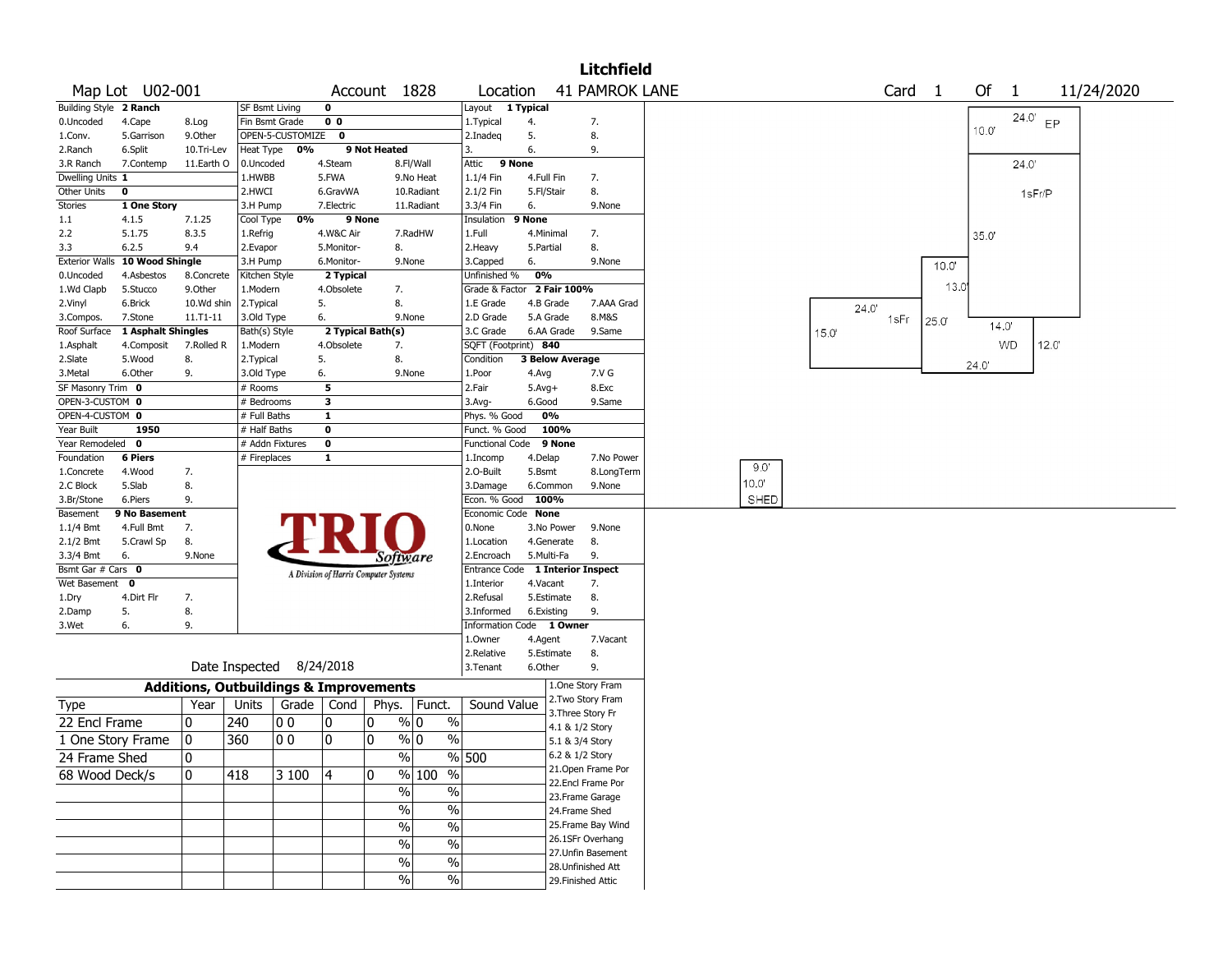|                                   | Map Lot U02-002                                 | Account 912 | Location                            |                                  | <b>30 PAMROCK LANE</b>   |                                         |                 |                          | Card <sub>1</sub>    | Of $1$        |                                      | 11/24/2020                          |
|-----------------------------------|-------------------------------------------------|-------------|-------------------------------------|----------------------------------|--------------------------|-----------------------------------------|-----------------|--------------------------|----------------------|---------------|--------------------------------------|-------------------------------------|
|                                   | O K BERRY FAMILY TRUST                          |             |                                     | <b>Property Data</b>             |                          |                                         |                 | <b>Assessment Record</b> |                      |               |                                      |                                     |
|                                   | ARLINE B JULIA, TRUSTEE                         |             | Neighborhood 154 Pamrok Lane        |                                  |                          | Year                                    | Land            |                          | <b>Buildings</b>     |               | Exempt                               | Total                               |
| 39 JOY ROAD                       |                                                 |             |                                     |                                  |                          | 2007                                    |                 | 166,050                  |                      | 67,989        | 0                                    | 234,039                             |
|                                   | FAIRFIELD ME 04937 3421                         |             | Tree Growth Year                    | $\mathbf 0$                      |                          | 2008                                    |                 | 166,050                  |                      | 67,989        | 0                                    | 234,039                             |
|                                   |                                                 |             | X Coordinate                        |                                  | $\pmb{0}$<br>$\mathbf 0$ | 2009                                    |                 |                          |                      | 71,073        | 0                                    | 294,323                             |
|                                   | B1866P81 B8832P343                              |             | Y Coordinate<br>Zone/Land Use       | <b>24 Pleasant Pond</b>          |                          |                                         |                 | 223,250                  |                      |               |                                      |                                     |
| Previous Owner<br>JULIA, ARLINE B |                                                 |             |                                     |                                  |                          | 2010                                    |                 | 223,250                  |                      | 63,318        | 0                                    | 286,568                             |
| 39 JOY ROAD                       |                                                 |             | Secondary Zone                      |                                  |                          | 2011                                    |                 | 223,250                  |                      | 52,879        | 0                                    | 276,129                             |
|                                   |                                                 |             |                                     |                                  |                          | 2012                                    |                 | 223,250                  |                      | 52,879        | $\pmb{0}$                            | 276,129                             |
|                                   | FAIRFIELD ME 04937 3421<br>Sale Date: 3/14/2006 |             | Topography 2 Rolling                |                                  |                          | 2013                                    |                 | 223,250                  |                      | 52,879        | 0                                    | 276,129                             |
|                                   |                                                 |             | 1.Level                             | 4.Below St                       | 7.Res Protec             | 2014                                    |                 | 223,250                  |                      | 52,879        | 0                                    | 276,129                             |
|                                   |                                                 |             | 2.Rolling<br>3.Above St             | 5.Low<br>6.Swampy                | 8.<br>9.                 | 2015                                    |                 | 223,250                  |                      | 52,879        | 0                                    | 276,129                             |
|                                   |                                                 |             | Utilities 8 Lake/Pond               |                                  | <b>6 Septic System</b>   | 2016                                    |                 | 223,250                  |                      | 52,879        | 0                                    | 276,129                             |
|                                   |                                                 |             | 1.Public                            | 4.Dr Well                        | 7.Cesspool               | 2017                                    |                 | 223,250                  |                      | 52,879        | 0                                    | 276,129                             |
|                                   |                                                 |             | 2. Water                            | 5.Dug Well                       | 8.Lake/Pond              | 2018                                    |                 | 223,250                  |                      | 52,879        | 0                                    | 276,129                             |
|                                   |                                                 |             | 3.Sewer<br>1 Paved<br><b>Street</b> | 6.Septic                         | 9.None                   | 2019                                    |                 | 170,200                  |                      | 63,300        | 0                                    | 233,500                             |
|                                   |                                                 |             |                                     |                                  |                          | 2020                                    |                 | 170,200                  |                      | 63,300        | $\mathbf 0$                          | 233,500                             |
|                                   |                                                 |             | 1.Paved<br>2.Semi Imp               | 4.Proposed<br>5.R/O/W            | 7.<br>8.                 |                                         |                 |                          | <b>Land Data</b>     |               |                                      |                                     |
|                                   |                                                 |             | 3.Gravel                            | 6.                               | 9.None                   | <b>Front Foot</b>                       | <b>Type</b>     | <b>Effective</b>         |                      |               | <b>Influence</b>                     | <b>Influence</b>                    |
|                                   |                                                 |             |                                     |                                  | $\mathbf 0$              | 11.1-100                                |                 | Frontage                 | <b>Depth</b>         | <b>Factor</b> | Code<br>%                            | <b>Codes</b><br>1.Unimproved        |
|                                   | Inspection Witnessed By:                        |             |                                     |                                  | $\mathbf 0$              | 12.101-200                              |                 |                          |                      |               | %                                    | 2.Excess Frtg                       |
|                                   |                                                 |             |                                     | <b>Sale Data</b>                 |                          | $13.201+$<br>14.                        |                 |                          |                      |               | %<br>%                               | 3. Topography<br>4.Size/Shape       |
| X                                 |                                                 | Date        | Sale Date                           |                                  | 3/14/2006                | 15.                                     |                 |                          |                      |               | %                                    | 5.Access                            |
| No./Date                          | Description                                     | Date Insp.  | Price                               |                                  |                          |                                         |                 |                          |                      |               | %<br>%                               | 6.Restriction<br>7. Right of Way    |
|                                   |                                                 |             | Sale Type<br>1.Land                 | 2 Land & Buildings<br>4.MFG UNIT | 7.                       | <b>Square Foot</b>                      |                 | <b>Square Feet</b>       |                      |               |                                      | 8.View/Environ                      |
|                                   |                                                 |             | 2.L & B                             | 5.Other                          | 8.                       | 16.Regular Lot                          |                 |                          |                      |               | %                                    | 9. Fract Share                      |
|                                   |                                                 |             | 3.Building                          | 6.                               | 9.                       | 17.Secondary Lot                        |                 |                          |                      |               | %<br>$\frac{9}{6}$                   | <b>Acres</b><br>30.Frontage 1       |
|                                   |                                                 |             | Financing                           | 6 Cash Sale                      |                          | 18. Excess Land<br>19.Condominium       |                 |                          |                      |               | $\frac{9}{6}$                        | 31. Frontage 2                      |
|                                   |                                                 |             | 1.Convent                           | 4.Seller                         | 7.                       | 20.Miscellaneous                        |                 |                          |                      |               | $\frac{9}{6}$                        | 32. Tillable                        |
| Notes:                            |                                                 |             | 2.FHA/VA                            | 5.Private                        | 8.                       |                                         |                 |                          |                      |               | $\frac{9}{6}$                        | 33.Tillable<br>34.Softwood F&O      |
|                                   |                                                 |             | 3.Assumed                           | 6.Cash                           | 9.Unknown                |                                         |                 |                          |                      |               | %                                    | 35. Mixed Wood F&O                  |
|                                   |                                                 |             | Validity                            | 1 Arms Length Sale               |                          | <b>Fract. Acre</b>                      |                 | <b>Acreage/Sites</b>     |                      |               |                                      | 36.Hardwood F&O                     |
|                                   |                                                 |             | 1.Valid                             | 4.Split                          | 7.Renovate               | 21. Houselot (Frac<br>22.Baselot(Fract) | 21<br>30        |                          | 0.50<br>1.00         | 100<br>100    | %<br>$\mathbf 0$<br>%<br>$\mathbf 0$ | 37.Softwood TG                      |
|                                   |                                                 |             | 2.Related                           | 5.Partial                        | 8.Other                  | 23.                                     | 31              |                          | 1.60                 | 100           | $\frac{9}{6}$<br>$\mathbf 0$         | 38. Mixed Wood TG                   |
|                                   |                                                 |             | 3.Distress                          | 6.Exempt                         | 9.                       | <b>Acres</b>                            | $\overline{26}$ |                          | 2.40                 | 100           | $\frac{9}{6}$<br>$\mathbf 0$         | 39.Hardwood TG                      |
|                                   |                                                 |             | Verified                            | <b>5 Public Record</b>           |                          | 24. Houselot                            | 44              |                          | 1.00                 | 70            | %<br>0                               | 40.Wasteland                        |
|                                   |                                                 |             | 1.Buyer                             | 4.Agent                          | 7.Family                 | 25.Baselot                              |                 |                          |                      |               | $\frac{9}{6}$                        | 41.Gravel Pit<br>42. Mobile Home Si |
|                                   |                                                 |             | 2.Seller                            | 5.Pub Rec                        | 8.Other                  | 26.Rear 1                               |                 |                          |                      |               | %                                    | 43.Camp Site                        |
|                                   |                                                 |             | 3.Lender                            | 6.MLS                            | 9.                       | 27. Rear 2<br>28. Rear 3                |                 |                          |                      |               |                                      | 44.Lot Improvemen                   |
| <b>Litchfield</b>                 |                                                 |             |                                     |                                  |                          | 29. Rear 4                              |                 |                          | <b>Total Acreage</b> | 5.50          |                                      | 45.Access Right                     |
|                                   |                                                 |             |                                     |                                  |                          |                                         |                 |                          |                      |               |                                      | 46.Golf Course                      |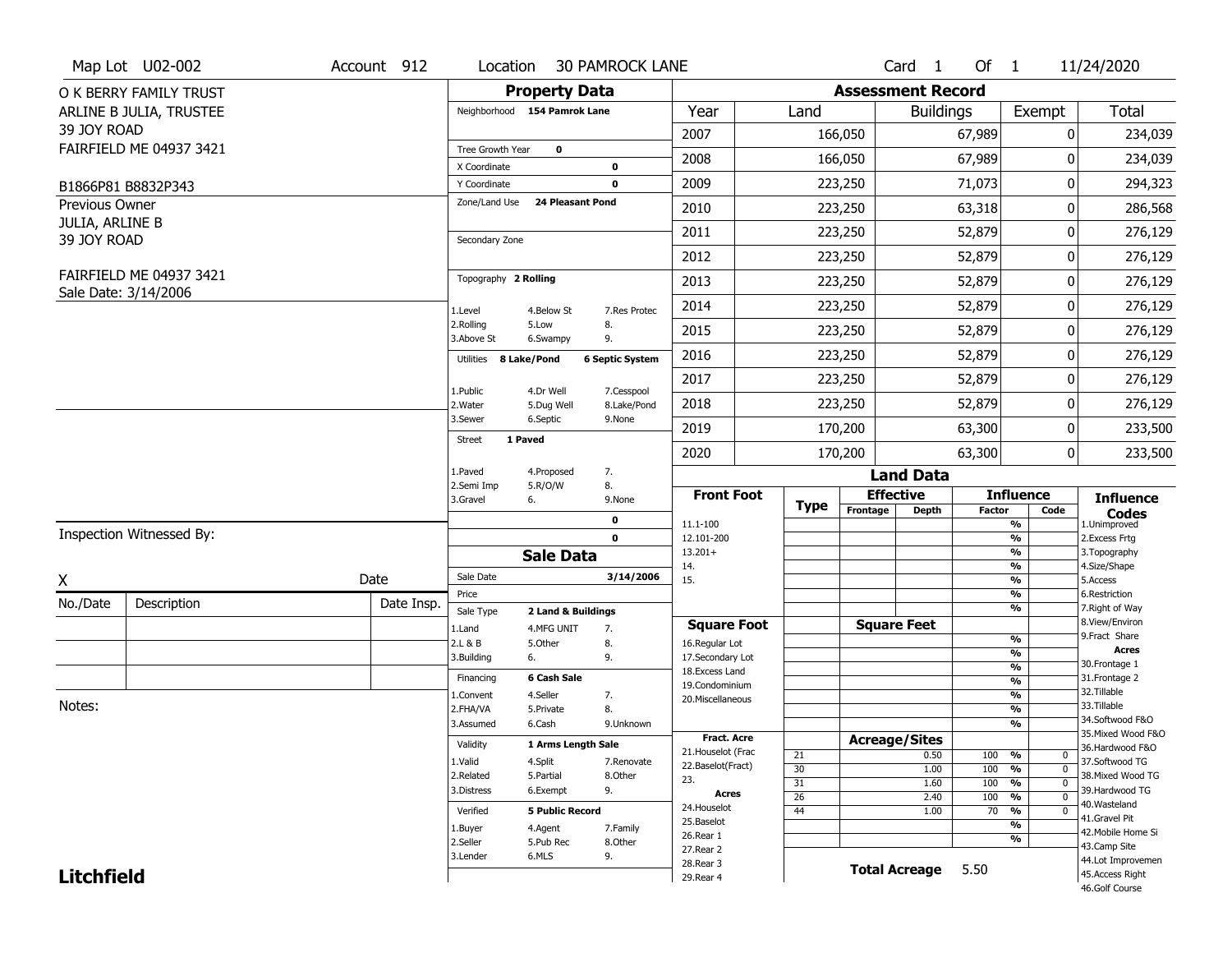|                                |                   |                 |                       |                                                   |                                       |              |             |                          |                             |                     |                 | <b>Litchfield</b>         |  |       |                   |       |      |              |      |            |  |
|--------------------------------|-------------------|-----------------|-----------------------|---------------------------------------------------|---------------------------------------|--------------|-------------|--------------------------|-----------------------------|---------------------|-----------------|---------------------------|--|-------|-------------------|-------|------|--------------|------|------------|--|
|                                | Map Lot U02-002   |                 |                       |                                                   |                                       |              | Account 912 |                          | Location                    |                     |                 | <b>30 PAMROCK LANE</b>    |  |       | Card <sub>1</sub> |       | Of   | $\mathbf{1}$ |      | 11/24/2020 |  |
| Building Style 4 Cape          |                   |                 | <b>SF Bsmt Living</b> |                                                   | 0                                     |              |             |                          | Layout                      | 1 Typical           |                 |                           |  |       |                   |       |      |              |      |            |  |
| 0.Uncoded                      | 4.Cape            | 8.Log           | Fin Bsmt Grade        |                                                   | 0 <sub>0</sub>                        |              |             |                          | 1.Typical                   | 4.                  |                 | 7.                        |  |       |                   | 14.0' | 8.0  |              | 26.0 | <b>OP</b>  |  |
| 1.Conv.                        | 5.Garrison        | 9.Other         |                       | OPEN-5-CUSTOMIZE                                  | $\mathbf 0$                           |              |             |                          | 2.Inadeg                    | 5.                  |                 | 8.                        |  |       |                   |       |      |              |      |            |  |
| 2.Ranch                        | 6.Split           | 10.Tri-Lev      | Heat Type             | 0%                                                |                                       | 9 Not Heated |             | 3.                       |                             | 6.                  |                 | 9.                        |  |       |                   | 1sFr  |      |              |      |            |  |
| 3.R Ranch                      | 7.Contemp         | 11.Earth O      | 0.Uncoded             |                                                   | 4.Steam                               |              | 8.Fl/Wall   |                          | Attic                       | 9 None              |                 |                           |  |       |                   |       |      | 18.0'        |      |            |  |
| Dwelling Units 1               |                   |                 | 1.HWBB                |                                                   | 5.FWA                                 |              | 9.No Heat   |                          | 1.1/4 Fin                   | 4.Full Fin          |                 | 7.                        |  |       |                   |       |      |              |      |            |  |
| Other Units                    | $\mathbf 0$       |                 | 2.HWCI                |                                                   | 6.GravWA                              |              | 10.Radiant  |                          | 2.1/2 Fin                   | 5.Fl/Stair          |                 | 8.                        |  |       |                   |       |      | 1 1/2sFr/P   |      |            |  |
| Stories                        | 4 One & 1/2 Story |                 | 3.H Pump              |                                                   | 7.Electric                            |              | 11.Radiant  |                          | 3.3/4 Fin                   | 6.                  |                 | 9.None                    |  |       | 32.0              |       |      |              |      | 32.0       |  |
| 1.1<br>2.2                     | 4.1.5<br>5.1.75   | 7.1.25<br>8.3.5 | Cool Type<br>1.Refrig | 0%                                                |                                       | 9 None       | 7.RadHW     |                          | Insulation<br>1.Full        | 9 None<br>4.Minimal |                 |                           |  |       |                   |       | 24.0 |              |      |            |  |
| 3.3                            | 6.2.5             | 9.4             | 2.Evapor              |                                                   | 4.W&C Air<br>5.Monitor-               |              | 8.          |                          | 2. Heavy                    | 5.Partial           |                 | 7.<br>8.                  |  |       |                   |       |      |              |      |            |  |
| <b>Exterior Walls</b>          | 10 Wood Shingle   |                 | 3.H Pump              |                                                   | 6.Monitor-                            |              | 9.None      |                          | 3.Capped                    | 6.                  |                 | 9.None                    |  |       |                   |       |      |              |      |            |  |
| 0.Uncoded                      | 4.Asbestos        | 8.Concrete      | Kitchen Style         |                                                   | 2 Typical                             |              |             |                          | Unfinished %                | 0%                  |                 |                           |  |       |                   |       |      |              |      |            |  |
| 1.Wd Clapb                     | 5.Stucco          | 9.Other         | 1.Modern              |                                                   | 4.Obsolete                            |              | 7.          |                          | Grade & Factor              |                     | 2 Fair 100%     |                           |  |       |                   |       |      |              |      |            |  |
| 2.Vinyl                        | 6.Brick           | 10.Wd shin      | 2.Typical             |                                                   | 5.                                    |              | 8.          |                          | 1.E Grade                   | 4.B Grade           |                 | 7.AAA Grad                |  |       |                   |       |      |              |      | 8.0'       |  |
| 3.Compos.                      | 7.Stone           | 11.T1-11        | 3.Old Type            |                                                   | 6.                                    |              | 9.None      |                          | 2.D Grade                   | 5.A Grade           |                 | 8.M&S                     |  |       |                   |       |      |              |      |            |  |
| Roof Surface                   | 3 Sheet Metal     |                 | Bath(s) Style         |                                                   | 2 Typical Bath(s)                     |              |             |                          | 3.C Grade                   | 6.AA Grade          |                 | 9.Same                    |  |       |                   |       |      |              |      |            |  |
| 1.Asphalt                      | 4.Composit        | 7.Rolled R      | 1.Modern              |                                                   | 4.Obsolete                            |              | 7.          |                          | SQFT (Footprint) 432        |                     |                 |                           |  |       |                   |       |      |              |      |            |  |
| 2.Slate                        | 5.Wood            | 8.              | 2. Typical            |                                                   | 5.                                    |              | 8.          |                          | Condition                   | 4 Average           |                 |                           |  |       |                   |       |      |              |      |            |  |
| 3.Metal                        | 6.Other           | 9.              | 3.Old Type            |                                                   | 6.                                    |              | 9.None      |                          | 1.Poor                      | 4.Avg               |                 | 7.V G                     |  | 19.0  |                   |       |      |              |      |            |  |
| SF Masonry Trim 0              |                   |                 | # Rooms               |                                                   | 6                                     |              |             |                          | 2.Fair                      | $5.Avg+$            |                 | 8.Exc                     |  |       |                   |       |      |              |      |            |  |
| OPEN-3-CUSTOM 0                |                   |                 | # Bedrooms            |                                                   | $\overline{\mathbf{3}}$               |              |             |                          | 3.Avg-                      | 6.Good              |                 | 9.Same                    |  | GAR   |                   |       |      |              |      |            |  |
| OPEN-4-CUSTOM 0                |                   |                 | # Full Baths          |                                                   | $\mathbf{1}$                          |              |             |                          | Phys. % Good                | 0%                  |                 |                           |  |       |                   |       |      |              |      |            |  |
| Year Built                     | 1928              |                 | # Half Baths          |                                                   | $\mathbf{1}$                          |              |             |                          | Funct. % Good               |                     | 100%            |                           |  | 24.0' |                   |       |      |              |      |            |  |
| Year Remodeled                 | 1995              |                 |                       | # Addn Fixtures                                   | 0                                     |              |             |                          | <b>Functional Code</b>      |                     | 9 None          |                           |  |       |                   |       |      |              |      |            |  |
| Foundation                     | <b>6 Piers</b>    |                 | # Fireplaces          |                                                   | $\mathbf{1}$                          |              |             |                          | 1.Incomp                    | 4.Delap             |                 | 7.No Power                |  |       |                   |       |      |              |      |            |  |
| 1.Concrete                     | 4.Wood            | 7.              |                       |                                                   |                                       |              |             |                          | 2.O-Built                   | 5.Bsmt              |                 | 8.LongTerm                |  |       |                   |       |      |              |      |            |  |
| 2.C Block                      | 5.Slab            | 8.              |                       |                                                   |                                       |              |             |                          | 3.Damage                    | 6.Common            |                 | 9.None                    |  |       |                   |       |      |              |      |            |  |
| 3.Br/Stone                     | 6.Piers           | 9.              |                       |                                                   |                                       |              |             |                          | Econ. % Good                | 100%                |                 |                           |  |       |                   |       |      |              |      |            |  |
| Basement                       | 9 No Basement     |                 |                       |                                                   |                                       |              |             |                          | Economic Code None          |                     |                 |                           |  |       |                   |       |      |              |      |            |  |
| 1.1/4 Bmt                      | 4.Full Bmt        | 7.              |                       |                                                   |                                       |              |             |                          | 0.None                      |                     | 3.No Power      | 9.None                    |  |       |                   |       |      |              |      |            |  |
| 2.1/2 Bmt                      | 5.Crawl Sp        | 8.              |                       |                                                   |                                       |              |             |                          | 1.Location                  | 4.Generate          |                 | 8.                        |  |       |                   |       |      |              |      |            |  |
| 3.3/4 Bmt<br>Bsmt Gar # Cars 0 | 6.                | 9.None          |                       |                                                   |                                       |              | Software    |                          | 2.Encroach                  | 5.Multi-Fa          |                 | 9.                        |  |       |                   |       |      |              |      |            |  |
| Wet Basement 0                 |                   |                 |                       |                                                   | A Division of Harris Computer Systems |              |             |                          | Entrance Code<br>1.Interior | 4.Vacant            |                 | <b>1 Interior Inspect</b> |  |       |                   |       |      |              |      |            |  |
| 1.Dry                          | 4.Dirt Flr        | 7.              |                       |                                                   |                                       |              |             |                          | 2.Refusal                   | 5.Estimate          |                 | 7.<br>8.                  |  |       |                   |       |      |              |      |            |  |
| 2.Damp                         | 5.                | 8.              |                       |                                                   |                                       |              |             |                          | 3.Informed                  | 6.Existing          |                 | 9.                        |  |       |                   |       |      |              |      |            |  |
| 3.Wet                          | 6.                | 9.              |                       |                                                   |                                       |              |             |                          | Information Code 1 Owner    |                     |                 |                           |  |       |                   |       |      |              |      |            |  |
|                                |                   |                 |                       |                                                   |                                       |              |             |                          | 1.Owner                     | 4.Agent             |                 | 7.Vacant                  |  |       |                   |       |      |              |      |            |  |
|                                |                   |                 |                       |                                                   |                                       |              |             |                          | 2.Relative                  | 5.Estimate          |                 | 8.                        |  |       |                   |       |      |              |      |            |  |
|                                |                   |                 |                       | Date Inspected 8/24/2018                          |                                       |              |             |                          | 3.Tenant                    | 6.Other             |                 | 9.                        |  |       |                   |       |      |              |      |            |  |
|                                |                   |                 |                       | <b>Additions, Outbuildings &amp; Improvements</b> |                                       |              |             |                          |                             |                     |                 | 1.One Story Fram          |  |       |                   |       |      |              |      |            |  |
| Type                           |                   | Year            | Units                 | Grade                                             | Cond                                  | Phys.        | Funct.      |                          | Sound Value                 |                     |                 | 2. Two Story Fram         |  |       |                   |       |      |              |      |            |  |
| 1 One Story Frame              |                   | 10              | 448                   | 0 <sub>0</sub>                                    | 0                                     | 10           | % 0         | $\%$                     |                             |                     | 4.1 & 1/2 Story | 3. Three Story Fr         |  |       |                   |       |      |              |      |            |  |
| 21 Open Frame                  |                   | 10              | 400                   | 0 <sub>0</sub>                                    | 0                                     | 10           | $\%$ 0      | %                        |                             |                     | 5.1 & 3/4 Story |                           |  |       |                   |       |      |              |      |            |  |
|                                |                   | 0               | 456                   | 2 100                                             |                                       | 0            | % 100       | $\overline{\frac{0}{6}}$ |                             |                     | 6.2 & 1/2 Story |                           |  |       |                   |       |      |              |      |            |  |
| 23 Frame Garage                |                   |                 |                       |                                                   |                                       |              |             |                          |                             |                     |                 | 21. Open Frame Por        |  |       |                   |       |      |              |      |            |  |
|                                |                   |                 |                       |                                                   |                                       |              | $\%$        | $\%$                     |                             |                     |                 | 22.Encl Frame Por         |  |       |                   |       |      |              |      |            |  |
|                                |                   |                 |                       |                                                   |                                       |              | $\%$        | $\%$                     |                             |                     |                 | 23. Frame Garage          |  |       |                   |       |      |              |      |            |  |
|                                |                   |                 |                       |                                                   |                                       |              | $\%$        | $\%$                     |                             |                     |                 | 24.Frame Shed             |  |       |                   |       |      |              |      |            |  |
|                                |                   |                 |                       |                                                   |                                       |              | $\%$        | $\overline{\frac{0}{6}}$ |                             |                     |                 | 25. Frame Bay Wind        |  |       |                   |       |      |              |      |            |  |
|                                |                   |                 |                       |                                                   |                                       |              |             |                          |                             |                     |                 | 26.1SFr Overhang          |  |       |                   |       |      |              |      |            |  |
|                                |                   |                 |                       |                                                   |                                       |              | $\%$        | $\%$                     |                             |                     |                 | 27. Unfin Basement        |  |       |                   |       |      |              |      |            |  |
|                                |                   |                 |                       |                                                   |                                       |              | $\%$        | $\%$                     |                             |                     |                 | 28. Unfinished Att        |  |       |                   |       |      |              |      |            |  |
|                                |                   |                 |                       |                                                   |                                       |              | $\%$        | $\%$                     |                             |                     |                 | 29. Finished Attic        |  |       |                   |       |      |              |      |            |  |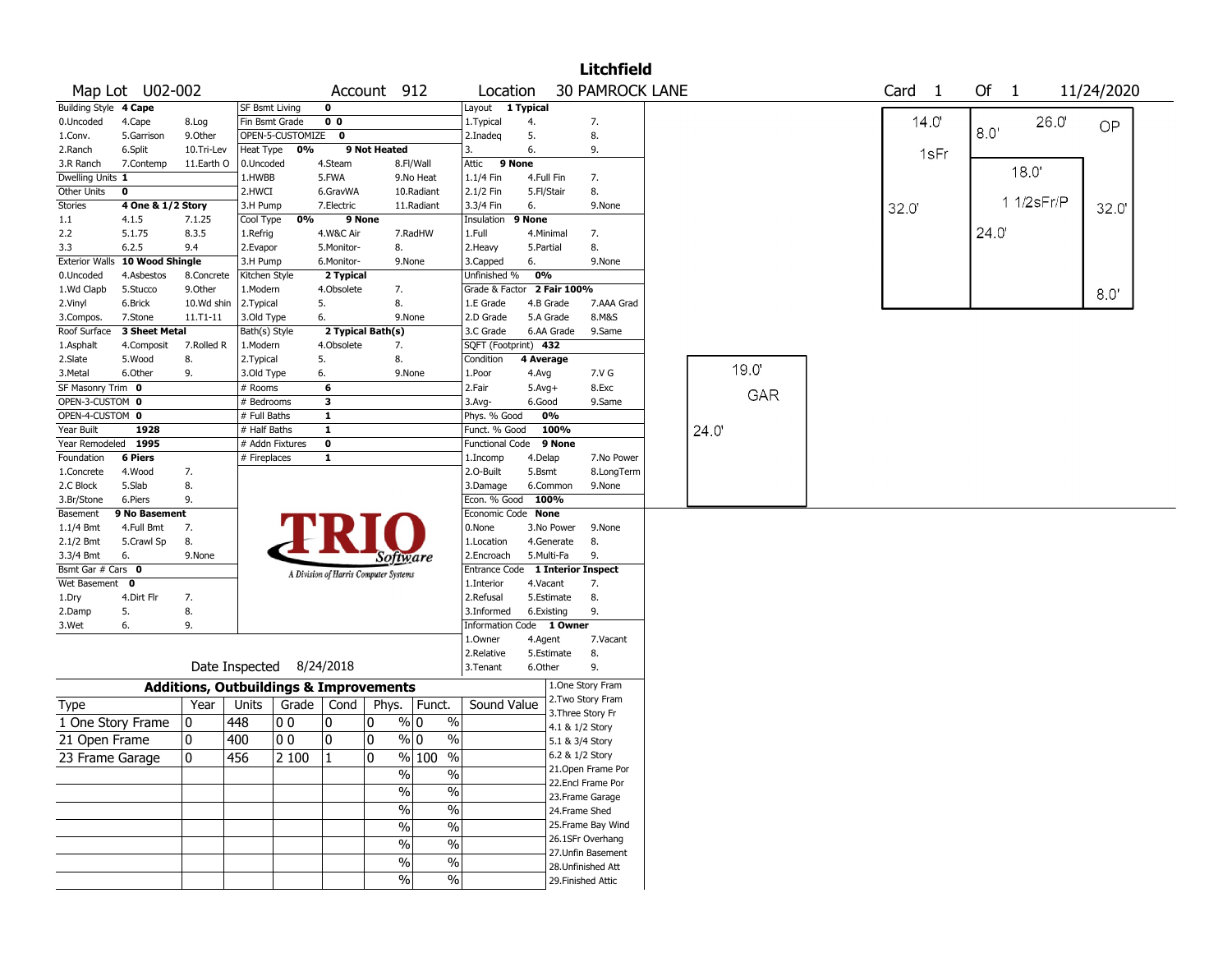|                   | Map Lot U02-002A                              | Account 529 | Location                     |                              | 741 PLAINS ROAD        |                                         |             |                          | Card <sub>1</sub>                | Of $1$        |                                           | 11/24/2020                            |
|-------------------|-----------------------------------------------|-------------|------------------------------|------------------------------|------------------------|-----------------------------------------|-------------|--------------------------|----------------------------------|---------------|-------------------------------------------|---------------------------------------|
|                   | DUVAL, MARGARET K                             |             |                              | <b>Property Data</b>         |                        |                                         |             | <b>Assessment Record</b> |                                  |               |                                           |                                       |
| 741 PLAINS RD     |                                               |             |                              | Neighborhood 167 Plains Road |                        | Year                                    | Land        |                          | <b>Buildings</b>                 |               | Exempt                                    | Total                                 |
|                   | LITCHFIELD ME 04350                           |             |                              |                              |                        | 2007                                    |             | 41,450                   |                                  | 97,276        | 13,000                                    | 125,726                               |
|                   |                                               |             | Tree Growth Year             | $\mathbf 0$                  |                        | 2008                                    |             | 41,450                   |                                  | 96,905        | 12,350                                    | 126,005                               |
| B4855P316         |                                               |             | X Coordinate<br>Y Coordinate |                              | 0<br>$\mathbf 0$       | 2009                                    |             | 41,250                   |                                  | 98,775        | 9,500                                     | 130,525                               |
|                   |                                               |             | Zone/Land Use                | <b>11 Residential</b>        |                        | 2010                                    |             | 41,250                   |                                  | 94,105        | 10,000                                    | 125,355                               |
|                   |                                               |             |                              |                              |                        | 2011                                    |             | 41,250                   |                                  | 162,447       | 10,000                                    | 193,697                               |
|                   |                                               |             | Secondary Zone               |                              |                        | 2012                                    |             | 41,250                   |                                  | 162,447       | 10,000                                    | 193,697                               |
|                   |                                               |             | Topography 2 Rolling         |                              |                        | 2013                                    |             | 41,250                   |                                  | 160,562       | 10,000                                    | 191,812                               |
|                   |                                               |             |                              |                              |                        | 2014                                    |             | 41,250                   |                                  | 160,414       | 10,000                                    | 191,664                               |
|                   |                                               |             | 1.Level<br>2.Rolling         | 4.Below St<br>5.Low          | 7.Res Protec<br>8.     |                                         |             |                          |                                  |               |                                           |                                       |
|                   |                                               |             | 3.Above St                   | 6.Swampy                     | 9.                     | 2015                                    |             | 41,250                   |                                  | 158,531       | 10,000                                    | 189,781                               |
|                   |                                               |             | Utilities                    | 4 Drilled Well               | <b>6 Septic System</b> | 2016                                    |             | 41,250                   |                                  | 158,384       | 15,000                                    | 184,634                               |
|                   |                                               |             | 1.Public                     | 4.Dr Well                    | 7.Cesspool             | 2017                                    |             | 41,250                   |                                  | 156,501       | 20,000                                    | 177,751                               |
|                   |                                               |             | 2. Water<br>3.Sewer          | 5.Dug Well<br>6.Septic       | 8.Lake/Pond<br>9.None  | 2018                                    |             | 41,250                   |                                  | 156,353       | 19,200                                    | 178,403                               |
|                   |                                               |             | <b>Street</b>                | 1 Paved                      |                        | 2019                                    |             | 46,500                   |                                  | 183,100       | 20,000                                    | 209,600                               |
|                   |                                               |             |                              |                              |                        | 2020                                    |             | 46,500                   |                                  | 183,100       | 25,000                                    | 204,600                               |
|                   |                                               |             | 1.Paved<br>2.Semi Imp        | 4.Proposed<br>5.R/O/W        | 7.<br>8.               |                                         |             |                          | <b>Land Data</b>                 |               |                                           |                                       |
|                   |                                               |             | 3.Gravel                     | 6.                           | 9.None                 | <b>Front Foot</b>                       | <b>Type</b> | Frontage                 | <b>Effective</b><br><b>Depth</b> | <b>Factor</b> | <b>Influence</b><br>Code                  | <b>Influence</b><br><b>Codes</b>      |
|                   | Inspection Witnessed By:                      |             |                              |                              | 0                      | 11.1-100                                |             |                          |                                  |               | %                                         | 1.Unimproved                          |
|                   |                                               |             |                              | <b>Sale Data</b>             | $\mathbf 0$            | 12.101-200<br>$13.201+$                 |             |                          |                                  |               | %<br>%                                    | 2. Excess Frtg<br>3. Topography       |
| X                 |                                               | Date        | Sale Date                    |                              | 3/22/2004              | 14.<br>15.                              |             |                          |                                  |               | %<br>%                                    | 4.Size/Shape<br>5.Access              |
| No./Date          |                                               | Date Insp.  | Price                        |                              |                        |                                         |             |                          |                                  |               | %                                         | 6.Restriction                         |
|                   | Description                                   |             | Sale Type                    |                              |                        | <b>Square Foot</b>                      |             |                          | <b>Square Feet</b>               |               | %                                         | 7. Right of Way<br>8.View/Environ     |
|                   |                                               |             | 1.Land<br>2.L & B            | 4.MFG UNIT<br>5.Other        | 7.<br>8.               | 16.Regular Lot                          |             |                          |                                  |               | $\frac{9}{6}$                             | 9.Fract Share                         |
|                   |                                               |             | 3.Building                   | 6.                           | 9.                     | 17.Secondary Lot                        |             |                          |                                  |               | %                                         | <b>Acres</b><br>30. Frontage 1        |
|                   |                                               |             | Financing                    |                              |                        | 18.Excess Land                          |             |                          |                                  |               | $\frac{9}{6}$<br>$\overline{\frac{9}{6}}$ | 31. Frontage 2                        |
|                   |                                               |             | 1.Convent                    | 4.Seller                     | 7.                     | 19.Condominium<br>20.Miscellaneous      |             |                          |                                  |               | $\overline{\frac{9}{6}}$                  | 32.Tillable                           |
| Notes:            |                                               |             | 2.FHA/VA                     | 5.Private                    | 8.                     |                                         |             |                          |                                  |               | $\overline{\frac{9}{6}}$                  | 33.Tillable                           |
|                   | 8/17/2011-SUPERIOR COURT ABSTRACT OF DIVORCE  |             | 3.Assumed                    | 6.Cash                       | 9.Unknown              |                                         |             |                          |                                  |               | %                                         | 34.Softwood F&O                       |
|                   | DECREE-AWARDED TO PLAINTIFF-MARGARET K. DUVAL |             | Validity                     | <b>2 Related Parties</b>     |                        | <b>Fract. Acre</b>                      |             |                          | <b>Acreage/Sites</b>             |               |                                           | 35. Mixed Wood F&O<br>36.Hardwood F&O |
|                   |                                               |             | 1.Valid                      | 4.Split                      | 7.Renovate             | 21. Houselot (Frac<br>22.Baselot(Fract) | 24          |                          | 1.00                             | 100           | %<br>$\mathbf 0$                          | 37.Softwood TG                        |
|                   |                                               |             | 2.Related                    | 5.Partial                    | 8.Other                | 23.                                     | 26          |                          | 0.50                             | 100           | %<br>$\mathbf 0$                          | 38. Mixed Wood TG                     |
|                   |                                               |             | 3.Distress                   | 6.Exempt                     | 9.                     | <b>Acres</b>                            | 44          |                          | 1.00                             | 100           | $\frac{1}{\sqrt{6}}$<br>$\mathbf 0$<br>%  | 39.Hardwood TG                        |
|                   |                                               |             | Verified                     | <b>5 Public Record</b>       |                        | 24. Houselot                            |             |                          |                                  |               | %                                         | 40. Wasteland                         |
|                   |                                               |             | 1.Buyer                      | 4.Agent                      | 7.Family               | 25.Baselot                              |             |                          |                                  |               | $\frac{9}{6}$                             | 41.Gravel Pit                         |
|                   |                                               |             | 2.Seller                     | 5.Pub Rec                    | 8.Other                | 26.Rear 1                               |             |                          |                                  |               | %                                         | 42. Mobile Home Si<br>43.Camp Site    |
|                   |                                               |             |                              |                              |                        |                                         |             |                          |                                  |               |                                           |                                       |
|                   |                                               |             | 3.Lender                     | 6.MLS                        | 9.                     | 27. Rear 2                              |             |                          |                                  |               |                                           |                                       |
| <b>Litchfield</b> |                                               |             |                              |                              |                        | 28. Rear 3<br>29. Rear 4                |             |                          | <b>Total Acreage</b>             | 1.50          |                                           | 44.Lot Improvemen<br>45.Access Right  |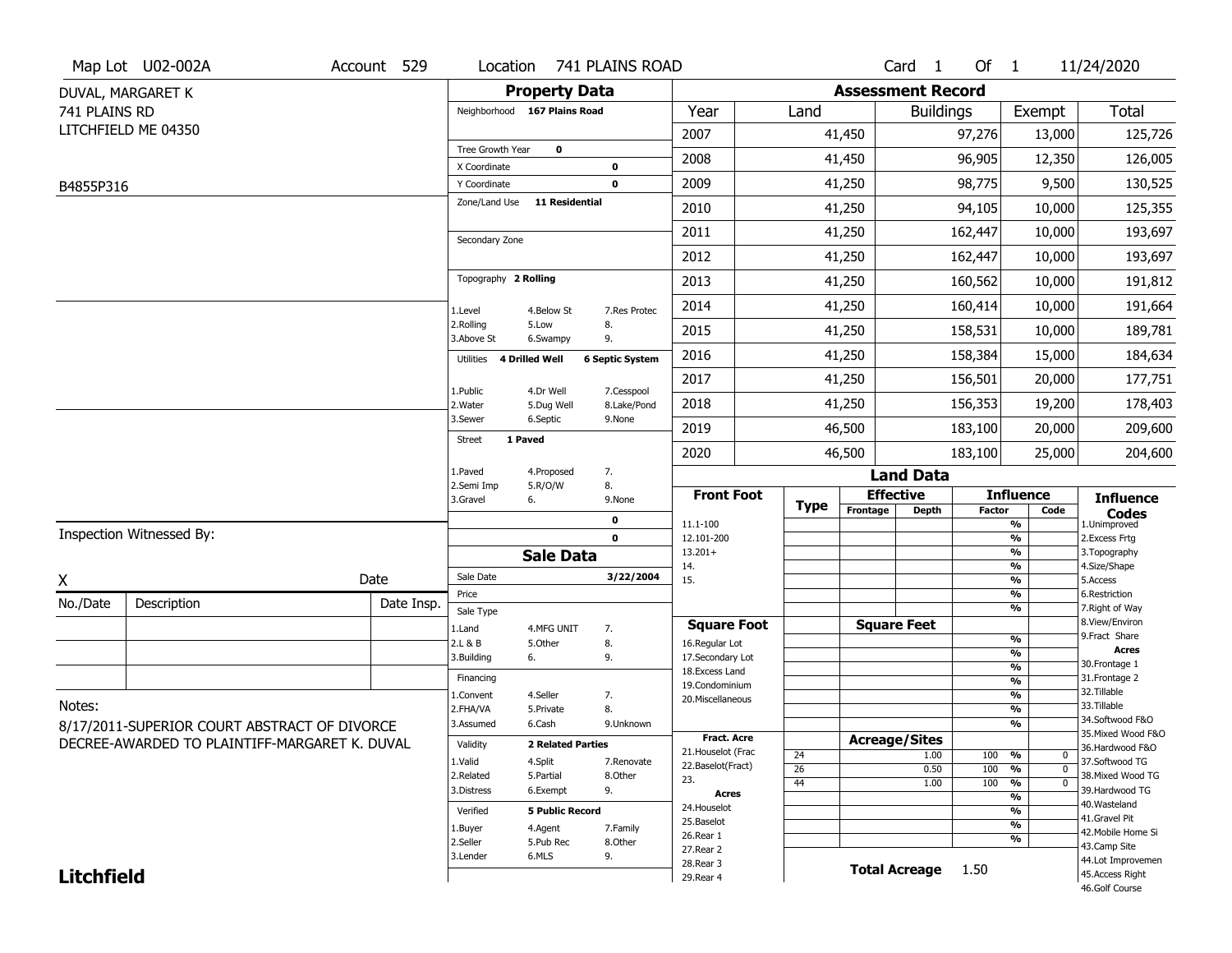|                        |                        |             |                                                   |                  |                                       |                |            |               |                               |            |             | <b>Litchfield</b>  |      |                |      |                   |      |                |                    |       |            |
|------------------------|------------------------|-------------|---------------------------------------------------|------------------|---------------------------------------|----------------|------------|---------------|-------------------------------|------------|-------------|--------------------|------|----------------|------|-------------------|------|----------------|--------------------|-------|------------|
|                        | Map Lot U02-002A       |             |                                                   |                  | Account                               |                | 529        |               | Location                      |            |             | 741 PLAINS ROAD    |      |                |      | Card <sub>1</sub> |      |                | Of<br>$\mathbf{1}$ |       | 11/24/2020 |
| Building Style 2 Ranch |                        |             | SF Bsmt Living                                    |                  | 1356                                  |                |            |               | Layout 1 Typical              |            |             |                    |      |                |      |                   |      |                | $16.0^{\circ}$     |       |            |
| 0.Uncoded              | 4.Cape                 | 8.Log       | Fin Bsmt Grade                                    |                  | 3 100                                 |                |            |               | 1.Typical                     | 4.         |             | 7.                 |      |                |      |                   |      | $12.0^{\circ}$ | <b>WD</b>          |       |            |
| 1.Conv.                | 5.Garrison             | 9.Other     |                                                   | OPEN-5-CUSTOMIZE | 0                                     |                |            |               | 2.Inadeq                      | 5.         |             | 8.                 |      |                |      |                   |      |                |                    |       |            |
| 2.Ranch                | 6.Split                | 10.Tri-Lev  | Heat Type                                         | 100%             |                                       | 1 Hot Water BB |            |               | 3.                            | 6.         |             | 9.                 |      |                |      | $24.0^{\circ}$    |      |                | 50.0               |       |            |
| 3.R Ranch              | 7.Contemp              | 11.Earth O  | 0.Uncoded                                         |                  | 4.Steam                               |                | 8.Fl/Wall  |               | Attic                         | 9 None     |             |                    |      |                |      | GAR               |      |                |                    | 1sBFr |            |
| Dwelling Units 1       |                        |             | 1.HWBB                                            |                  | 5.FWA                                 |                | 9.No Heat  |               | 1.1/4 Fin                     | 4.Full Fin |             | 7.                 |      |                |      |                   |      |                |                    |       |            |
| Other Units            | 0                      |             | 2.HWCI                                            |                  | 6.GravWA                              |                | 10.Radiant |               | 2.1/2 Fin                     | 5.Fl/Stair |             | 8.                 |      |                | 28.0 |                   | 28.0 |                |                    |       |            |
| <b>Stories</b>         | 1 One Story            |             | 3.H Pump                                          |                  | 7.Electric                            |                | 11.Radiant |               | 3.3/4 Fin                     | 6.         |             | 9.None             |      |                |      |                   |      |                |                    |       |            |
| 1.1                    | 4.1.5                  | 7.1.25      | Cool Type                                         | 0%               |                                       | 9 None         |            |               | Insulation                    | 1 Full     |             |                    |      |                |      |                   |      |                |                    |       |            |
| 2.2                    | 5.1.75                 | 8.3.5       | 1.Refrig                                          |                  | 4.W&C Air                             |                | 7.RadHW    |               | 1.Full                        |            | 4.Minimal   | 7.                 |      |                |      |                   |      | $5.0^\circ$    |                    |       |            |
| 3.3                    | 6.2.5                  | 9.4         | 2.Evapor                                          |                  | 5.Monitor-                            |                | 8.         |               | 2. Heavy                      | 5.Partial  |             | 8.                 |      |                |      |                   |      |                | 26.0 OP            |       |            |
| <b>Exterior Walls</b>  | 2 Vinyl                |             | 3.H Pump                                          |                  | 6.Monitor-                            |                | 9.None     |               | 3.Capped                      | 6.         |             | 9.None             |      |                |      |                   |      |                |                    |       |            |
| 0.Uncoded              | 4.Asbestos             | 8.Concrete  | Kitchen Style                                     |                  | 2 Typical                             |                |            |               | Unfinished %                  | 0%         |             |                    |      | $40.0^{\circ}$ |      |                   |      |                |                    |       |            |
| 1.Wd Clapb             | 5.Stucco               | 9.0ther     | 1.Modern                                          |                  | 4.Obsolete                            |                | 7.         |               | Grade & Factor 3 Average 100% |            |             |                    |      |                |      |                   |      |                |                    |       |            |
| 2.Vinyl                | 6.Brick                | 10.Wd shin  | 2. Typical                                        |                  | 5.                                    |                | 8.         |               | 1.E Grade                     |            | 4.B Grade   | 7.AAA Grad         |      | SHED           |      |                   |      |                |                    |       |            |
| 3.Compos.              | 7.Stone                | 11.T1-11    | 3.Old Type                                        |                  | 6.                                    |                | 9.None     |               | 2.D Grade                     |            | 5.A Grade   | 8.M&S              |      |                |      |                   |      |                |                    |       |            |
| Roof Surface           | 1 Asphalt Shingles     |             | Bath(s) Style                                     |                  | 2 Typical Bath(s)                     |                |            |               | 3.C Grade                     |            | 6.AA Grade  | 9.Same             |      |                |      |                   |      |                |                    |       |            |
| 1.Asphalt              | 4.Composit             | 7.Rolled R  | 1.Modern                                          |                  | 4.Obsolete                            |                | 7.         |               | SQFT (Footprint) 1400         |            |             |                    |      |                |      |                   |      |                |                    |       |            |
| 2.Slate                | 5.Wood                 | 8.          | 2. Typical                                        |                  | 5.                                    |                | 8.         |               | Condition                     | 4 Average  |             |                    |      |                |      |                   |      |                |                    |       |            |
| 3.Metal                | 6.Other                | 9.          | 3.Old Type                                        |                  | 6.                                    |                | 9.None     |               | 1.Poor                        | 4.Avg      |             | 7.V G              |      |                |      |                   |      |                |                    |       |            |
| SF Masonry Trim 0      |                        |             | # Rooms                                           |                  | 8                                     |                |            |               | 2.Fair                        | $5.Avg+$   |             | 8.Exc              | 72.0 |                |      |                   |      |                |                    |       |            |
| OPEN-3-CUSTOM 0        |                        |             | # Bedrooms                                        |                  | 3                                     |                |            |               | 3.Avg-                        | 6.Good     |             | 9.Same             |      |                |      |                   |      |                |                    |       |            |
| OPEN-4-CUSTOM 0        |                        |             | # Full Baths                                      |                  | 3                                     |                |            |               | Phys. % Good                  |            | 0%          |                    |      |                |      |                   |      |                |                    |       |            |
| Year Built             | 1981                   |             | # Half Baths                                      |                  | $\bf{0}$                              |                |            |               | Funct. % Good                 |            | 100%        |                    |      |                |      |                   |      |                |                    |       |            |
| Year Remodeled         | 1995                   |             | # Addn Fixtures                                   |                  | $\mathbf{1}$                          |                |            |               | <b>Functional Code</b>        |            | 9 None      |                    |      |                |      |                   |      |                |                    |       |            |
| Foundation             | 1 Concrete             |             | # Fireplaces                                      |                  | $\bf{0}$                              |                |            |               | 1.Incomp                      | 4.Delap    |             | 7.No Power         |      |                |      |                   |      |                |                    |       |            |
| 1.Concrete             | 4.Wood                 | 7.          |                                                   |                  |                                       |                |            |               | 2.O-Built                     | 5.Bsmt     |             | 8.LongTerm         |      |                |      |                   |      |                |                    |       |            |
| 2.C Block              | 5.Slab                 | 8.          |                                                   |                  |                                       |                |            |               | 3.Damage                      |            | 6.Common    | 9.None             |      |                |      |                   |      |                |                    |       |            |
| 3.Br/Stone             | 6.Piers                | 9.          |                                                   |                  |                                       |                |            |               | Econ. % Good                  |            | 100%        |                    |      |                |      |                   |      |                |                    |       |            |
| Basement               | <b>4 Full Basement</b> |             |                                                   |                  |                                       |                |            |               | Economic Code None            |            |             |                    |      |                |      |                   |      |                |                    |       |            |
| 1.1/4 Bmt              | 4.Full Bmt             | 7.          |                                                   |                  |                                       |                |            |               | 0.None                        |            | 3.No Power  | 9.None             |      |                |      |                   |      |                |                    |       |            |
| 2.1/2 Bmt              | 5.Crawl Sp             | 8.          |                                                   |                  |                                       |                |            |               | 1.Location                    |            | 4.Generate  | 8.                 |      |                |      |                   |      |                |                    |       |            |
| 3.3/4 Bmt              | 6.                     | 9.None      |                                                   |                  |                                       |                | Software   |               | 2.Encroach                    |            | 5.Multi-Fa  | 9.                 |      |                |      |                   |      |                |                    |       |            |
| Bsmt Gar # Cars 0      |                        |             |                                                   |                  | A Division of Harris Computer Systems |                |            |               | <b>Entrance Code</b>          |            | 5 Estimated |                    |      |                |      |                   |      |                |                    |       |            |
| Wet Basement           | 1 Dry Basement         |             |                                                   |                  |                                       |                |            |               | 1.Interior                    | 4.Vacant   |             | 7.                 |      |                |      |                   |      |                |                    |       |            |
| 1.Dry                  | 4.Dirt Flr             | 7.          |                                                   |                  |                                       |                |            |               | 2.Refusal                     |            | 5.Estimate  | 8.                 |      |                |      |                   |      |                |                    |       |            |
| 2.Damp                 | 5.                     | 8.          |                                                   |                  |                                       |                |            |               | 3.Informed                    |            | 6.Existing  | 9.                 |      |                |      |                   |      |                |                    |       |            |
| 3.Wet                  | 6.                     | 9.          |                                                   |                  |                                       |                |            |               | <b>Information Code</b>       |            | 5 Estimate  |                    |      |                |      |                   |      |                |                    |       |            |
|                        |                        |             |                                                   |                  |                                       |                |            |               | 1.Owner                       | 4.Agent    |             | 7.Vacant           |      |                |      |                   |      |                |                    |       |            |
|                        |                        |             |                                                   |                  |                                       |                |            |               | 2.Relative                    |            | 5.Estimate  | 8.                 |      |                |      |                   |      |                |                    |       |            |
|                        |                        |             | Date Inspected 8/24/2018                          |                  |                                       |                |            |               | 3. Tenant                     | 6.Other    |             | 9.                 |      |                |      |                   |      |                |                    |       |            |
|                        |                        |             | <b>Additions, Outbuildings &amp; Improvements</b> |                  |                                       |                |            |               |                               |            |             | 1.One Story Fram   |      |                |      |                   |      |                |                    |       |            |
| Type                   |                        | Year        | Units                                             | Grade            | Cond                                  | Phys.          | Funct.     |               | Sound Value                   |            |             | 2. Two Story Fram  |      |                |      |                   |      |                |                    |       |            |
| 68 Wood Deck/s         |                        | 0           | 192                                               | O O              | 0                                     | 0              | % 0        | $\frac{0}{0}$ |                               |            |             | 3. Three Story Fr  |      |                |      |                   |      |                |                    |       |            |
|                        |                        |             |                                                   |                  |                                       |                |            |               |                               |            |             | 4.1 & 1/2 Story    |      |                |      |                   |      |                |                    |       |            |
| 21 Open Frame          |                        | 0           | 130                                               | 00               | 0                                     | 10             | % 0        | $\%$          |                               |            |             | 5.1 & 3/4 Story    |      |                |      |                   |      |                |                    |       |            |
| 23 Frame Garage        |                        | $\mathbf 0$ | 672                                               | 00               | 0                                     | ١o             | % 0        | $\frac{0}{0}$ |                               |            |             | 6.2 & 1/2 Story    |      |                |      |                   |      |                |                    |       |            |
| 24 Frame Shed          |                        | 0           | 2880                                              | 2 100            | 4                                     | 10             | % 75       | $\%$          |                               |            |             | 21. Open Frame Por |      |                |      |                   |      |                |                    |       |            |
|                        |                        |             |                                                   |                  |                                       |                | $\%$       | $\frac{1}{2}$ |                               |            |             | 22.Encl Frame Por  |      |                |      |                   |      |                |                    |       |            |
|                        |                        |             |                                                   |                  |                                       |                |            |               |                               |            |             | 23. Frame Garage   |      |                |      |                   |      |                |                    |       |            |
|                        |                        |             |                                                   |                  |                                       |                | $\%$       | $\frac{1}{2}$ |                               |            |             | 24.Frame Shed      |      |                |      |                   |      |                |                    |       |            |
|                        |                        |             |                                                   |                  |                                       |                | $\%$       | $\frac{0}{6}$ |                               |            |             | 25. Frame Bay Wind |      |                |      |                   |      |                |                    |       |            |
|                        |                        |             |                                                   |                  |                                       |                | $\%$       | $\frac{1}{2}$ |                               |            |             | 26.1SFr Overhang   |      |                |      |                   |      |                |                    |       |            |
|                        |                        |             |                                                   |                  |                                       |                |            | $\frac{1}{2}$ |                               |            |             | 27.Unfin Basement  |      |                |      |                   |      |                |                    |       |            |
|                        |                        |             |                                                   |                  |                                       |                | $\%$       |               |                               |            |             | 28. Unfinished Att |      |                |      |                   |      |                |                    |       |            |
|                        |                        |             |                                                   |                  |                                       |                | $\%$       | $\%$          |                               |            |             | 29. Finished Attic |      |                |      |                   |      |                |                    |       |            |
|                        |                        |             |                                                   |                  |                                       |                |            |               |                               |            |             |                    |      |                |      |                   |      |                |                    |       |            |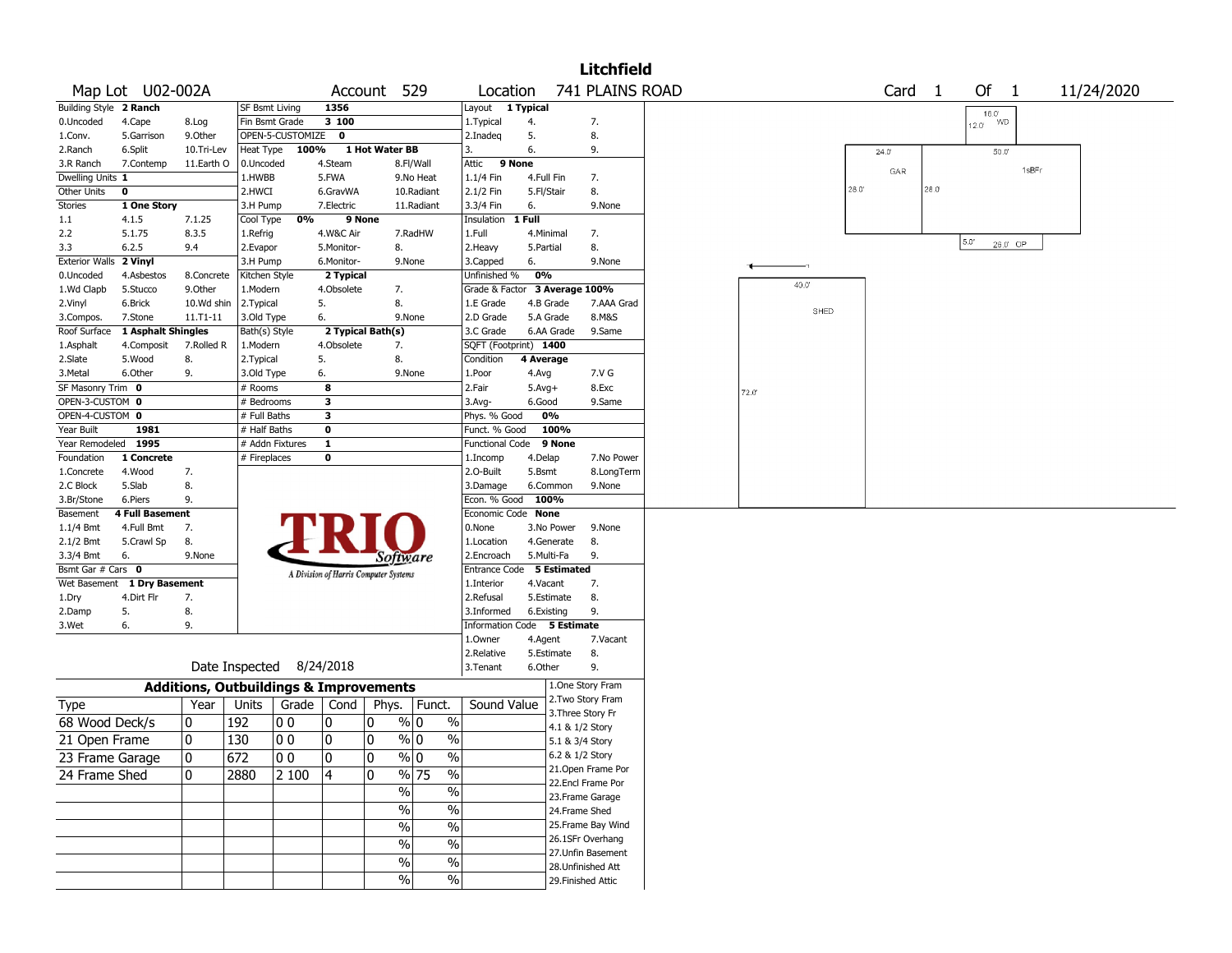|                                     | Map Lot U02-003                   | Account 1575 | Location              | 763 PLAINS ROAD                                 |                                    |                    |                 |                          | Card <sub>1</sub>    | Of $1$        |                       | 11/24/2020                           |
|-------------------------------------|-----------------------------------|--------------|-----------------------|-------------------------------------------------|------------------------------------|--------------------|-----------------|--------------------------|----------------------|---------------|-----------------------|--------------------------------------|
| <b>RILEY NANCY B</b>                |                                   |              |                       | <b>Property Data</b>                            |                                    |                    |                 | <b>Assessment Record</b> |                      |               |                       |                                      |
| DAIGLE ROBERT B                     |                                   |              |                       | Neighborhood 167 Plains Road                    | Year                               |                    | Land            |                          | <b>Buildings</b>     |               | Exempt                | <b>Total</b>                         |
| 763 PLAINS ROAD                     |                                   |              |                       |                                                 | 2007                               |                    |                 | 76,778                   |                      | 136,888       |                       | 213,666<br>0                         |
|                                     | LITCHFIELD ME 04350               |              | Tree Growth Year      | $\mathbf 0$                                     |                                    |                    |                 |                          |                      |               |                       |                                      |
|                                     |                                   |              | X Coordinate          | $\mathbf 0$                                     | 2008                               |                    |                 | 76,778                   |                      | 170,728       |                       | 247,506<br>0                         |
|                                     | B1086P154 B8337P147 B9706P255     |              | Y Coordinate          | $\mathbf 0$                                     | 2009                               |                    |                 | 91,800                   |                      | 175,623       |                       | 0<br>267,423                         |
| <b>Previous Owner</b>               |                                   |              | Zone/Land Use         | <b>24 Pleasant Pond</b>                         | 2010                               |                    |                 | 91,800                   |                      | 161,157       |                       | 252,957<br>0                         |
| DAVIS RONALD C                      | DAVIS JACQUILINE G                |              | Secondary Zone        |                                                 | 2011                               |                    |                 | 91,800                   |                      | 128,664       |                       | O<br>220,464                         |
|                                     | 625 SUNSET POINT DR.              |              |                       |                                                 | 2012                               |                    |                 | 91,800                   |                      | 128,664       |                       | 0<br>220,464                         |
|                                     | LAKE PLACID FL 33852              |              | Topography 2 Rolling  |                                                 | 2013                               |                    |                 | 91,800                   |                      | 127,275       |                       | 219,075<br>0                         |
|                                     | Sale Date: 4/23/2008              |              |                       |                                                 |                                    |                    |                 |                          |                      |               |                       |                                      |
| Previous Owner                      |                                   |              | 1.Level<br>2.Rolling  | 4.Below St<br>8.<br>5.Low                       | 2014<br>7.Res Protec               |                    |                 | 91,800                   |                      | 127,265       |                       | 219,065<br>0                         |
| <b>JEAN, FRANCIS</b><br>JEAN, LUCIE |                                   |              | 3.Above St            | 9.<br>6.Swampy                                  | 2015                               |                    |                 | 91,800                   |                      | 125,877       |                       | 217,677<br>0                         |
|                                     |                                   |              | Utilities             | <b>4 Drilled Well</b><br><b>6 Septic System</b> | 2016                               |                    |                 | 91,800                   |                      | 127,672       |                       | 219,472<br>0                         |
|                                     | GARDINER ME 04345                 |              | 1.Public              | 4.Dr Well                                       | 2017<br>7.Cesspool                 |                    |                 | 91,800                   |                      | 126,677       |                       | 218,477<br>0                         |
|                                     | Sale Date: 3/15/2005              |              | 2. Water              | 5.Dug Well                                      | 2018<br>8.Lake/Pond                |                    |                 | 91,800                   |                      | 126,598       |                       | 0<br>218,398                         |
| Previous Owner                      |                                   |              | 3.Sewer               | 6.Septic<br>9.None                              | 2019                               |                    |                 | 122,600                  |                      | 165,100       |                       | 287,700<br>0                         |
| SEEKINS, LESLIE R                   | C/O HOPKINS, GEORGE               |              | <b>Street</b>         | 1 Paved                                         | 2020                               |                    |                 | 122,600                  |                      | 165,100       |                       | 0<br>287,700                         |
|                                     | 121 WASHINGTON AVE                |              | 1.Paved               | 7.<br>4.Proposed                                |                                    |                    |                 |                          | <b>Land Data</b>     |               |                       |                                      |
|                                     |                                   |              |                       |                                                 |                                    |                    |                 |                          |                      |               |                       |                                      |
|                                     | GARDINER ME 04345                 |              | 2.Semi Imp            | 8.<br>5.R/O/W<br>9.None                         |                                    | <b>Front Foot</b>  |                 |                          | <b>Effective</b>     |               | <b>Influence</b>      |                                      |
|                                     | Sale Date: 7/08/2004              |              | 3.Gravel              | 6.                                              |                                    |                    | <b>Type</b>     | Frontage                 | <b>Depth</b>         | <b>Factor</b> | Code                  | <b>Influence</b><br><b>Codes</b>     |
|                                     | Inspection Witnessed By:          |              |                       | 0<br>$\mathbf 0$                                | 11.1-100<br>12.101-200             |                    |                 |                          |                      |               | %<br>$\frac{9}{6}$    | 1.Unimproved<br>2.Excess Frtg        |
|                                     |                                   |              |                       | <b>Sale Data</b>                                | $13.201+$                          |                    |                 |                          |                      |               | %                     | 3. Topography                        |
|                                     |                                   |              | Sale Date             |                                                 | 14.<br>4/23/2008<br>15.            |                    |                 |                          |                      |               | $\frac{9}{6}$<br>%    | 4.Size/Shape<br>5.Access             |
| Χ                                   |                                   | Date         | Price                 |                                                 | 296,000                            |                    |                 |                          |                      |               | $\frac{9}{6}$         | 6.Restriction                        |
| No./Date                            | Description                       | Date Insp.   | Sale Type             | 2 Land & Buildings                              |                                    |                    |                 |                          |                      |               | %                     | 7. Right of Way                      |
|                                     |                                   |              | 1.Land                | 4.MFG UNIT<br>7.                                |                                    | <b>Square Foot</b> |                 |                          | <b>Square Feet</b>   |               |                       | 8.View/Environ<br>9. Fract Share     |
|                                     |                                   |              | 2.L & B<br>3.Building | 5.Other<br>8.<br>9.<br>6.                       | 16.Regular Lot<br>17.Secondary Lot |                    |                 |                          |                      |               | $\frac{9}{6}$<br>%    | <b>Acres</b>                         |
|                                     |                                   |              |                       |                                                 | 18. Excess Land                    |                    |                 |                          |                      |               | $\frac{9}{6}$         | 30. Frontage 1                       |
|                                     |                                   |              | Financing             | 9 Unknown                                       | 19.Condominium                     |                    |                 |                          |                      |               | $\frac{9}{6}$         | 31. Frontage 2<br>32. Tillable       |
| Notes:                              |                                   |              | 1.Convent             | 4.Seller<br>7.                                  | 20.Miscellaneous                   |                    |                 |                          |                      |               | $\frac{9}{6}$         | 33.Tillable                          |
|                                     |                                   |              | 2.FHA/VA<br>3.Assumed | 8.<br>5.Private<br>6.Cash                       | 9.Unknown                          |                    |                 |                          |                      |               | $\frac{9}{6}$<br>$\%$ | 34.Softwood F&O                      |
|                                     | '17 appears wd has been replaced. |              |                       |                                                 |                                    | <b>Fract, Acre</b> |                 |                          |                      |               |                       | 35. Mixed Wood F&O                   |
|                                     | '16 add 12 x 16 shed.             |              | Validity              | 1 Arms Length Sale                              | 21. Houselot (Frac                 |                    | 21              | <b>Acreage/Sites</b>     | 0.45                 | 100           | %<br>0                | 36.Hardwood F&O                      |
|                                     |                                   |              | 1.Valid               | 4.Split                                         | 7.Renovate<br>22.Baselot(Fract)    |                    | $\overline{26}$ |                          | 2.58                 | 100           | $\overline{0}$<br>%   | 37.Softwood TG                       |
|                                     |                                   |              | 2.Related             | 5.Partial<br>8.Other                            | 23.                                |                    | 44              |                          | 1.00                 | 100           | $\overline{0}$<br>%   | 38. Mixed Wood TG                    |
|                                     |                                   |              | 3.Distress            | 9.<br>6.Exempt                                  |                                    | Acres              |                 |                          |                      |               | %                     | 39.Hardwood TG<br>40. Wasteland      |
|                                     |                                   |              | Verified              | <b>5 Public Record</b>                          | 24. Houselot                       |                    |                 |                          |                      |               | %                     | 41.Gravel Pit                        |
|                                     |                                   |              | 1.Buyer               | 4.Agent<br>7.Family                             | 25.Baselot<br>26.Rear 1            |                    |                 |                          |                      |               | %                     | 42. Mobile Home Si                   |
|                                     |                                   |              | 2.Seller              | 5.Pub Rec<br>8.Other                            | 27.Rear 2                          |                    |                 |                          |                      |               | %                     | 43.Camp Site                         |
| <b>Litchfield</b>                   |                                   |              | 3.Lender              | 6.MLS<br>9.                                     | 28. Rear 3<br>29. Rear 4           |                    |                 |                          | <b>Total Acreage</b> | 3.03          |                       | 44.Lot Improvemen<br>45.Access Right |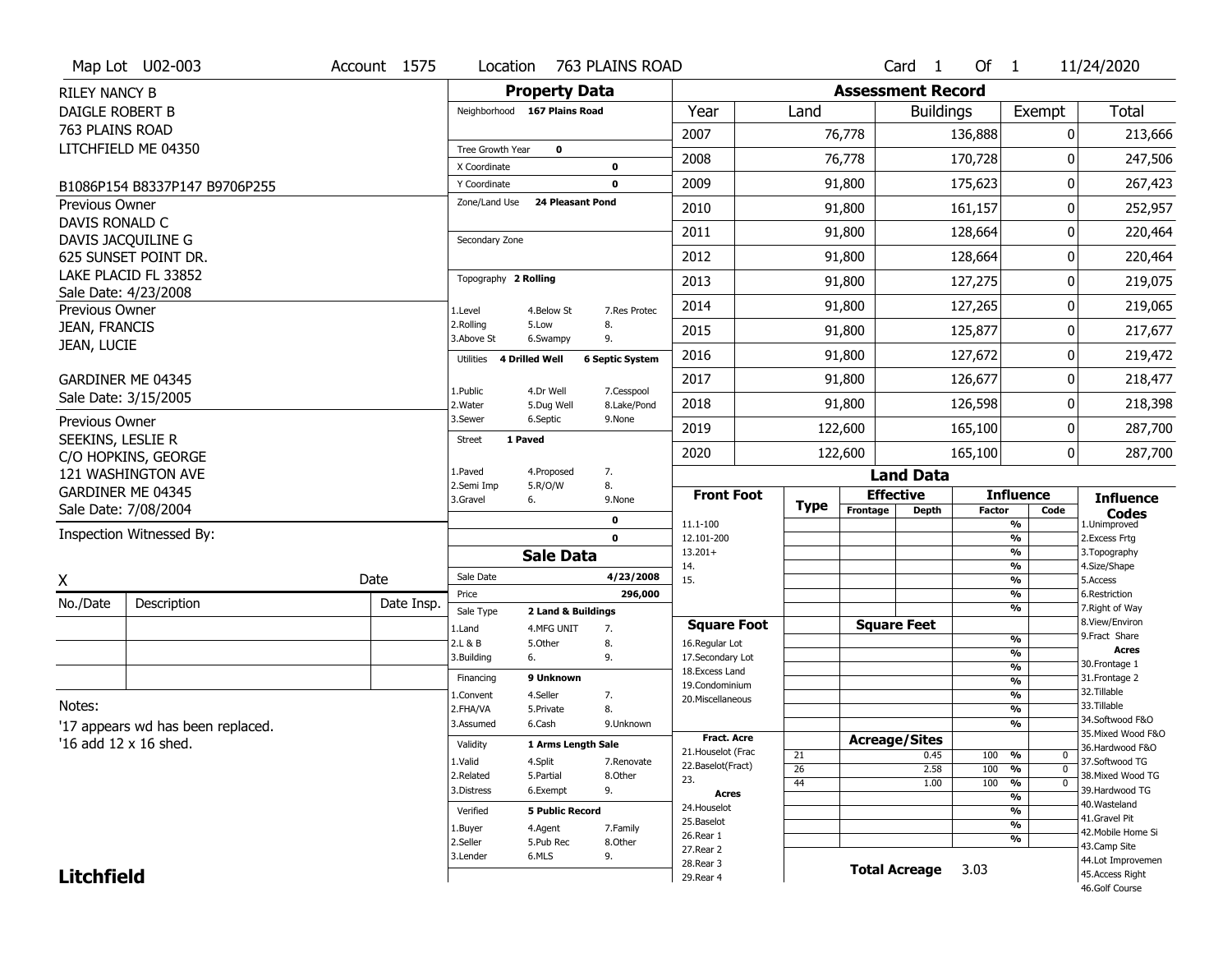|                        |                                   |                                                   |                          |                  |                                       |                     |                                        |                                    |           |                                         | <b>Litchfield</b> |                  |       |                |        |       |                |                |  |
|------------------------|-----------------------------------|---------------------------------------------------|--------------------------|------------------|---------------------------------------|---------------------|----------------------------------------|------------------------------------|-----------|-----------------------------------------|-------------------|------------------|-------|----------------|--------|-------|----------------|----------------|--|
|                        | Map Lot U02-003                   |                                                   |                          |                  |                                       | Account 1575        |                                        | Location                           |           |                                         | 763 PLAINS ROAD   |                  |       |                | Card 1 |       | Of 1           | 11/24/2020     |  |
| Building Style 2 Ranch |                                   |                                                   | SF Bsmt Living           |                  | 726                                   |                     |                                        | Layout 1 Typical                   |           |                                         |                   |                  |       |                |        |       | $10.0^{\circ}$ |                |  |
| 0.Uncoded              | 4.Cape                            | 8.Log                                             | Fin Bsmt Grade           |                  | 3 100                                 |                     |                                        | 1. Typical                         | 4.        |                                         | 7.                |                  |       |                |        |       |                |                |  |
| 1.Conv.                | 5.Garrison                        | 9.0ther                                           |                          | OPEN-5-CUSTOMIZE | 0                                     |                     |                                        | 2.Inadeq                           | 5.        |                                         | 8.                |                  |       |                |        |       | 16.0'          |                |  |
| 2.Ranch                | 6.Split                           | 10.Tri-Lev                                        | Heat Type                | 100%             |                                       | 12 Monitor-Fuel Oil |                                        | 3.                                 | 6.        |                                         | 9.                |                  |       |                |        |       | SHED           |                |  |
| 3.R Ranch              | 7.Contemp                         | 11.Earth O                                        | 0.Uncoded                |                  | 4.Steam                               |                     | 8.Fl/Wall                              | Attic 9 None                       |           |                                         |                   |                  |       | 42.0           |        |       |                |                |  |
| Dwelling Units 1       |                                   |                                                   | 1.HWBB                   |                  | 5.FWA                                 |                     | 9.No Heat                              | 1.1/4 Fin                          |           | 4.Full Fin                              | 7.                |                  |       |                |        |       |                |                |  |
| Other Units            | 0                                 |                                                   | 2.HWCI                   |                  | 6.GravWA                              |                     | 10.Radiant                             | 2.1/2 Fin                          |           | 5.Fl/Stair                              | 8.                | <b>VVD</b>       |       |                | 8.0    |       |                |                |  |
| <b>Stories</b>         | 1 One Story                       |                                                   | 3.H Pump                 |                  | 7.Electric                            |                     | 11.Radiant                             | 3.3/4 Fin                          | 6.        |                                         | 9.None            |                  |       |                |        |       |                |                |  |
| $1.1\,$                | 4.1.5                             | 7.1.25                                            | Cool Type                | 0%               |                                       | 9 None              |                                        | Insulation                         | 1 Full    |                                         |                   |                  |       | $30.0^{\circ}$ |        |       |                |                |  |
| 2.2                    | 5.1.75                            | 8.3.5                                             | 1.Refrig                 |                  | 4.W&C Air                             |                     | 7.RadHW                                | 1.Full                             |           | 4.Minimal                               | 7.                | 33.0'            |       | 1sBFr          |        |       |                |                |  |
| 3.3                    | 6.2.5                             | 9.4                                               | 2.Evapor                 |                  | 5.Monitor-                            | 8.                  |                                        | 2. Heavy                           | 5.Partial |                                         | 8.                |                  |       |                | 26.0   |       |                |                |  |
| Exterior Walls 2 Vinyl |                                   |                                                   | 3.H Pump                 |                  | 6.Monitor-                            |                     | 9.None                                 | 3.Capped                           | 6.        |                                         | 9.None            |                  |       |                |        |       |                |                |  |
| 0.Uncoded              | 4.Asbestos                        | 8.Concrete                                        | Kitchen Style            |                  | 2 Typical                             |                     |                                        | Unfinished %                       | 0%        |                                         |                   |                  | 40.0' |                |        |       |                |                |  |
| 1.Wd Clapb             | 5.Stucco                          | 9.0ther                                           | 1.Modern                 |                  | 4.Obsolete                            | 7.                  |                                        | Grade & Factor 3 Average 105%      |           |                                         |                   | 8.0'             |       |                |        |       |                |                |  |
| 2.Vinyl                | 6.Brick                           | 10.Wd shin                                        | 2.Typical                |                  | 5.                                    | 8.                  |                                        | 1.E Grade                          |           | 4.B Grade                               | 7.AAA Grad        | $\overline{8.0}$ |       |                |        |       |                |                |  |
| 3.Compos.              | 7.Stone                           | 11.T1-11                                          | 3.Old Type               |                  | 6.                                    |                     | 9.None                                 | 2.D Grade                          |           | 5.A Grade                               | 8.M&S             |                  |       |                |        | 18.0' |                |                |  |
| Roof Surface           | 1 Asphalt Shingles                |                                                   | Bath(s) Style            |                  |                                       | 2 Typical Bath(s)   |                                        | 3.C Grade                          |           | 6.AA Grade                              | 9.Same            | 14.0'            |       |                |        | 14.0  |                |                |  |
| 1.Asphalt              | 4.Composit                        | 7.Rolled R                                        | 1.Modern                 |                  | 4.Obsolete                            | 7.                  |                                        | SQFT (Footprint) 1452              |           |                                         |                   | <b>PATO</b>      |       |                | 48.0   |       |                |                |  |
| 2.Slate                | 5.Wood                            | 8.                                                | 2. Typical               |                  | 5.                                    | 8.                  |                                        | Condition                          | 4 Average |                                         |                   |                  |       |                |        |       |                |                |  |
| 3.Metal                | 6.Other                           | 9.                                                | 3.Old Type               |                  | 6.                                    |                     | 9.None                                 | 1.Poor                             | 4.Avg     |                                         | 7.V G             |                  |       |                |        |       |                |                |  |
| SF Masonry Trim 0      |                                   |                                                   | # Rooms                  |                  | 5                                     |                     |                                        | 2.Fair                             | $5.Avg+$  |                                         | 8.Exc             |                  |       |                |        |       |                |                |  |
| OPEN-3-CUSTOM 0        |                                   |                                                   | # Bedrooms               |                  | $\mathbf{z}$                          |                     |                                        | 3.Avg-                             | 6.Good    |                                         | 9.Same            |                  |       |                |        |       |                |                |  |
| OPEN-4-CUSTOM 0        |                                   |                                                   | # Full Baths             |                  | $\overline{\mathbf{2}}$               |                     |                                        | Phys. % Good                       |           | 0%                                      |                   |                  |       |                |        |       |                |                |  |
| Year Built             | 2005                              |                                                   | # Half Baths             |                  | $\bf{0}$                              |                     |                                        | Funct. % Good                      |           | 100%                                    |                   |                  |       |                |        |       |                |                |  |
| Year Remodeled         | 0                                 |                                                   | # Addn Fixtures          |                  | $\bf o$                               |                     |                                        | <b>Functional Code</b>             |           | 9 None                                  |                   |                  |       |                |        |       |                | $12.0^{\circ}$ |  |
| Foundation             | 1 Concrete                        |                                                   | # Fireplaces             |                  | $\bf{0}$                              |                     |                                        | 1.Incomp                           | 4.Delap   |                                         | 7.No Power        |                  |       |                |        |       |                |                |  |
| 1.Concrete             | 4.Wood                            | 7.                                                |                          |                  |                                       |                     |                                        | 2.O-Built                          | 5.Bsmt    |                                         | 8.LongTerm        |                  |       |                |        |       |                | 16.0'          |  |
| 2.C Block              | 5.Slab                            | 8.<br>9.                                          |                          |                  |                                       |                     |                                        | 3.Damage                           |           | 6.Common<br>100%                        | 9.None            |                  |       |                |        |       |                | SHED           |  |
| 3.Br/Stone             | 6.Piers<br><b>4 Full Basement</b> |                                                   |                          |                  |                                       |                     |                                        | Econ. % Good<br>Economic Code None |           |                                         |                   |                  |       |                |        |       |                |                |  |
| Basement<br>1.1/4 Bmt  | 4.Full Bmt                        | 7.                                                |                          |                  |                                       |                     |                                        | 0.None                             |           | 3.No Power                              | 9.None            |                  |       |                |        |       |                |                |  |
| 2.1/2 Bmt              | 5.Crawl Sp                        | 8.                                                |                          |                  |                                       |                     |                                        | 1.Location                         |           | 4.Generate                              | 8.                |                  |       |                |        |       |                |                |  |
| 3.3/4 Bmt              | 6.                                | 9.None                                            |                          |                  |                                       |                     |                                        | 2.Encroach                         |           | 5.Multi-Fa                              | 9.                |                  |       |                |        |       |                |                |  |
| Bsmt Gar # Cars 0      |                                   |                                                   |                          |                  |                                       |                     | <i>Software</i>                        | <b>Entrance Code</b>               |           | <b>1 Interior Inspect</b>               |                   |                  |       |                |        |       |                |                |  |
| Wet Basement           | 1 Dry Basement                    |                                                   |                          |                  | A Division of Harris Computer Systems |                     |                                        | 1.Interior                         |           | 4.Vacant                                | 7.                |                  |       |                |        |       |                |                |  |
| 1.Dry                  | 4.Dirt Flr                        | 7.                                                |                          |                  |                                       |                     |                                        | 2.Refusal                          |           | 5.Estimate                              | 8.                |                  |       |                |        |       |                |                |  |
| 2.Damp                 | 5.                                | 8.                                                |                          |                  |                                       |                     |                                        | 3.Informed                         |           | 6.Existing                              | 9.                |                  |       |                |        |       |                |                |  |
| 3.Wet                  | 6.                                | 9.                                                |                          |                  |                                       |                     |                                        | <b>Information Code</b>            |           | 1 Owner                                 |                   |                  |       |                |        |       |                |                |  |
|                        |                                   |                                                   |                          |                  |                                       |                     |                                        | 1.Owner                            | 4.Agent   |                                         | 7.Vacant          |                  |       |                |        |       |                |                |  |
|                        |                                   |                                                   |                          |                  |                                       |                     |                                        | 2.Relative                         |           | 5.Estimate                              | 8.                |                  |       |                |        |       |                |                |  |
|                        |                                   |                                                   | Date Inspected 8/24/2018 |                  |                                       |                     |                                        | 3.Tenant                           | 6.Other   |                                         | 9.                |                  |       |                |        |       |                |                |  |
|                        |                                   | <b>Additions, Outbuildings &amp; Improvements</b> |                          |                  |                                       |                     |                                        |                                    |           | 1.One Story Fram                        |                   |                  |       |                |        |       |                |                |  |
|                        |                                   | Year                                              | Units                    | Grade            | Cond                                  | Phys.               | Funct.                                 | Sound Value                        |           | 2. Two Story Fram                       |                   |                  |       |                |        |       |                |                |  |
| Type<br>68 Wood Deck/s |                                   | 2016                                              | 536                      | 3100             | 4                                     | 0                   | % 100 %                                |                                    |           | 3. Three Story Fr                       |                   |                  |       |                |        |       |                |                |  |
|                        |                                   |                                                   |                          |                  |                                       |                     |                                        |                                    |           | 4.1 & 1/2 Story                         |                   |                  |       |                |        |       |                |                |  |
| 60 Patio               |                                   | 0                                                 | 112                      | 2 100            | 4                                     | $\mathbf{0}$        | $%100$ %                               |                                    |           | 5.1 & 3/4 Story                         |                   |                  |       |                |        |       |                |                |  |
| 24 Frame Shed          |                                   | 2000                                              |                          |                  |                                       |                     | $\frac{0}{6}$                          | $\sqrt{800}$                       |           | 6.2 & 1/2 Story                         |                   |                  |       |                |        |       |                |                |  |
| 24 Frame Shed          |                                   | 2015                                              |                          |                  |                                       |                     | $\frac{0}{0}$                          | % 2,500                            |           | 21. Open Frame Por<br>22.Encl Frame Por |                   |                  |       |                |        |       |                |                |  |
|                        |                                   |                                                   |                          |                  |                                       |                     | %<br>$\frac{0}{0}$                     |                                    |           | 23. Frame Garage                        |                   |                  |       |                |        |       |                |                |  |
|                        |                                   |                                                   |                          |                  |                                       |                     | %<br>$\%$                              |                                    |           | 24.Frame Shed                           |                   |                  |       |                |        |       |                |                |  |
|                        |                                   |                                                   |                          |                  |                                       |                     | %<br>$\%$                              |                                    |           | 25. Frame Bay Wind                      |                   |                  |       |                |        |       |                |                |  |
|                        |                                   |                                                   |                          |                  |                                       |                     | %<br>$\%$                              |                                    |           | 26.1SFr Overhang                        |                   |                  |       |                |        |       |                |                |  |
|                        |                                   |                                                   |                          |                  |                                       |                     |                                        |                                    |           | 27.Unfin Basement                       |                   |                  |       |                |        |       |                |                |  |
|                        |                                   |                                                   |                          |                  |                                       |                     | $\sqrt{6}$<br>$\frac{1}{2}$            |                                    |           | 28. Unfinished Att                      |                   |                  |       |                |        |       |                |                |  |
|                        |                                   |                                                   |                          |                  |                                       |                     | $\overline{\frac{0}{6}}$<br>$\sqrt{6}$ |                                    |           | 29. Finished Attic                      |                   |                  |       |                |        |       |                |                |  |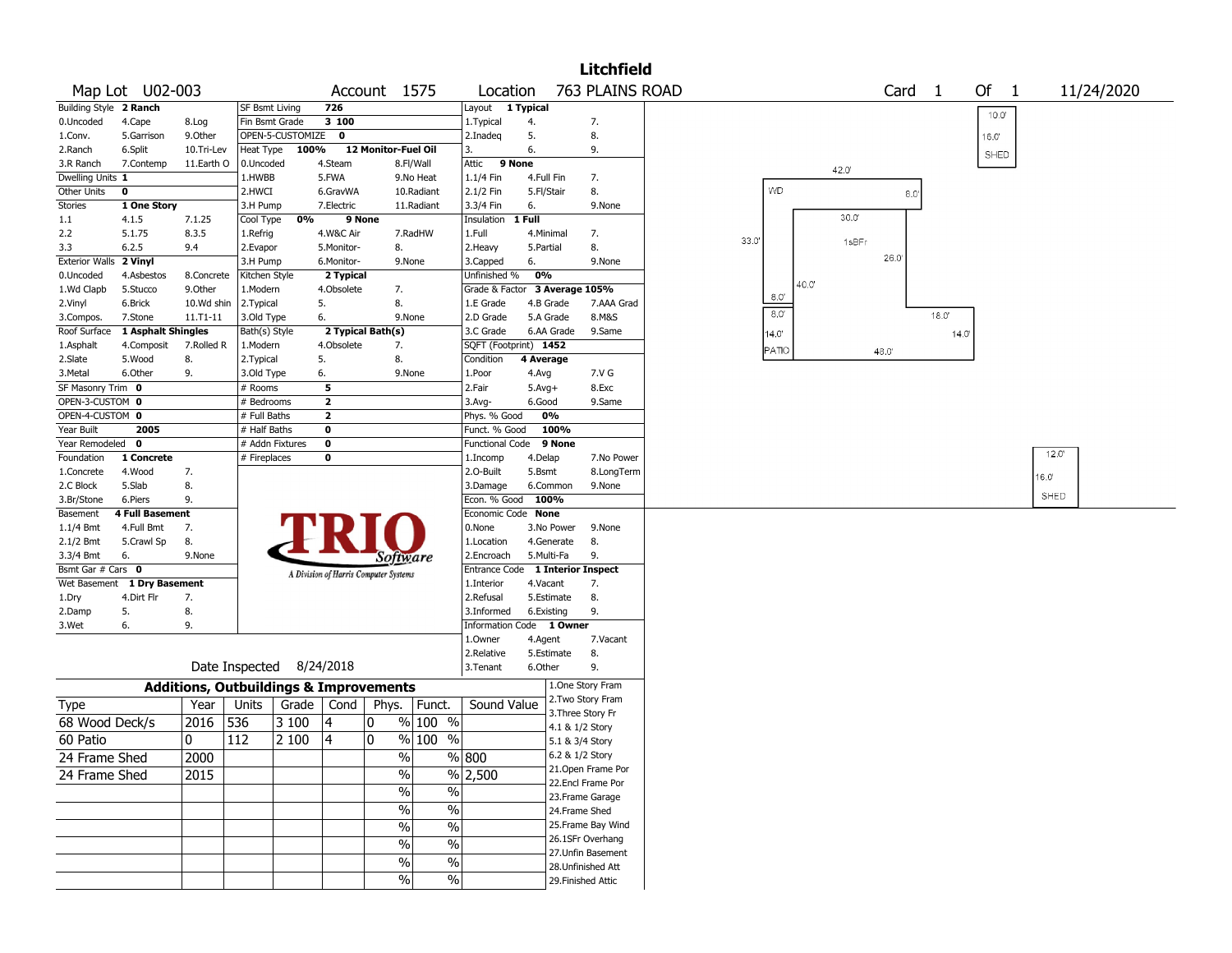|                       | Map Lot U02-004                                          | Account 794 | Location                      |                              | 769 PLAINS ROAD            |                                         |          |                          | Card <sub>1</sub>    | Of $1$        |                                        | 11/24/2020                             |
|-----------------------|----------------------------------------------------------|-------------|-------------------------------|------------------------------|----------------------------|-----------------------------------------|----------|--------------------------|----------------------|---------------|----------------------------------------|----------------------------------------|
|                       | MCCLOSKEY, STEVEN R                                      |             |                               | <b>Property Data</b>         |                            |                                         |          | <b>Assessment Record</b> |                      |               |                                        |                                        |
|                       | MCCLOSKEY, BRENDA M                                      |             |                               | Neighborhood 167 Plains Road |                            | Year                                    | Land     |                          | <b>Buildings</b>     |               | Exempt                                 | Total                                  |
|                       | 69 MADISON STREET                                        |             |                               |                              |                            | 2007                                    |          | 61,630                   |                      | 69,178        | 19,000                                 | 111,808                                |
| AUBURN ME 04210       |                                                          |             | Tree Growth Year              | $\mathbf 0$                  |                            | 2008                                    |          | 61,630                   |                      | 68,966        | 18,050                                 | 112,546                                |
|                       |                                                          |             | X Coordinate                  |                              | 0                          |                                         |          |                          |                      |               |                                        |                                        |
|                       | B1268P236 B10475P138 B12144P6                            |             | Y Coordinate<br>Zone/Land Use | 24 Pleasant Pond             | 0                          | 2009                                    |          | 73,005                   |                      | 69,783        | 0                                      | 142,788                                |
| <b>Previous Owner</b> | CARTONIO, ANTHONY J                                      |             |                               |                              |                            | 2010                                    |          | 73,005                   |                      | 72,670        | O                                      | 145,675                                |
|                       | CARTONIO, PAMELA J                                       |             | Secondary Zone                |                              |                            | 2011                                    |          | 73,005                   |                      | 68,180        | O                                      | 141,185                                |
| 10 MOSS DRIVE         |                                                          |             |                               |                              |                            | 2012                                    |          | 73,005                   |                      | 68,180        | 0                                      | 141,185                                |
|                       | GARDINER ME 04345                                        |             | Topography 2 Rolling          |                              |                            | 2013                                    |          | 73,005                   |                      | 68,165        | O                                      | 141,170                                |
|                       | Sale Date: 10/23/2015                                    |             |                               |                              |                            | 2014                                    |          | 73,005                   |                      | 68,066        | O                                      | 141,071                                |
| <b>Previous Owner</b> | HATCH SR, WAYNE F HEIRS OF:                              |             | 1.Level<br>2.Rolling          | 4.Below St<br>5.Low          | 7.Res Protec<br>8.         |                                         |          |                          |                      |               |                                        |                                        |
| HATCH, MILDRED L      |                                                          |             | 3.Above St                    | 6.Swampy                     | 9.                         | 2015                                    |          | 73,005                   |                      | 59,114        | 0                                      | 132,119                                |
|                       | C/O PAMELA CORTONIO                                      |             | Utilities                     | 4 Drilled Well               | <b>6 Septic System</b>     | 2016                                    |          | 73,005                   |                      | 88,519        | O                                      | 161,524                                |
|                       | GARDINER ME 04345                                        |             | 1.Public                      | 4.Dr Well                    | 7.Cesspool                 | 2017                                    |          | 73,005                   |                      | 111,257       | 0                                      | 184,262                                |
|                       | Sale Date: 7/19/2010                                     |             | 2. Water                      | 5.Dug Well                   | 8.Lake/Pond                | 2018                                    |          | 73,005                   |                      | 111,033       | 0                                      | 184,038                                |
|                       |                                                          |             | 3.Sewer                       | 6.Septic                     | 9.None                     | 2019                                    |          | 103,100                  |                      | 131,800       | 0                                      | 234,900                                |
|                       |                                                          |             | Street                        | 1 Paved                      |                            | 2020                                    |          | 103,100                  |                      | 131,800       | 0                                      | 234,900                                |
|                       |                                                          |             | 1.Paved                       | 4.Proposed                   | 7.                         |                                         |          |                          | <b>Land Data</b>     |               |                                        |                                        |
|                       |                                                          |             | 2.Semi Imp                    | 5.R/O/W                      | 8.                         | <b>Front Foot</b>                       |          |                          | <b>Effective</b>     |               | <b>Influence</b>                       | <b>Influence</b>                       |
|                       |                                                          |             | 3.Gravel                      | 6.                           | 9.None                     |                                         | Type     | Frontage                 | <b>Depth</b>         | <b>Factor</b> | Code                                   | Codes                                  |
|                       | Inspection Witnessed By:                                 |             |                               |                              | $\mathbf 0$<br>$\mathbf 0$ | 11.1-100<br>12.101-200                  |          |                          |                      |               | $\frac{9}{6}$<br>$\frac{9}{6}$         | 1.Unimproved<br>2. Excess Frtg         |
|                       |                                                          |             |                               | <b>Sale Data</b>             |                            | $13.201+$                               |          |                          |                      |               | $\frac{9}{6}$                          | 3. Topography                          |
| X                     |                                                          | Date        | Sale Date                     |                              | 10/23/2015                 | 14.<br>15.                              |          |                          |                      |               | %<br>$\frac{9}{6}$                     | 4.Size/Shape<br>5.Access               |
| No./Date              | Description                                              | Date Insp.  | Price                         |                              | 200,000                    |                                         |          |                          |                      |               | %                                      | 6.Restriction                          |
|                       |                                                          |             | Sale Type                     | 2 Land & Buildings           |                            | <b>Square Foot</b>                      |          |                          | <b>Square Feet</b>   |               | $\frac{9}{6}$                          | 7. Right of Way<br>8.View/Environ      |
|                       |                                                          |             | 1.Land<br>2.L & B             | 4.MFG UNIT<br>5.Other        | 7.<br>8.                   | 16.Regular Lot                          |          |                          |                      |               | %                                      | 9.Fract Share                          |
|                       |                                                          |             | 3.Building                    | 6.                           | 9.                         | 17.Secondary Lot                        |          |                          |                      |               | %                                      | <b>Acres</b><br>30. Frontage 1         |
|                       |                                                          |             | Financing                     | 9 Unknown                    |                            | 18.Excess Land<br>19.Condominium        |          |                          |                      |               | $\frac{9}{6}$<br>$\frac{9}{6}$         | 31. Frontage 2                         |
| Notes:                |                                                          |             | 1.Convent                     | 4.Seller                     | 7.                         | 20.Miscellaneous                        |          |                          |                      |               | $\frac{9}{6}$                          | 32.Tillable<br>33.Tillable             |
|                       | '17 Nah Add Wd & 1sFroh. Camp has been remodelled adjust |             | 2.FHA/VA<br>3.Assumed         | 5.Private<br>6.Cash          | 8.<br>9.Unknown            |                                         |          |                          |                      |               | $\frac{9}{6}$<br>%                     | 34.Softwood F&O                        |
|                       | list condition sq feet and ep to est 1sfr.               |             | Validity                      | 1 Arms Length Sale           |                            | <b>Fract. Acre</b>                      |          |                          | <b>Acreage/Sites</b> |               |                                        | 35. Mixed Wood F&O<br>36. Hardwood F&O |
|                       | '16 add new 2s Garage.                                   |             | 1.Valid                       | 4.Split                      | 7.Renovate                 | 21. Houselot (Frac<br>22.Baselot(Fract) | 21<br>26 |                          | 0.33<br>0.63         | 100<br>100    | %<br>0<br>$\frac{9}{6}$<br>$\mathbf 0$ | 37.Softwood TG                         |
|                       | '15 per review 576sq ft garage removed.                  |             | 2.Related                     | 5.Partial                    | 8.Other                    | 23.                                     | 44       |                          | 1.00                 | 100           | $\frac{9}{6}$<br>$\mathbf 0$           | 38. Mixed Wood TG                      |
|                       |                                                          |             | 3.Distress                    | 6.Exempt                     | 9.                         | <b>Acres</b>                            |          |                          |                      |               | %                                      | 39.Hardwood TG<br>40.Wasteland         |
|                       |                                                          |             | Verified                      | <b>5 Public Record</b>       |                            | 24. Houselot<br>25.Baselot              |          |                          |                      |               | %                                      | 41.Gravel Pit                          |
|                       |                                                          |             | 1.Buyer<br>2.Seller           | 4.Agent                      | 7.Family                   | 26.Rear 1                               |          |                          |                      |               | $\frac{9}{6}$<br>%                     | 42. Mobile Home Si                     |
|                       |                                                          |             |                               | 5.Pub Rec                    | 8.Other                    | 27.Rear 2                               |          |                          |                      |               |                                        | 43.Camp Site                           |
|                       |                                                          |             | 3.Lender                      | 6.MLS                        | 9.                         |                                         |          |                          |                      |               |                                        |                                        |
| <b>Litchfield</b>     |                                                          |             |                               |                              |                            | 28. Rear 3<br>29. Rear 4                |          |                          | <b>Total Acreage</b> | 0.96          |                                        | 44.Lot Improvemen<br>45.Access Right   |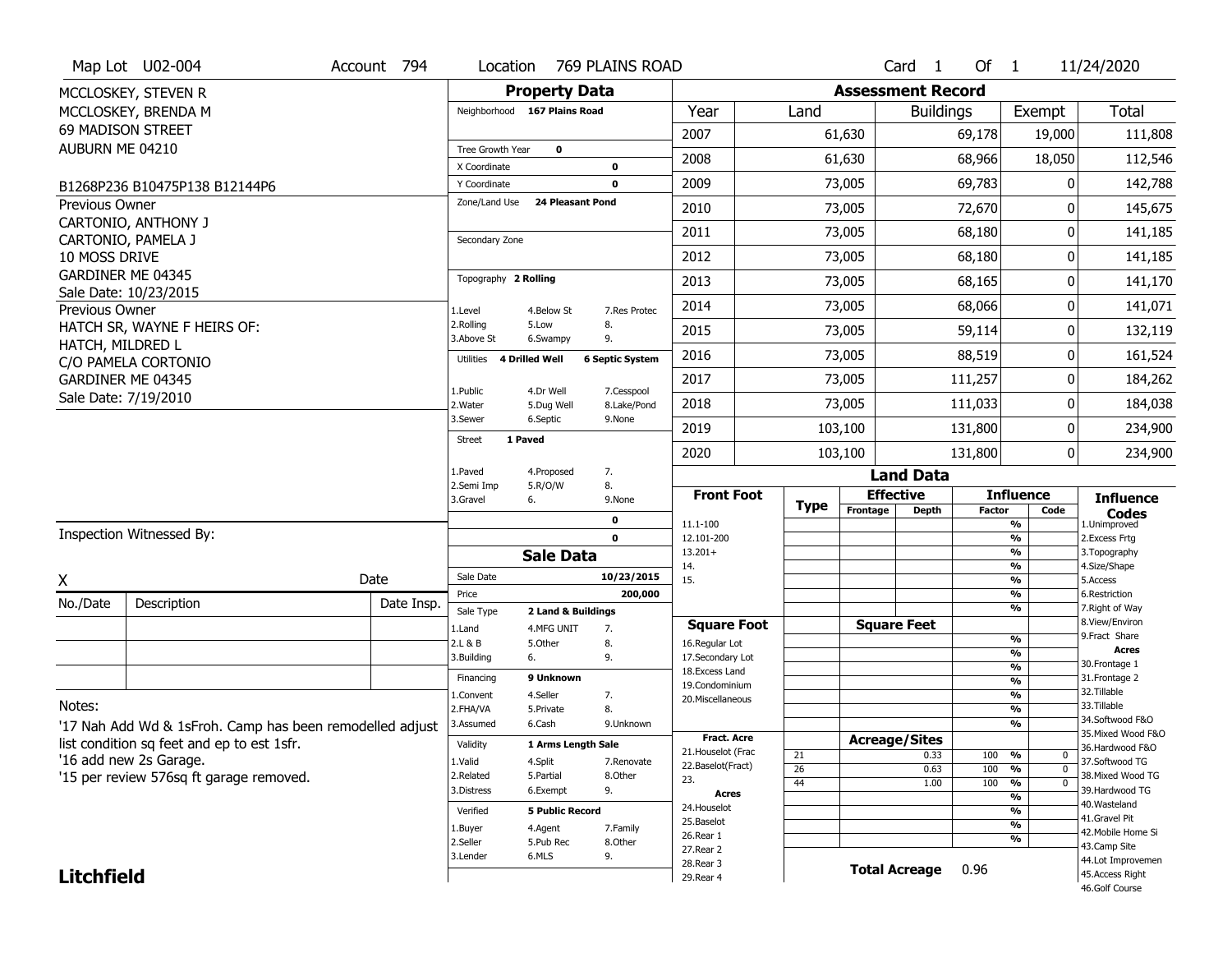|                       |                               |                 |                                                   |                    |                          |                                       |                     |                                        |                     |                                    | <b>Litchfield</b>         |                            |                |      |                         |        |       |             |  |
|-----------------------|-------------------------------|-----------------|---------------------------------------------------|--------------------|--------------------------|---------------------------------------|---------------------|----------------------------------------|---------------------|------------------------------------|---------------------------|----------------------------|----------------|------|-------------------------|--------|-------|-------------|--|
|                       | Map Lot U02-004               |                 |                                                   |                    |                          | Account 794                           |                     | Location                               |                     |                                    | 769 PLAINS ROAD           |                            |                |      | Card <sub>1</sub>       | Of $1$ |       | 11/24/2020  |  |
|                       | Building Style 1 Conventional |                 | <b>SF Bsmt Living</b>                             |                    | 216                      |                                       |                     | Layout 1 Typical                       |                     |                                    |                           |                            |                |      |                         |        |       |             |  |
| 0.Uncoded             | 4.Cape                        | 8.Log           | Fin Bsmt Grade                                    |                    | 2 100                    |                                       |                     | 1. Typical                             | 4.                  |                                    | 7.                        | 16.0'<br>8.0'<br><b>WD</b> |                |      |                         |        |       |             |  |
| 1.Conv.               | 5.Garrison                    | 9.0ther         |                                                   | OPEN-5-CUSTOMIZE 0 |                          |                                       |                     | 2.Inadeq                               | 5.                  |                                    | 8.                        |                            |                |      |                         |        |       |             |  |
| 2.Ranch               | 6.Split                       | 10.Tri-Lev      | Heat Type                                         | 100%               |                          | 1 Hot Water BB                        |                     | 3.                                     | 6.                  |                                    | 9.                        | 16.0'                      | 16.0'          |      |                         |        |       |             |  |
| 3.R Ranch             | 7.Contemp                     | 11.Earth O      | 0.Uncoded                                         |                    | 4.Steam                  |                                       | 8.Fl/Wall           | Attic 9 None                           |                     |                                    |                           |                            |                |      |                         |        |       |             |  |
| Dwelling Units 1      |                               |                 | 1.HWBB                                            |                    | 5.FWA                    |                                       | 9.No Heat           | 1.1/4 Fin                              | 4.Full Fin          |                                    | 7.                        |                            | <b>WD</b>      |      |                         |        |       |             |  |
| Other Units           | 0                             |                 | 2.HWCI                                            |                    | 6.GravWA                 |                                       | 10.Radiant          | 2.1/2 Fin                              | 5.Fl/Stair          |                                    | 8.                        | 18.0                       |                | 18.0 |                         |        |       |             |  |
| Stories               | 1 One Story                   |                 | 3.H Pump                                          |                    | 7.Electric               |                                       | 11.Radiant          | 3.3/4 Fin                              | 6.                  |                                    | 9.None                    |                            |                |      |                         |        |       |             |  |
| $1.1\,$<br>2.2        | 4.1.5<br>5.1.75               | 7.1.25<br>8.3.5 | Cool Type                                         | 0%                 |                          | 9 None                                |                     | Insulation<br>1.Full                   | 1 Full<br>4.Minimal |                                    | 7.                        |                            |                |      | $\mathbb{C}^{\times}$ . |        |       |             |  |
| 3.3                   | 6.2.5                         | 9.4             | 1.Refrig<br>2.Evapor                              |                    | 4.W&C Air                |                                       | 7.RadHW             |                                        | 5.Partial           |                                    | 8.                        |                            | 16.0'          |      | 1sFr                    |        |       |             |  |
| <b>Exterior Walls</b> | 2 Vinyl                       |                 | 3.H Pump                                          |                    | 5.Monitor-<br>6.Monitor- | 8.                                    | 9.None              | 2.Heavy<br>3.Capped                    | 6.                  |                                    | 9.None                    | 45.0'                      |                |      |                         |        |       |             |  |
| 0.Uncoded             | 4.Asbestos                    | 8.Concrete      | Kitchen Style                                     |                    | 2 Typical                |                                       |                     | Unfinished %                           | 0%                  |                                    |                           | 1sB(1/2)Fr                 |                |      |                         |        |       |             |  |
| 1.Wd Clapb            | 5.Stucco                      | 9.Other         | 1.Modern                                          |                    | 4.Obsolete               | 7.                                    |                     | Grade & Factor 3 Average 100%          |                     |                                    |                           |                            |                | 19.0 |                         |        |       |             |  |
| 2.Vinyl               | 6.Brick                       | 10.Wd shin      | 2. Typical                                        |                    | 5.                       | 8.                                    |                     | 1.E Grade                              |                     | 4.B Grade                          | 7.AAA Grad                |                            |                |      |                         |        |       |             |  |
| 3.Compos.             | 7.Stone                       | 11.T1-11        | 3.Old Type                                        |                    | 6.                       |                                       | 9.None              | 2.D Grade                              |                     | 5.A Grade                          | 8.M&S                     |                            | $12.0^{\circ}$ |      |                         |        |       |             |  |
| Roof Surface          | 3 Sheet Metal                 |                 | Bath(s) Style                                     |                    |                          | 2 Typical Bath(s)                     |                     | 3.C Grade                              |                     | 6.AA Grade                         | 9.Same                    |                            | 2.01           | 8.0' |                         |        |       |             |  |
| 1.Asphalt             | 4.Composit                    | 7.Rolled R      | 1.Modern                                          |                    | 4.Obsolete               | 7.                                    |                     | SQFT (Footprint) 968                   |                     |                                    |                           | 10.0"                      |                |      |                         |        |       |             |  |
| 2.Slate               | 5.Wood                        | 8.              | 2. Typical                                        |                    | 5.                       | 8.                                    |                     | Condition                              | 6 Good              |                                    |                           |                            |                |      |                         |        |       |             |  |
| 3.Metal               | 6.Other                       | 9.              | 3.Old Type                                        |                    | 6.                       |                                       | 9.None              | 1.Poor                                 | 4.Avg               |                                    | 7.V G                     | 12.0'                      |                |      |                         |        |       |             |  |
| SF Masonry Trim 0     |                               |                 | # Rooms                                           |                    | $\mathbf 0$              |                                       |                     | 2.Fair                                 | $5.Avg+$            |                                    | 8.Exc                     |                            |                |      |                         |        |       |             |  |
| OPEN-3-CUSTOM 0       |                               |                 | # Bedrooms                                        |                    | $\mathbf 0$              |                                       |                     | 3.Avg-                                 | 6.Good              |                                    | 9.Same                    |                            |                |      |                         |        | 32.0' |             |  |
| OPEN-4-CUSTOM 0       |                               |                 | # Full Baths                                      |                    | $\overline{\mathbf{2}}$  |                                       |                     | Phys. % Good                           |                     | 0%                                 |                           |                            |                |      |                         |        |       |             |  |
| Year Built            | 1950                          |                 | # Half Baths                                      |                    | $\mathbf{1}$             |                                       |                     | Funct. % Good                          |                     | 100%                               |                           |                            |                |      |                         |        |       | 1 3/4 s GAR |  |
| Year Remodeled        | 2016                          |                 | # Addn Fixtures                                   |                    | $\pmb{0}$                |                                       |                     | <b>Functional Code</b>                 |                     | 9 None                             |                           |                            |                |      |                         | 24.0'  |       |             |  |
| Foundation            | 1 Concrete                    |                 | # Fireplaces                                      |                    | $\mathbf 0$              |                                       |                     | 1.Incomp                               | 4.Delap             |                                    | 7.No Power                |                            |                |      |                         |        |       |             |  |
| 1.Concrete            | 4.Wood                        | 7.              |                                                   |                    |                          |                                       |                     | 2.0-Built                              | 5.Bsmt              |                                    | 8.LongTerm                |                            |                |      |                         |        |       |             |  |
| 2.C Block             | 5.Slab                        | 8.              |                                                   |                    |                          |                                       |                     | 3.Damage                               |                     | 6.Common                           | 9.None                    |                            |                |      |                         |        |       |             |  |
| 3.Br/Stone            | 6.Piers                       | 9.              |                                                   |                    |                          |                                       |                     | Econ. % Good                           | 100%                |                                    |                           |                            |                |      |                         |        |       |             |  |
| Basement              | 21/2 Basement                 |                 |                                                   |                    |                          |                                       |                     | Economic Code None                     |                     |                                    |                           |                            |                |      |                         |        |       |             |  |
| 1.1/4 Bmt             | 4.Full Bmt                    | 7.              |                                                   |                    |                          |                                       |                     | 0.None                                 |                     | 3.No Power                         | 9.None                    |                            |                |      |                         |        |       |             |  |
| 2.1/2 Bmt             | 5.Crawl Sp                    | 8.              |                                                   |                    |                          |                                       |                     | 1.Location                             |                     | 4.Generate                         | 8.                        |                            |                |      |                         |        |       |             |  |
| 3.3/4 Bmt             | 6.                            | 9.None          |                                                   |                    |                          | Software                              |                     | 2.Encroach                             |                     | 5.Multi-Fa                         | 9.                        |                            |                |      |                         |        |       |             |  |
| Bsmt Gar # Cars 0     |                               |                 |                                                   |                    |                          | A Division of Harris Computer Systems |                     | Entrance Code                          |                     |                                    | <b>1 Interior Inspect</b> |                            |                |      |                         |        |       |             |  |
|                       | Wet Basement 1 Dry Basement   |                 |                                                   |                    |                          |                                       |                     | 1.Interior                             | 4.Vacant            |                                    | 7.                        |                            |                |      |                         |        |       |             |  |
| 1.Dry                 | 4.Dirt Flr                    | 7.              |                                                   |                    |                          |                                       |                     | 2.Refusal                              |                     | 5.Estimate                         | 8.                        |                            |                |      |                         |        |       |             |  |
| 2.Damp<br>3.Wet       | 5.<br>6.                      | 8.<br>9.        |                                                   |                    |                          |                                       |                     | 3.Informed<br>Information Code 1 Owner |                     | 6.Existing                         | 9.                        |                            |                |      |                         |        |       |             |  |
|                       |                               |                 |                                                   |                    |                          |                                       |                     | 1.Owner                                | 4.Agent             |                                    | 7.Vacant                  |                            |                |      |                         |        |       |             |  |
|                       |                               |                 |                                                   |                    |                          |                                       |                     | 2.Relative                             |                     | 5.Estimate                         | 8.                        |                            |                |      |                         |        |       |             |  |
|                       |                               |                 | Date Inspected 8/24/2018                          |                    |                          |                                       |                     | 3.Tenant                               | 6.Other             |                                    | 9.                        |                            |                |      |                         |        |       |             |  |
|                       |                               |                 | <b>Additions, Outbuildings &amp; Improvements</b> |                    |                          |                                       |                     |                                        |                     |                                    | 1.One Story Fram          |                            |                |      |                         |        |       |             |  |
| <b>Type</b>           |                               | Year            | Units                                             | Grade              | Cond                     | Phys.                                 | Funct.              | Sound Value                            |                     |                                    | 2. Two Story Fram         |                            |                |      |                         |        |       |             |  |
| 68 Wood Deck/s        |                               | 2016            | 288                                               | 4100               | 4                        | 10                                    | % 100 %             |                                        |                     | 3. Three Story Fr                  |                           |                            |                |      |                         |        |       |             |  |
| 68 Wood Deck/s        |                               | 2016            | 128                                               | 2 100              | 4                        | 0                                     | $%100$ %            |                                        |                     | 4.1 & 1/2 Story                    |                           |                            |                |      |                         |        |       |             |  |
|                       |                               |                 |                                                   |                    |                          |                                       | % 100 %             |                                        |                     | 5.1 & 3/4 Story<br>6.2 & 1/2 Story |                           |                            |                |      |                         |        |       |             |  |
| 74 1 3/4s Garage      |                               | 2015 768        |                                                   | 3100               | 4                        | $ 0\rangle$                           |                     |                                        |                     |                                    | 21. Open Frame Por        |                            |                |      |                         |        |       |             |  |
| 1 One Story Frame     |                               | 2000            | 256                                               | 3 100              | 4                        | 0                                     | % 100 %             |                                        |                     |                                    | 22.Encl Frame Por         |                            |                |      |                         |        |       |             |  |
| 26 1SFr Overhang      |                               | 2000            | 18                                                | 3 100              | 4                        | 10                                    | $\frac{9}{6}$ 100 % |                                        |                     |                                    | 23. Frame Garage          |                            |                |      |                         |        |       |             |  |
|                       |                               |                 |                                                   |                    |                          | $\%$                                  | $\%$                |                                        |                     | 24.Frame Shed                      |                           |                            |                |      |                         |        |       |             |  |
|                       |                               |                 |                                                   |                    |                          | $\%$                                  | $\%$                |                                        |                     |                                    | 25. Frame Bay Wind        |                            |                |      |                         |        |       |             |  |
|                       |                               |                 |                                                   |                    |                          |                                       |                     |                                        |                     |                                    | 26.1SFr Overhang          |                            |                |      |                         |        |       |             |  |
|                       |                               |                 |                                                   |                    |                          | $\%$                                  | $\%$                |                                        |                     |                                    | 27. Unfin Basement        |                            |                |      |                         |        |       |             |  |
|                       |                               |                 |                                                   |                    |                          | $\%$                                  | $\%$                |                                        |                     |                                    | 28. Unfinished Att        |                            |                |      |                         |        |       |             |  |
|                       |                               |                 |                                                   |                    |                          | $\%$                                  | $\%$                |                                        |                     | 29. Finished Attic                 |                           |                            |                |      |                         |        |       |             |  |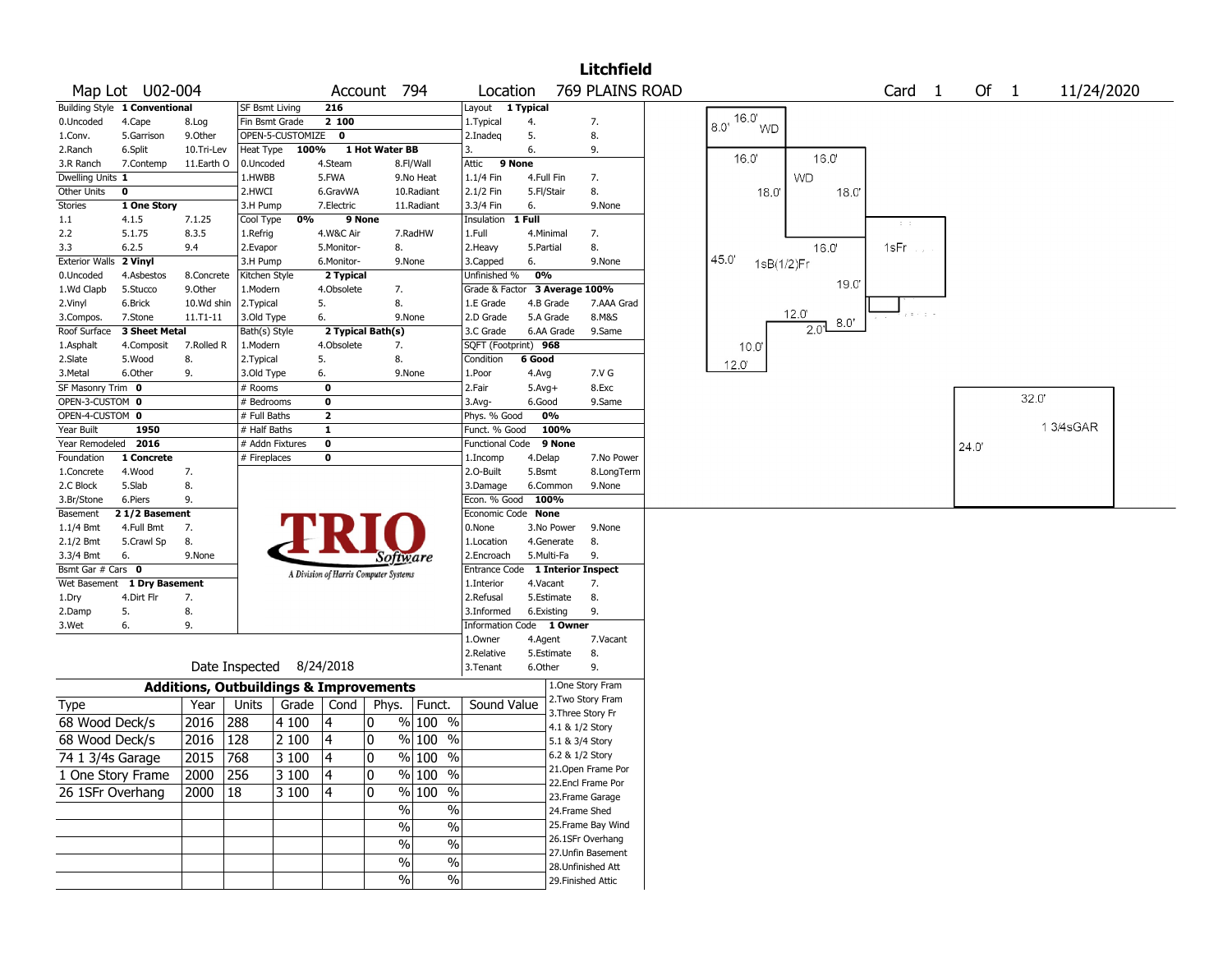|                    | Map Lot U02-006                                  | Account 888 | Location                      |                         | 3 JEAN'S WAY              |                                    |                 |          | Card <sub>1</sub>        | Of $2$        |                                           | 11/24/2020                           |
|--------------------|--------------------------------------------------|-------------|-------------------------------|-------------------------|---------------------------|------------------------------------|-----------------|----------|--------------------------|---------------|-------------------------------------------|--------------------------------------|
|                    | JEAN LUCIE U, HEIRS OF:                          |             |                               | <b>Property Data</b>    |                           |                                    |                 |          | <b>Assessment Record</b> |               |                                           |                                      |
| <b>3 JEANS WAY</b> |                                                  |             | Neighborhood 98 Jeans Way     |                         |                           | Year                               | Land            |          | <b>Buildings</b>         |               | Exempt                                    | <b>Total</b>                         |
|                    | LITCHFIELD ME 04350                              |             |                               |                         |                           | 2007                               |                 | 60,450   |                          | 81,321        | 19,000                                    | 122,771                              |
|                    |                                                  |             | Tree Growth Year              | 0                       |                           | 2008                               |                 | 60,450   |                          | 80,998        | 18,050                                    | 123,398                              |
|                    |                                                  |             | X Coordinate                  |                         | 0                         | 2009                               |                 | 60,250   |                          | 83,060        | 0                                         | 143,310                              |
| B3675P8            |                                                  |             | Y Coordinate<br>Zone/Land Use | 24 Pleasant Pond        | 0                         |                                    |                 |          |                          |               |                                           |                                      |
|                    |                                                  |             |                               |                         |                           | 2010                               |                 | 60,250   |                          | 79,827        | 0                                         | 140,077                              |
|                    |                                                  |             | Secondary Zone                |                         |                           | 2011                               |                 | 60,250   |                          | 79,827        | 0                                         | 140,077                              |
|                    |                                                  |             |                               |                         |                           | 2012                               |                 | 60,250   |                          | 67,504        | 0                                         | 127,754                              |
|                    |                                                  |             | Topography 2 Rolling          |                         |                           | 2013                               |                 | 60,250   |                          | 68,927        | 0                                         | 129,177                              |
|                    |                                                  |             | 1.Level                       | 4.Below St              | 7.Res Protec              | 2014                               |                 | 60,250   |                          | 69,869        | 0                                         | 130,119                              |
|                    |                                                  |             | 2.Rolling<br>3.Above St       | 5.Low<br>6.Swampy       | 8.<br>9.                  | 2015                               |                 | 60,250   |                          | 69,623        | 0                                         | 129,873                              |
|                    |                                                  |             | 4 Drilled Well<br>Utilities   |                         | <b>6 Septic System</b>    | 2016                               |                 | 60,250   |                          | 69,528        | 0                                         | 129,778                              |
|                    |                                                  |             |                               |                         |                           | 2017                               |                 | 60,250   |                          | 69,212        | 0                                         | 129,462                              |
|                    |                                                  |             | 1.Public<br>2. Water          | 4.Dr Well<br>5.Dug Well | 7.Cesspool<br>8.Lake/Pond | 2018                               |                 | 60,250   |                          | 68,996        | 0                                         | 129,246                              |
|                    |                                                  |             | 3.Sewer                       | 6.Septic                | 9.None                    | 2019                               |                 | 123,000  |                          | 77,500        | 0                                         | 200,500                              |
|                    |                                                  |             | 1 Paved<br>Street             |                         |                           | 2020                               |                 | 123,000  |                          | 77,500        | 0                                         | 200,500                              |
|                    |                                                  |             | 1.Paved                       | 4.Proposed              | 7.                        |                                    |                 |          | <b>Land Data</b>         |               |                                           |                                      |
|                    |                                                  |             | 2.Semi Imp<br>3.Gravel        | 5.R/O/W<br>6.           | 8.<br>9.None              | <b>Front Foot</b>                  | Type            |          | <b>Effective</b>         |               | <b>Influence</b>                          | <b>Influence</b>                     |
|                    |                                                  |             |                               |                         | 0                         | 11.1-100                           |                 | Frontage | <b>Depth</b>             | <b>Factor</b> | Code<br>%                                 | <b>Codes</b><br>1.Unimproved         |
|                    | Inspection Witnessed By:                         |             |                               |                         | $\mathbf 0$               | 12.101-200                         |                 |          |                          |               | %                                         | 2. Excess Frtg                       |
|                    |                                                  |             |                               | <b>Sale Data</b>        |                           | $13.201+$<br>14.                   |                 |          |                          |               | %<br>%                                    | 3. Topography<br>4.Size/Shape        |
| X                  |                                                  | Date        | Sale Date                     |                         |                           | 15.                                |                 |          |                          |               | %                                         | 5.Access                             |
| No./Date           | Description                                      | Date Insp.  | Price<br>Sale Type            |                         |                           |                                    |                 |          |                          |               | $\frac{9}{6}$<br>%                        | 6.Restriction<br>7. Right of Way     |
|                    |                                                  |             | 1.Land                        | 4.MFG UNIT              | 7.                        | <b>Square Foot</b>                 |                 |          | <b>Square Feet</b>       |               |                                           | 8.View/Environ                       |
|                    |                                                  |             | 2.L & B                       | 5.Other                 | 8.                        | 16.Regular Lot                     |                 |          |                          |               | $\frac{9}{6}$<br>%                        | 9. Fract Share<br><b>Acres</b>       |
|                    |                                                  |             | 3.Building                    | 6.                      | 9.                        | 17.Secondary Lot<br>18.Excess Land |                 |          |                          |               | $\frac{9}{6}$                             | 30. Frontage 1                       |
|                    |                                                  |             | Financing                     |                         |                           | 19.Condominium                     |                 |          |                          |               | $\overline{\frac{9}{6}}$                  | 31. Frontage 2<br>32. Tillable       |
| Notes:             |                                                  |             | 1.Convent                     | 4.Seller                | 7.<br>8.                  | 20.Miscellaneous                   |                 |          |                          |               | $\frac{9}{6}$<br>$\overline{\frac{9}{6}}$ | 33.Tillable                          |
|                    | '13 w/ owners adjust ep to 1sFr on card #1       |             | 2.FHA/VA<br>3.Assumed         | 5.Private<br>6.Cash     | 9.Unknown                 |                                    |                 |          |                          |               | %                                         | 34.Softwood F&O                      |
|                    | PERMIT-#12-024, 5/29/2012. OWNER                 |             |                               |                         |                           | <b>Fract. Acre</b>                 |                 |          | <b>Acreage/Sites</b>     |               |                                           | 35. Mixed Wood F&O                   |
|                    | DECEASED-FAMILY?????                             |             | Validity                      |                         |                           | 21. Houselot (Frac                 | 21              |          | 0.50                     | 100           | %<br>0                                    | 36.Hardwood F&O                      |
|                    | RENOVATING ENRANCE WAY AND ENLARGING 6X6 TO 6X8. |             | 1.Valid<br>2.Related          | 4.Split<br>5.Partial    | 7.Renovate<br>8.Other     | 22.Baselot(Fract)                  | $\overline{26}$ |          | 1.00                     | 100           | $\overline{0}$<br>%                       | 37.Softwood TG<br>38. Mixed Wood TG  |
|                    |                                                  |             | 3.Distress                    | 6.Exempt                | 9.                        | 23.<br>Acres                       | 44              |          | 1.00                     | 100           | $\overline{0}$<br>%                       | 39.Hardwood TG                       |
|                    |                                                  |             |                               |                         |                           | 24. Houselot                       |                 |          |                          |               | %<br>%                                    | 40. Wasteland                        |
|                    |                                                  |             | Verified                      |                         |                           | 25.Baselot                         |                 |          |                          |               | %                                         | 41.Gravel Pit                        |
|                    |                                                  |             | 1.Buyer<br>2.Seller           | 4.Agent<br>5.Pub Rec    | 7.Family<br>8.Other       | 26.Rear 1                          |                 |          |                          |               | %                                         | 42. Mobile Home Si                   |
|                    |                                                  |             | 3.Lender                      | 6.MLS                   | 9.                        | 27.Rear 2                          |                 |          |                          |               |                                           | 43.Camp Site                         |
|                    |                                                  |             |                               |                         |                           |                                    |                 |          |                          |               |                                           |                                      |
| <b>Litchfield</b>  |                                                  |             |                               |                         |                           | 28.Rear 3<br>29. Rear 4            |                 |          | <b>Total Acreage</b>     | 1.50          |                                           | 44.Lot Improvemen<br>45.Access Right |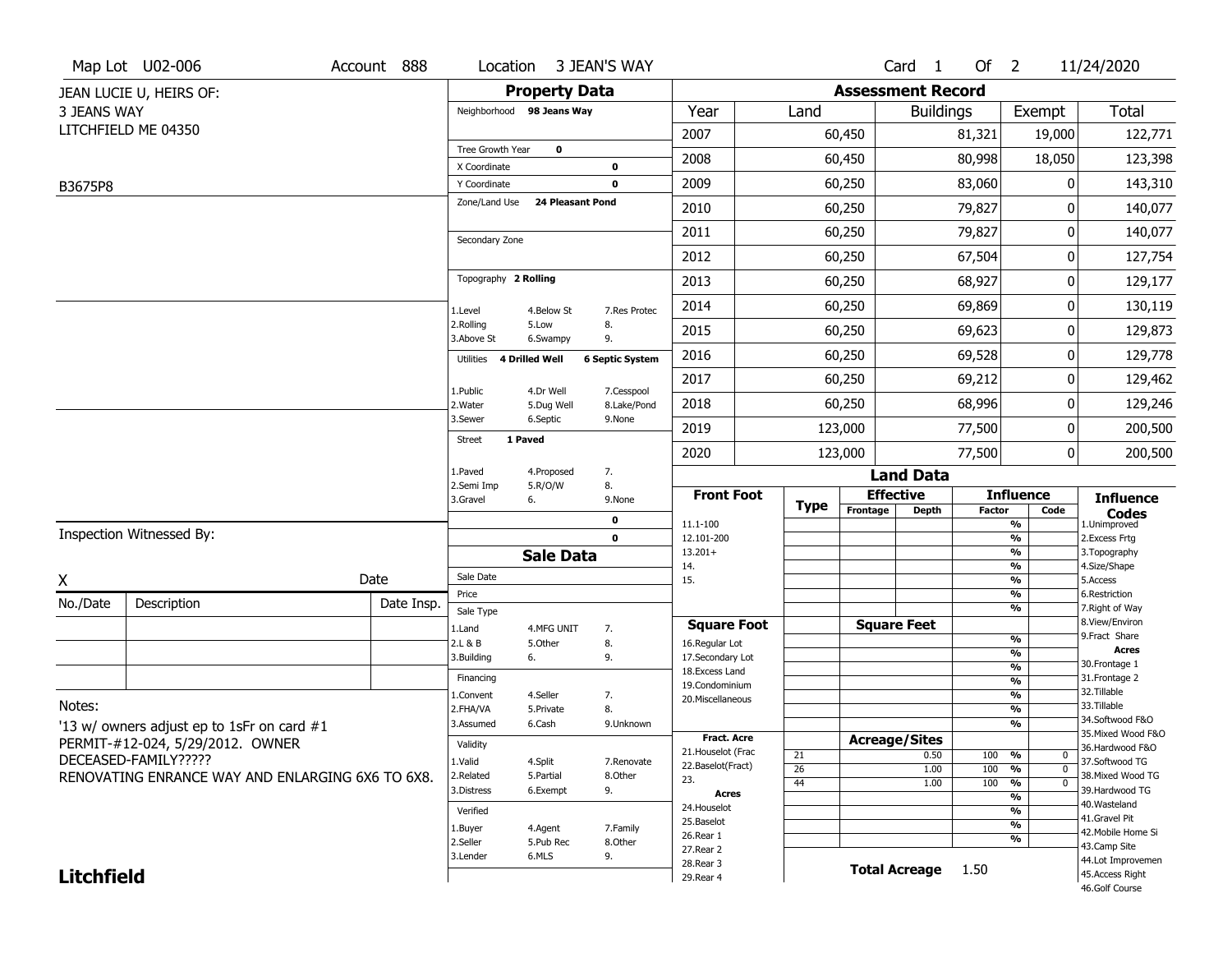|                       |                               |            |                                                   |       |                         |                                       |                        |                        |                            |                           | Litchfield |      |                   |       |                                |            |
|-----------------------|-------------------------------|------------|---------------------------------------------------|-------|-------------------------|---------------------------------------|------------------------|------------------------|----------------------------|---------------------------|------------|------|-------------------|-------|--------------------------------|------------|
|                       | Map Lot U02-006               |            |                                                   |       |                         | Account 888                           |                        | Location               |                            | 3 JEAN'S WAY              |            |      | Card <sub>1</sub> |       | Of<br>$\overline{\phantom{0}}$ | 11/24/2020 |
|                       | Building Style 1 Conventional |            | <b>SF Bsmt Living</b>                             |       | 242                     |                                       | Layout                 | $\overline{1}$ Typical |                            |                           |            |      |                   | 12.0' |                                |            |
| 0.Uncoded             | 4.Cape                        | 8.Log      | Fin Bsmt Grade                                    |       | 2 100                   |                                       | 1.Typical              |                        | 4.                         | 7.                        |            |      |                   | 8.0'  | <b>WD</b>                      |            |
| 1.Conv.               | 5.Garrison                    | 9.0ther    | OPEN-5-CUSTOMIZE                                  |       | 0                       |                                       | 2.Inadeq               |                        | 5.                         | 8.                        |            |      |                   |       |                                |            |
| 2.Ranch               | 6.Split                       | 10.Tri-Lev | Heat Type                                         | 100%  |                         | 5 Forced Warm Air                     | 3.                     |                        | 6.                         | 9.                        |            |      |                   |       |                                |            |
| 3.R Ranch             | 7.Contemp                     | 11.Earth O | 0.Uncoded                                         |       | 4.Steam                 | 8.Fl/Wall                             | Attic                  | 9 None                 |                            |                           |            |      |                   | 22.0  |                                |            |
| Dwelling Units 1      |                               |            | 1.HWBB                                            |       | 5.FWA                   | 9.No Heat                             | 1.1/4 Fin              |                        | 4.Full Fin                 | 7.                        |            |      | 12.0              |       | EP                             |            |
| Other Units           | $\mathbf 0$                   |            | 2.HWCI                                            |       | 6.GravWA                | 10.Radiant                            | 2.1/2 Fin              |                        | 5.Fl/Stair                 | 8.                        |            |      |                   |       |                                |            |
| Stories               | 4 One & 1/2 Story             |            | 3.H Pump                                          |       | 7.Electric              | 11.Radiant                            | 3.3/4 Fin              |                        | 6.                         | 9.None                    |            |      |                   |       |                                |            |
| 1.1                   | 4.1.5                         | 7.1.25     | Cool Type                                         | 0%    | 9 None                  |                                       | Insulation             | 1 Full                 |                            |                           |            |      |                   | 25.0  |                                |            |
| 2.2                   | 5.1.75                        | 8.3.5      | 1.Refrig                                          |       | 4.W&C Air               | 7.RadHW                               | 1.Full                 |                        | 4.Minimal                  | 7.                        |            |      |                   |       |                                |            |
| 3.3                   | 6.2.5                         | 9.4        | 2.Evapor                                          |       | 5.Monitor-              | 8.                                    | 2.Heavy                |                        | 5.Partial                  | 8.                        |            |      |                   |       |                                |            |
| <b>Exterior Walls</b> | <b>12 Board and Batting</b>   |            | 3.H Pump                                          |       | 6.Monitor-              | 9.None                                | 3.Capped               |                        | 6.                         | 9.None                    |            |      |                   |       | 11/2sBFr                       |            |
| 0.Uncoded             | 4.Asbestos                    | 8.Concrete | Kitchen Style                                     |       | 2 Typical               |                                       | Unfinished %           |                        | 0%                         |                           |            |      |                   |       |                                |            |
| 1.Wd Clapb            | 5.Stucco                      | 9.0ther    | 1.Modern                                          |       | 4.Obsolete              | 7.                                    |                        |                        | Grade & Factor 2 Fair 100% |                           |            |      | 29.0              |       |                                |            |
| 2.Vinyl               | 6.Brick                       | 10.Wd shin | 2.Typical                                         |       | 5.                      | 8.                                    | 1.E Grade              |                        | 4.B Grade                  |                           | 7.AAA Grad |      |                   |       |                                |            |
| 3.Compos.             | 7.Stone                       | 11.T1-11   | 3.Old Type                                        |       | 6.                      | 9.None                                | 2.D Grade              |                        | 5.A Grade                  | 8.M&S                     |            |      |                   |       |                                |            |
| Roof Surface          | 1 Asphalt Shingles            |            | Bath(s) Style                                     |       |                         | 2 Typical Bath(s)                     | 3.C Grade              |                        | 6.AA Grade                 | 9.Same                    |            |      |                   |       |                                |            |
| 1.Asphalt             | 4.Composit                    | 7.Rolled R | 1.Modern                                          |       | 4.Obsolete              | 7.                                    |                        |                        | SQFT (Footprint) 725       |                           |            |      |                   |       |                                |            |
| 2.Slate               | 5.Wood                        | 8.         | 2. Typical                                        |       | 5.                      | 8.                                    | Condition              |                        | 4 Average                  |                           |            |      |                   |       |                                |            |
| 3.Metal               | 6.Other                       | 9.         | 3.Old Type                                        |       | 6.                      | 9.None                                | 1.Poor                 |                        | 4.Avg                      | 7.V G                     |            |      |                   |       | 1sFr                           |            |
| SF Masonry Trim 0     |                               |            | # Rooms                                           |       | 5                       |                                       | 2.Fair                 |                        | $5.Avg+$                   | 8.Exc                     |            |      |                   | 6.0   |                                | 10.0'      |
| OPEN-3-CUSTOM 0       |                               |            | # Bedrooms                                        |       | $\overline{\mathbf{3}}$ |                                       | 3.Avg-                 |                        | 6.Good                     | 9.Same                    |            | 16.0 |                   |       |                                |            |
| OPEN-4-CUSTOM 0       |                               |            | # Full Baths                                      |       | $\mathbf{1}$            |                                       | Phys. % Good           |                        | 0%                         |                           |            | GAR  |                   |       | 8.0'                           | 12.0'      |
| Year Built            | 1950                          |            | # Half Baths                                      |       | $\mathbf 0$             |                                       | Funct. % Good          |                        | 100%                       |                           |            |      |                   |       |                                | OP         |
| Year Remodeled 0      |                               |            | # Addn Fixtures                                   |       | $\mathbf 0$             |                                       | <b>Functional Code</b> |                        | 9 None                     |                           |            | 22.0 |                   |       |                                |            |
| Foundation            | 2 Concrete Block              |            | # Fireplaces                                      |       | $\mathbf 0$             |                                       | 1.Incomp               |                        | 4.Delap                    |                           | 7.No Power |      |                   |       |                                |            |
| 1.Concrete            | 4.Wood                        | 7.         |                                                   |       |                         |                                       | 2.O-Built              |                        | 5.Bsmt                     |                           | 8.LongTerm |      |                   |       |                                |            |
| 2.C Block             | 5.Slab                        | 8.         |                                                   |       |                         |                                       | 3.Damage               |                        | 6.Common                   | 9.None                    |            |      |                   |       |                                |            |
| 3.Br/Stone            | 6.Piers                       | 9.         |                                                   |       |                         |                                       | Econ. % Good           |                        | 100%                       |                           |            |      |                   |       |                                |            |
| Basement              | <b>4 Full Basement</b>        |            |                                                   |       |                         |                                       |                        |                        | Economic Code None         |                           |            |      |                   |       |                                |            |
| 1.1/4 Bmt             | 4.Full Bmt                    | 7.         |                                                   |       |                         |                                       | 0.None                 |                        | 3.No Power                 | 9.None                    |            |      |                   |       |                                |            |
| 2.1/2 Bmt             | 5.Crawl Sp                    | 8.         |                                                   |       |                         |                                       | 1.Location             |                        | 4.Generate                 | 8.                        |            |      |                   |       |                                |            |
| 3.3/4 Bmt             | 6.                            | 9.None     |                                                   |       |                         | Software                              | 2.Encroach             |                        | 5.Multi-Fa                 | 9.                        |            |      |                   |       |                                |            |
| Bsmt Gar # Cars 0     |                               |            |                                                   |       |                         | A Division of Harris Computer Systems | <b>Entrance Code</b>   |                        |                            | <b>1 Interior Inspect</b> |            |      |                   |       |                                |            |
|                       | Wet Basement 1 Dry Basement   |            |                                                   |       |                         |                                       | 1.Interior             |                        | 4.Vacant                   | 7.                        |            |      |                   |       |                                |            |
| 1.Dry                 | 4.Dirt Flr                    | 7.         |                                                   |       |                         |                                       | 2.Refusal              |                        | 5.Estimate                 | 8.                        |            |      |                   |       |                                |            |
| 2.Damp                | 5.                            | 8.         |                                                   |       |                         |                                       | 3.Informed             |                        | 6.Existing                 | 9.                        |            |      |                   |       |                                |            |
| 3.Wet                 | 6.                            | 9.         |                                                   |       |                         |                                       |                        |                        | Information Code 1 Owner   |                           |            |      |                   |       |                                |            |
|                       |                               |            |                                                   |       |                         |                                       | 1.0wner                |                        | 4.Agent                    |                           | 7.Vacant   |      |                   |       |                                |            |
|                       |                               |            |                                                   |       |                         |                                       | 2.Relative             |                        | 5.Estimate                 | 8.                        |            |      |                   |       |                                |            |
|                       |                               |            | Date Inspected                                    |       | 8/24/2018               |                                       | 3.Tenant               |                        | 6.Other                    | 9.                        |            |      |                   |       |                                |            |
|                       |                               |            | <b>Additions, Outbuildings &amp; Improvements</b> |       |                         |                                       |                        |                        |                            | 1.One Story Fram          |            |      |                   |       |                                |            |
| Type                  |                               | Year       | Units                                             | Grade | Cond                    | Phys.<br>Funct.                       |                        | Sound Value            |                            | 2. Two Story Fram         |            |      |                   |       |                                |            |
| 1 One Story Frame     |                               | 2012       | 48                                                | 2 100 | 4                       | % 100 %<br>0                          |                        |                        |                            | 3. Three Story Fr         |            |      |                   |       |                                |            |
| 22 Encl Frame         |                               | 0          | 264                                               | 00    | 0                       | 10<br>% 0                             | %                      |                        |                            | 4.1 & 1/2 Story           |            |      |                   |       |                                |            |
|                       |                               |            |                                                   |       |                         |                                       |                        |                        |                            | 5.1 & 3/4 Story           |            |      |                   |       |                                |            |
| 68 Wood Deck/s        |                               | 2015       | $\overline{96}$                                   | 2 100 | 14                      | ١o<br>% 100 %                         |                        |                        |                            | 6.2 & 1/2 Story           |            |      |                   |       |                                |            |
| 21 Open Frame         |                               | 2015       | 120                                               | 1 100 | 4                       | $\%$ 100 $\overline{\%}$<br>10        |                        |                        |                            | 21.Open Frame Por         |            |      |                   |       |                                |            |
| 23 Frame Garage       |                               | 10         | 352                                               | 2 100 | 2                       | % 100 %<br>10                         |                        |                        |                            | 22.Encl Frame Por         |            |      |                   |       |                                |            |
|                       |                               |            |                                                   |       |                         |                                       |                        |                        |                            | 23. Frame Garage          |            |      |                   |       |                                |            |
|                       |                               |            |                                                   |       |                         | $\%$                                  | $\%$                   |                        |                            | 24.Frame Shed             |            |      |                   |       |                                |            |
|                       |                               |            |                                                   |       |                         | $\%$                                  | $\frac{1}{2}$          |                        |                            | 25.Frame Bay Wind         |            |      |                   |       |                                |            |
|                       |                               |            |                                                   |       |                         | $\%$                                  | $\frac{1}{2}$          |                        |                            | 26.1SFr Overhang          |            |      |                   |       |                                |            |
|                       |                               |            |                                                   |       |                         | $\%$                                  | $\frac{1}{2}$          |                        |                            | 27.Unfin Basement         |            |      |                   |       |                                |            |
|                       |                               |            |                                                   |       |                         | $\sqrt{6}$                            | $\sqrt{6}$             |                        |                            | 28.Unfinished Att         |            |      |                   |       |                                |            |
|                       |                               |            |                                                   |       |                         |                                       |                        |                        |                            | 29. Finished Attic        |            |      |                   |       |                                |            |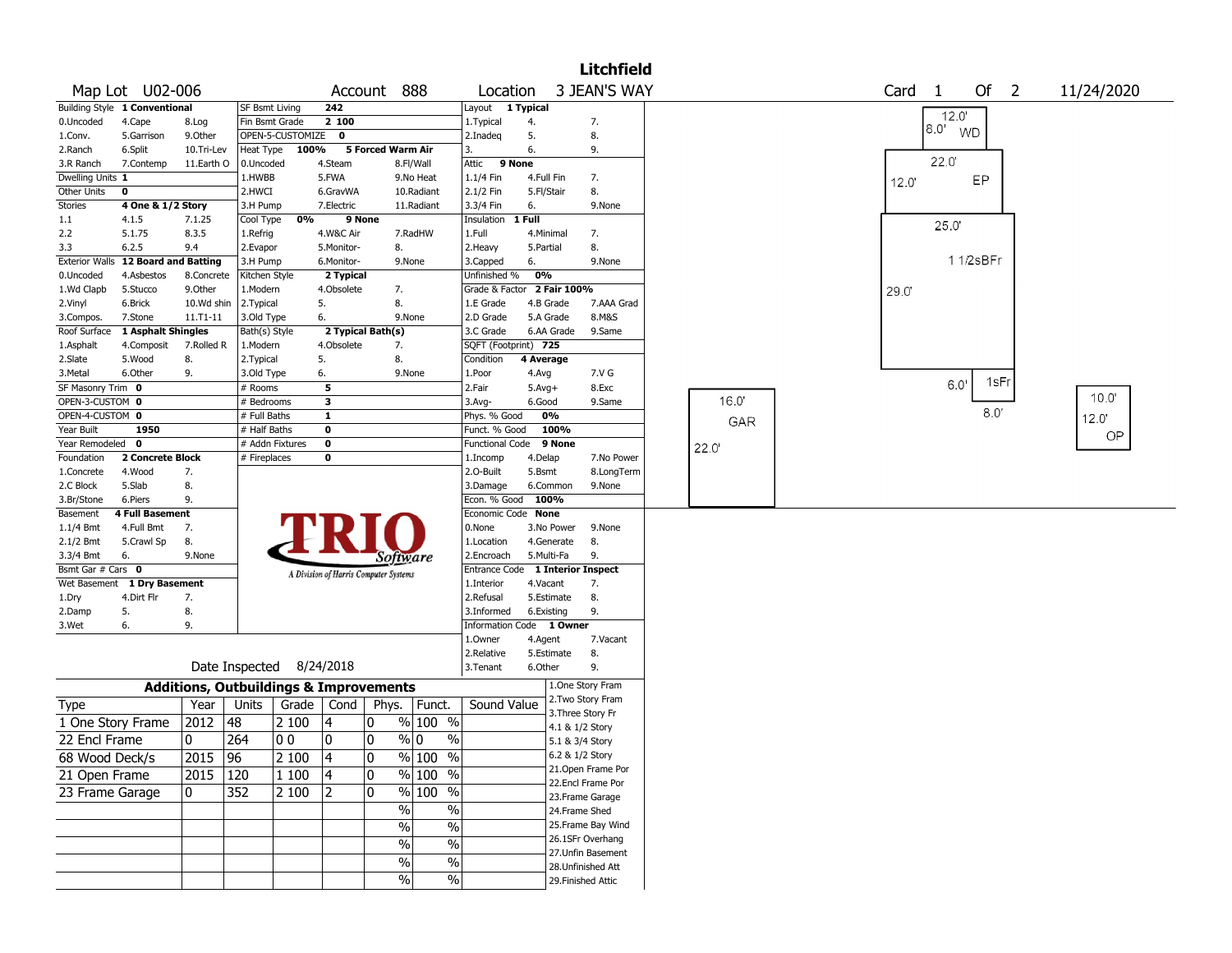| <b>Assessment Record</b><br><b>Property Data</b><br>JEAN LUCIE U, HEIRS OF:<br>Year<br><b>Buildings</b><br>Total<br>3 JEANS WAY<br>Exempt<br>Neighborhood 98 Jeans Way<br>Land<br>LITCHFIELD ME 04350<br>0<br>0<br>$\pmb{0}$<br>2011<br>$\boldsymbol{0}$<br>Tree Growth Year<br>$\mathbf 0$<br>2012<br>0<br>0<br>0<br>0<br>X Coordinate<br>$\mathbf 0$<br>0<br>0<br>$\boldsymbol{0}$<br>$\pmb{0}$<br>2013<br>$\mathbf 0$<br>Y Coordinate<br>B3675P8<br><b>24 Pleasant Pond</b><br>Zone/Land Use<br>0<br>2014<br>0<br>$\boldsymbol{0}$<br>0<br>0<br>0<br>0<br>2015<br>$\boldsymbol{0}$<br>Secondary Zone<br>2016<br>0<br>0<br>0<br>0<br>Topography 1 Level<br>$\pmb{0}$<br>0<br>$\mathbf 0$<br>$\pmb{0}$<br>2017<br>$\mathbf 0$<br>0<br>2018<br>0<br>$\boldsymbol{0}$<br>1.Level<br>4.Below St<br>7.Res Protec<br>2.Rolling<br>5.Low<br>8.<br>2019<br>0<br>14,400<br>14,400<br>0<br>3.Above St<br>6.Swampy<br>9.<br>2020<br>0<br>14,400<br>14,400<br>0<br>Utilities 4 Drilled Well<br><b>6 Septic System</b><br>1.Public<br>4.Dr Well<br>7.Cesspool<br>2. Water<br>5.Dug Well<br>8.Lake/Pond<br>3.Sewer<br>6.Septic<br>9.None<br>1 Paved<br><b>Street</b><br>1.Paved<br>7.<br>4.Proposed<br><b>Land Data</b><br>8.<br>2.Semi Imp<br>5.R/O/W<br><b>Effective</b><br><b>Front Foot</b><br><b>Influence</b><br><b>Influence</b><br>3.Gravel<br>6.<br>9.None<br><b>Type</b><br>Frontage<br><b>Depth</b><br>Factor<br>Code<br><b>Codes</b><br>0<br>11.1-100<br>%<br>1.Unimproved<br>Inspection Witnessed By:<br>$\mathbf 0$<br>$\frac{9}{6}$<br>2. Excess Frtg<br>12.101-200<br>3. Topography<br>$13.201+$<br>%<br><b>Sale Data</b><br>$\frac{9}{6}$<br>4.Size/Shape<br>14.<br>Sale Date<br>Date<br>$\frac{9}{6}$<br>5.Access<br>15.<br>$\frac{9}{6}$<br>6.Restriction<br>Price<br>Description<br>Date Insp.<br>%<br>7. Right of Way<br>Sale Type<br>8.View/Environ<br><b>Square Feet</b><br><b>Square Foot</b><br>1.Land<br>4.MFG UNIT<br>7.<br>9. Fract Share<br>$\frac{9}{6}$<br>8.<br>2.L & B<br>5.Other<br>16.Regular Lot<br><b>Acres</b><br>%<br>3.Building<br>9.<br>17.Secondary Lot<br>6.<br>30.Frontage 1<br>$\frac{9}{6}$<br>18.Excess Land<br>31. Frontage 2<br>Financing<br>$\frac{9}{6}$<br>19.Condominium<br>32. Tillable<br>$\frac{9}{6}$<br>4.Seller<br>1.Convent<br>7.<br>20.Miscellaneous<br>33.Tillable<br>$\frac{9}{6}$<br>2.FHA/VA<br>8.<br>5.Private<br>34.Softwood F&O<br>$\frac{9}{6}$<br>6.Cash<br>3.Assumed<br>9.Unknown<br>35. Mixed Wood F&O<br>Fract. Acre<br><b>Acreage/Sites</b><br>Validity<br>36.Hardwood F&O<br>21. Houselot (Frac<br>%<br>37.Softwood TG<br>1.Valid<br>4.Split<br>7.Renovate<br>22.Baselot(Fract)<br>$\frac{9}{6}$<br>2.Related<br>38. Mixed Wood TG<br>5.Partial<br>8.Other<br>23.<br>$\frac{9}{6}$<br>9.<br>39.Hardwood TG<br>3.Distress<br>6.Exempt<br><b>Acres</b><br>$\frac{9}{6}$<br>40. Wasteland<br>24. Houselot<br>$\frac{9}{6}$<br>Verified<br>41.Gravel Pit<br>25.Baselot<br>$\overline{\frac{9}{6}}$<br>7.Family<br>1.Buyer<br>4.Agent<br>42. Mobile Home Si<br>26.Rear 1<br>$\overline{\frac{9}{6}}$<br>2.Seller<br>5.Pub Rec<br>8.Other<br>43.Camp Site<br>27.Rear 2<br>3.Lender<br>6.MLS<br>9.<br>44.Lot Improvemen<br>28. Rear 3<br><b>Total Acreage</b> |          | Map Lot U02-006 | Account 888 | Location | 3 JEAN'S WAY |  |  | Card <sub>2</sub> | Of <sub>2</sub> | 11/24/2020 |
|-----------------------------------------------------------------------------------------------------------------------------------------------------------------------------------------------------------------------------------------------------------------------------------------------------------------------------------------------------------------------------------------------------------------------------------------------------------------------------------------------------------------------------------------------------------------------------------------------------------------------------------------------------------------------------------------------------------------------------------------------------------------------------------------------------------------------------------------------------------------------------------------------------------------------------------------------------------------------------------------------------------------------------------------------------------------------------------------------------------------------------------------------------------------------------------------------------------------------------------------------------------------------------------------------------------------------------------------------------------------------------------------------------------------------------------------------------------------------------------------------------------------------------------------------------------------------------------------------------------------------------------------------------------------------------------------------------------------------------------------------------------------------------------------------------------------------------------------------------------------------------------------------------------------------------------------------------------------------------------------------------------------------------------------------------------------------------------------------------------------------------------------------------------------------------------------------------------------------------------------------------------------------------------------------------------------------------------------------------------------------------------------------------------------------------------------------------------------------------------------------------------------------------------------------------------------------------------------------------------------------------------------------------------------------------------------------------------------------------------------------------------------------------------------------------------------------------------------------------------------------------------------------------------------------------------------------------------------------------------------------------------------------------------------------------------------------------------------------------------------------------------------------------------------------------------------------------------------------|----------|-----------------|-------------|----------|--------------|--|--|-------------------|-----------------|------------|
|                                                                                                                                                                                                                                                                                                                                                                                                                                                                                                                                                                                                                                                                                                                                                                                                                                                                                                                                                                                                                                                                                                                                                                                                                                                                                                                                                                                                                                                                                                                                                                                                                                                                                                                                                                                                                                                                                                                                                                                                                                                                                                                                                                                                                                                                                                                                                                                                                                                                                                                                                                                                                                                                                                                                                                                                                                                                                                                                                                                                                                                                                                                                                                                                                       |          |                 |             |          |              |  |  |                   |                 |            |
|                                                                                                                                                                                                                                                                                                                                                                                                                                                                                                                                                                                                                                                                                                                                                                                                                                                                                                                                                                                                                                                                                                                                                                                                                                                                                                                                                                                                                                                                                                                                                                                                                                                                                                                                                                                                                                                                                                                                                                                                                                                                                                                                                                                                                                                                                                                                                                                                                                                                                                                                                                                                                                                                                                                                                                                                                                                                                                                                                                                                                                                                                                                                                                                                                       |          |                 |             |          |              |  |  |                   |                 |            |
|                                                                                                                                                                                                                                                                                                                                                                                                                                                                                                                                                                                                                                                                                                                                                                                                                                                                                                                                                                                                                                                                                                                                                                                                                                                                                                                                                                                                                                                                                                                                                                                                                                                                                                                                                                                                                                                                                                                                                                                                                                                                                                                                                                                                                                                                                                                                                                                                                                                                                                                                                                                                                                                                                                                                                                                                                                                                                                                                                                                                                                                                                                                                                                                                                       |          |                 |             |          |              |  |  |                   |                 |            |
|                                                                                                                                                                                                                                                                                                                                                                                                                                                                                                                                                                                                                                                                                                                                                                                                                                                                                                                                                                                                                                                                                                                                                                                                                                                                                                                                                                                                                                                                                                                                                                                                                                                                                                                                                                                                                                                                                                                                                                                                                                                                                                                                                                                                                                                                                                                                                                                                                                                                                                                                                                                                                                                                                                                                                                                                                                                                                                                                                                                                                                                                                                                                                                                                                       |          |                 |             |          |              |  |  |                   |                 |            |
|                                                                                                                                                                                                                                                                                                                                                                                                                                                                                                                                                                                                                                                                                                                                                                                                                                                                                                                                                                                                                                                                                                                                                                                                                                                                                                                                                                                                                                                                                                                                                                                                                                                                                                                                                                                                                                                                                                                                                                                                                                                                                                                                                                                                                                                                                                                                                                                                                                                                                                                                                                                                                                                                                                                                                                                                                                                                                                                                                                                                                                                                                                                                                                                                                       |          |                 |             |          |              |  |  |                   |                 |            |
|                                                                                                                                                                                                                                                                                                                                                                                                                                                                                                                                                                                                                                                                                                                                                                                                                                                                                                                                                                                                                                                                                                                                                                                                                                                                                                                                                                                                                                                                                                                                                                                                                                                                                                                                                                                                                                                                                                                                                                                                                                                                                                                                                                                                                                                                                                                                                                                                                                                                                                                                                                                                                                                                                                                                                                                                                                                                                                                                                                                                                                                                                                                                                                                                                       |          |                 |             |          |              |  |  |                   |                 |            |
|                                                                                                                                                                                                                                                                                                                                                                                                                                                                                                                                                                                                                                                                                                                                                                                                                                                                                                                                                                                                                                                                                                                                                                                                                                                                                                                                                                                                                                                                                                                                                                                                                                                                                                                                                                                                                                                                                                                                                                                                                                                                                                                                                                                                                                                                                                                                                                                                                                                                                                                                                                                                                                                                                                                                                                                                                                                                                                                                                                                                                                                                                                                                                                                                                       |          |                 |             |          |              |  |  |                   |                 |            |
|                                                                                                                                                                                                                                                                                                                                                                                                                                                                                                                                                                                                                                                                                                                                                                                                                                                                                                                                                                                                                                                                                                                                                                                                                                                                                                                                                                                                                                                                                                                                                                                                                                                                                                                                                                                                                                                                                                                                                                                                                                                                                                                                                                                                                                                                                                                                                                                                                                                                                                                                                                                                                                                                                                                                                                                                                                                                                                                                                                                                                                                                                                                                                                                                                       |          |                 |             |          |              |  |  |                   |                 |            |
|                                                                                                                                                                                                                                                                                                                                                                                                                                                                                                                                                                                                                                                                                                                                                                                                                                                                                                                                                                                                                                                                                                                                                                                                                                                                                                                                                                                                                                                                                                                                                                                                                                                                                                                                                                                                                                                                                                                                                                                                                                                                                                                                                                                                                                                                                                                                                                                                                                                                                                                                                                                                                                                                                                                                                                                                                                                                                                                                                                                                                                                                                                                                                                                                                       |          |                 |             |          |              |  |  |                   |                 |            |
|                                                                                                                                                                                                                                                                                                                                                                                                                                                                                                                                                                                                                                                                                                                                                                                                                                                                                                                                                                                                                                                                                                                                                                                                                                                                                                                                                                                                                                                                                                                                                                                                                                                                                                                                                                                                                                                                                                                                                                                                                                                                                                                                                                                                                                                                                                                                                                                                                                                                                                                                                                                                                                                                                                                                                                                                                                                                                                                                                                                                                                                                                                                                                                                                                       |          |                 |             |          |              |  |  |                   |                 |            |
|                                                                                                                                                                                                                                                                                                                                                                                                                                                                                                                                                                                                                                                                                                                                                                                                                                                                                                                                                                                                                                                                                                                                                                                                                                                                                                                                                                                                                                                                                                                                                                                                                                                                                                                                                                                                                                                                                                                                                                                                                                                                                                                                                                                                                                                                                                                                                                                                                                                                                                                                                                                                                                                                                                                                                                                                                                                                                                                                                                                                                                                                                                                                                                                                                       |          |                 |             |          |              |  |  |                   |                 |            |
|                                                                                                                                                                                                                                                                                                                                                                                                                                                                                                                                                                                                                                                                                                                                                                                                                                                                                                                                                                                                                                                                                                                                                                                                                                                                                                                                                                                                                                                                                                                                                                                                                                                                                                                                                                                                                                                                                                                                                                                                                                                                                                                                                                                                                                                                                                                                                                                                                                                                                                                                                                                                                                                                                                                                                                                                                                                                                                                                                                                                                                                                                                                                                                                                                       |          |                 |             |          |              |  |  |                   |                 |            |
|                                                                                                                                                                                                                                                                                                                                                                                                                                                                                                                                                                                                                                                                                                                                                                                                                                                                                                                                                                                                                                                                                                                                                                                                                                                                                                                                                                                                                                                                                                                                                                                                                                                                                                                                                                                                                                                                                                                                                                                                                                                                                                                                                                                                                                                                                                                                                                                                                                                                                                                                                                                                                                                                                                                                                                                                                                                                                                                                                                                                                                                                                                                                                                                                                       |          |                 |             |          |              |  |  |                   |                 |            |
|                                                                                                                                                                                                                                                                                                                                                                                                                                                                                                                                                                                                                                                                                                                                                                                                                                                                                                                                                                                                                                                                                                                                                                                                                                                                                                                                                                                                                                                                                                                                                                                                                                                                                                                                                                                                                                                                                                                                                                                                                                                                                                                                                                                                                                                                                                                                                                                                                                                                                                                                                                                                                                                                                                                                                                                                                                                                                                                                                                                                                                                                                                                                                                                                                       |          |                 |             |          |              |  |  |                   |                 |            |
|                                                                                                                                                                                                                                                                                                                                                                                                                                                                                                                                                                                                                                                                                                                                                                                                                                                                                                                                                                                                                                                                                                                                                                                                                                                                                                                                                                                                                                                                                                                                                                                                                                                                                                                                                                                                                                                                                                                                                                                                                                                                                                                                                                                                                                                                                                                                                                                                                                                                                                                                                                                                                                                                                                                                                                                                                                                                                                                                                                                                                                                                                                                                                                                                                       |          |                 |             |          |              |  |  |                   |                 |            |
|                                                                                                                                                                                                                                                                                                                                                                                                                                                                                                                                                                                                                                                                                                                                                                                                                                                                                                                                                                                                                                                                                                                                                                                                                                                                                                                                                                                                                                                                                                                                                                                                                                                                                                                                                                                                                                                                                                                                                                                                                                                                                                                                                                                                                                                                                                                                                                                                                                                                                                                                                                                                                                                                                                                                                                                                                                                                                                                                                                                                                                                                                                                                                                                                                       |          |                 |             |          |              |  |  |                   |                 |            |
|                                                                                                                                                                                                                                                                                                                                                                                                                                                                                                                                                                                                                                                                                                                                                                                                                                                                                                                                                                                                                                                                                                                                                                                                                                                                                                                                                                                                                                                                                                                                                                                                                                                                                                                                                                                                                                                                                                                                                                                                                                                                                                                                                                                                                                                                                                                                                                                                                                                                                                                                                                                                                                                                                                                                                                                                                                                                                                                                                                                                                                                                                                                                                                                                                       |          |                 |             |          |              |  |  |                   |                 |            |
|                                                                                                                                                                                                                                                                                                                                                                                                                                                                                                                                                                                                                                                                                                                                                                                                                                                                                                                                                                                                                                                                                                                                                                                                                                                                                                                                                                                                                                                                                                                                                                                                                                                                                                                                                                                                                                                                                                                                                                                                                                                                                                                                                                                                                                                                                                                                                                                                                                                                                                                                                                                                                                                                                                                                                                                                                                                                                                                                                                                                                                                                                                                                                                                                                       |          |                 |             |          |              |  |  |                   |                 |            |
|                                                                                                                                                                                                                                                                                                                                                                                                                                                                                                                                                                                                                                                                                                                                                                                                                                                                                                                                                                                                                                                                                                                                                                                                                                                                                                                                                                                                                                                                                                                                                                                                                                                                                                                                                                                                                                                                                                                                                                                                                                                                                                                                                                                                                                                                                                                                                                                                                                                                                                                                                                                                                                                                                                                                                                                                                                                                                                                                                                                                                                                                                                                                                                                                                       |          |                 |             |          |              |  |  |                   |                 |            |
|                                                                                                                                                                                                                                                                                                                                                                                                                                                                                                                                                                                                                                                                                                                                                                                                                                                                                                                                                                                                                                                                                                                                                                                                                                                                                                                                                                                                                                                                                                                                                                                                                                                                                                                                                                                                                                                                                                                                                                                                                                                                                                                                                                                                                                                                                                                                                                                                                                                                                                                                                                                                                                                                                                                                                                                                                                                                                                                                                                                                                                                                                                                                                                                                                       |          |                 |             |          |              |  |  |                   |                 |            |
|                                                                                                                                                                                                                                                                                                                                                                                                                                                                                                                                                                                                                                                                                                                                                                                                                                                                                                                                                                                                                                                                                                                                                                                                                                                                                                                                                                                                                                                                                                                                                                                                                                                                                                                                                                                                                                                                                                                                                                                                                                                                                                                                                                                                                                                                                                                                                                                                                                                                                                                                                                                                                                                                                                                                                                                                                                                                                                                                                                                                                                                                                                                                                                                                                       |          |                 |             |          |              |  |  |                   |                 |            |
|                                                                                                                                                                                                                                                                                                                                                                                                                                                                                                                                                                                                                                                                                                                                                                                                                                                                                                                                                                                                                                                                                                                                                                                                                                                                                                                                                                                                                                                                                                                                                                                                                                                                                                                                                                                                                                                                                                                                                                                                                                                                                                                                                                                                                                                                                                                                                                                                                                                                                                                                                                                                                                                                                                                                                                                                                                                                                                                                                                                                                                                                                                                                                                                                                       |          |                 |             |          |              |  |  |                   |                 |            |
|                                                                                                                                                                                                                                                                                                                                                                                                                                                                                                                                                                                                                                                                                                                                                                                                                                                                                                                                                                                                                                                                                                                                                                                                                                                                                                                                                                                                                                                                                                                                                                                                                                                                                                                                                                                                                                                                                                                                                                                                                                                                                                                                                                                                                                                                                                                                                                                                                                                                                                                                                                                                                                                                                                                                                                                                                                                                                                                                                                                                                                                                                                                                                                                                                       |          |                 |             |          |              |  |  |                   |                 |            |
|                                                                                                                                                                                                                                                                                                                                                                                                                                                                                                                                                                                                                                                                                                                                                                                                                                                                                                                                                                                                                                                                                                                                                                                                                                                                                                                                                                                                                                                                                                                                                                                                                                                                                                                                                                                                                                                                                                                                                                                                                                                                                                                                                                                                                                                                                                                                                                                                                                                                                                                                                                                                                                                                                                                                                                                                                                                                                                                                                                                                                                                                                                                                                                                                                       |          |                 |             |          |              |  |  |                   |                 |            |
|                                                                                                                                                                                                                                                                                                                                                                                                                                                                                                                                                                                                                                                                                                                                                                                                                                                                                                                                                                                                                                                                                                                                                                                                                                                                                                                                                                                                                                                                                                                                                                                                                                                                                                                                                                                                                                                                                                                                                                                                                                                                                                                                                                                                                                                                                                                                                                                                                                                                                                                                                                                                                                                                                                                                                                                                                                                                                                                                                                                                                                                                                                                                                                                                                       | X        |                 |             |          |              |  |  |                   |                 |            |
|                                                                                                                                                                                                                                                                                                                                                                                                                                                                                                                                                                                                                                                                                                                                                                                                                                                                                                                                                                                                                                                                                                                                                                                                                                                                                                                                                                                                                                                                                                                                                                                                                                                                                                                                                                                                                                                                                                                                                                                                                                                                                                                                                                                                                                                                                                                                                                                                                                                                                                                                                                                                                                                                                                                                                                                                                                                                                                                                                                                                                                                                                                                                                                                                                       | No./Date |                 |             |          |              |  |  |                   |                 |            |
|                                                                                                                                                                                                                                                                                                                                                                                                                                                                                                                                                                                                                                                                                                                                                                                                                                                                                                                                                                                                                                                                                                                                                                                                                                                                                                                                                                                                                                                                                                                                                                                                                                                                                                                                                                                                                                                                                                                                                                                                                                                                                                                                                                                                                                                                                                                                                                                                                                                                                                                                                                                                                                                                                                                                                                                                                                                                                                                                                                                                                                                                                                                                                                                                                       |          |                 |             |          |              |  |  |                   |                 |            |
|                                                                                                                                                                                                                                                                                                                                                                                                                                                                                                                                                                                                                                                                                                                                                                                                                                                                                                                                                                                                                                                                                                                                                                                                                                                                                                                                                                                                                                                                                                                                                                                                                                                                                                                                                                                                                                                                                                                                                                                                                                                                                                                                                                                                                                                                                                                                                                                                                                                                                                                                                                                                                                                                                                                                                                                                                                                                                                                                                                                                                                                                                                                                                                                                                       |          |                 |             |          |              |  |  |                   |                 |            |
|                                                                                                                                                                                                                                                                                                                                                                                                                                                                                                                                                                                                                                                                                                                                                                                                                                                                                                                                                                                                                                                                                                                                                                                                                                                                                                                                                                                                                                                                                                                                                                                                                                                                                                                                                                                                                                                                                                                                                                                                                                                                                                                                                                                                                                                                                                                                                                                                                                                                                                                                                                                                                                                                                                                                                                                                                                                                                                                                                                                                                                                                                                                                                                                                                       |          |                 |             |          |              |  |  |                   |                 |            |
|                                                                                                                                                                                                                                                                                                                                                                                                                                                                                                                                                                                                                                                                                                                                                                                                                                                                                                                                                                                                                                                                                                                                                                                                                                                                                                                                                                                                                                                                                                                                                                                                                                                                                                                                                                                                                                                                                                                                                                                                                                                                                                                                                                                                                                                                                                                                                                                                                                                                                                                                                                                                                                                                                                                                                                                                                                                                                                                                                                                                                                                                                                                                                                                                                       |          |                 |             |          |              |  |  |                   |                 |            |
|                                                                                                                                                                                                                                                                                                                                                                                                                                                                                                                                                                                                                                                                                                                                                                                                                                                                                                                                                                                                                                                                                                                                                                                                                                                                                                                                                                                                                                                                                                                                                                                                                                                                                                                                                                                                                                                                                                                                                                                                                                                                                                                                                                                                                                                                                                                                                                                                                                                                                                                                                                                                                                                                                                                                                                                                                                                                                                                                                                                                                                                                                                                                                                                                                       | Notes:   |                 |             |          |              |  |  |                   |                 |            |
|                                                                                                                                                                                                                                                                                                                                                                                                                                                                                                                                                                                                                                                                                                                                                                                                                                                                                                                                                                                                                                                                                                                                                                                                                                                                                                                                                                                                                                                                                                                                                                                                                                                                                                                                                                                                                                                                                                                                                                                                                                                                                                                                                                                                                                                                                                                                                                                                                                                                                                                                                                                                                                                                                                                                                                                                                                                                                                                                                                                                                                                                                                                                                                                                                       |          |                 |             |          |              |  |  |                   |                 |            |
|                                                                                                                                                                                                                                                                                                                                                                                                                                                                                                                                                                                                                                                                                                                                                                                                                                                                                                                                                                                                                                                                                                                                                                                                                                                                                                                                                                                                                                                                                                                                                                                                                                                                                                                                                                                                                                                                                                                                                                                                                                                                                                                                                                                                                                                                                                                                                                                                                                                                                                                                                                                                                                                                                                                                                                                                                                                                                                                                                                                                                                                                                                                                                                                                                       |          |                 |             |          |              |  |  |                   |                 |            |
|                                                                                                                                                                                                                                                                                                                                                                                                                                                                                                                                                                                                                                                                                                                                                                                                                                                                                                                                                                                                                                                                                                                                                                                                                                                                                                                                                                                                                                                                                                                                                                                                                                                                                                                                                                                                                                                                                                                                                                                                                                                                                                                                                                                                                                                                                                                                                                                                                                                                                                                                                                                                                                                                                                                                                                                                                                                                                                                                                                                                                                                                                                                                                                                                                       |          |                 |             |          |              |  |  |                   |                 |            |
|                                                                                                                                                                                                                                                                                                                                                                                                                                                                                                                                                                                                                                                                                                                                                                                                                                                                                                                                                                                                                                                                                                                                                                                                                                                                                                                                                                                                                                                                                                                                                                                                                                                                                                                                                                                                                                                                                                                                                                                                                                                                                                                                                                                                                                                                                                                                                                                                                                                                                                                                                                                                                                                                                                                                                                                                                                                                                                                                                                                                                                                                                                                                                                                                                       |          |                 |             |          |              |  |  |                   |                 |            |
|                                                                                                                                                                                                                                                                                                                                                                                                                                                                                                                                                                                                                                                                                                                                                                                                                                                                                                                                                                                                                                                                                                                                                                                                                                                                                                                                                                                                                                                                                                                                                                                                                                                                                                                                                                                                                                                                                                                                                                                                                                                                                                                                                                                                                                                                                                                                                                                                                                                                                                                                                                                                                                                                                                                                                                                                                                                                                                                                                                                                                                                                                                                                                                                                                       |          |                 |             |          |              |  |  |                   |                 |            |
|                                                                                                                                                                                                                                                                                                                                                                                                                                                                                                                                                                                                                                                                                                                                                                                                                                                                                                                                                                                                                                                                                                                                                                                                                                                                                                                                                                                                                                                                                                                                                                                                                                                                                                                                                                                                                                                                                                                                                                                                                                                                                                                                                                                                                                                                                                                                                                                                                                                                                                                                                                                                                                                                                                                                                                                                                                                                                                                                                                                                                                                                                                                                                                                                                       |          |                 |             |          |              |  |  |                   |                 |            |
|                                                                                                                                                                                                                                                                                                                                                                                                                                                                                                                                                                                                                                                                                                                                                                                                                                                                                                                                                                                                                                                                                                                                                                                                                                                                                                                                                                                                                                                                                                                                                                                                                                                                                                                                                                                                                                                                                                                                                                                                                                                                                                                                                                                                                                                                                                                                                                                                                                                                                                                                                                                                                                                                                                                                                                                                                                                                                                                                                                                                                                                                                                                                                                                                                       |          |                 |             |          |              |  |  |                   |                 |            |
|                                                                                                                                                                                                                                                                                                                                                                                                                                                                                                                                                                                                                                                                                                                                                                                                                                                                                                                                                                                                                                                                                                                                                                                                                                                                                                                                                                                                                                                                                                                                                                                                                                                                                                                                                                                                                                                                                                                                                                                                                                                                                                                                                                                                                                                                                                                                                                                                                                                                                                                                                                                                                                                                                                                                                                                                                                                                                                                                                                                                                                                                                                                                                                                                                       |          |                 |             |          |              |  |  |                   |                 |            |
| <b>Litchfield</b><br>45.Access Right<br>29. Rear 4<br>46.Golf Course                                                                                                                                                                                                                                                                                                                                                                                                                                                                                                                                                                                                                                                                                                                                                                                                                                                                                                                                                                                                                                                                                                                                                                                                                                                                                                                                                                                                                                                                                                                                                                                                                                                                                                                                                                                                                                                                                                                                                                                                                                                                                                                                                                                                                                                                                                                                                                                                                                                                                                                                                                                                                                                                                                                                                                                                                                                                                                                                                                                                                                                                                                                                                  |          |                 |             |          |              |  |  |                   | 0.00            |            |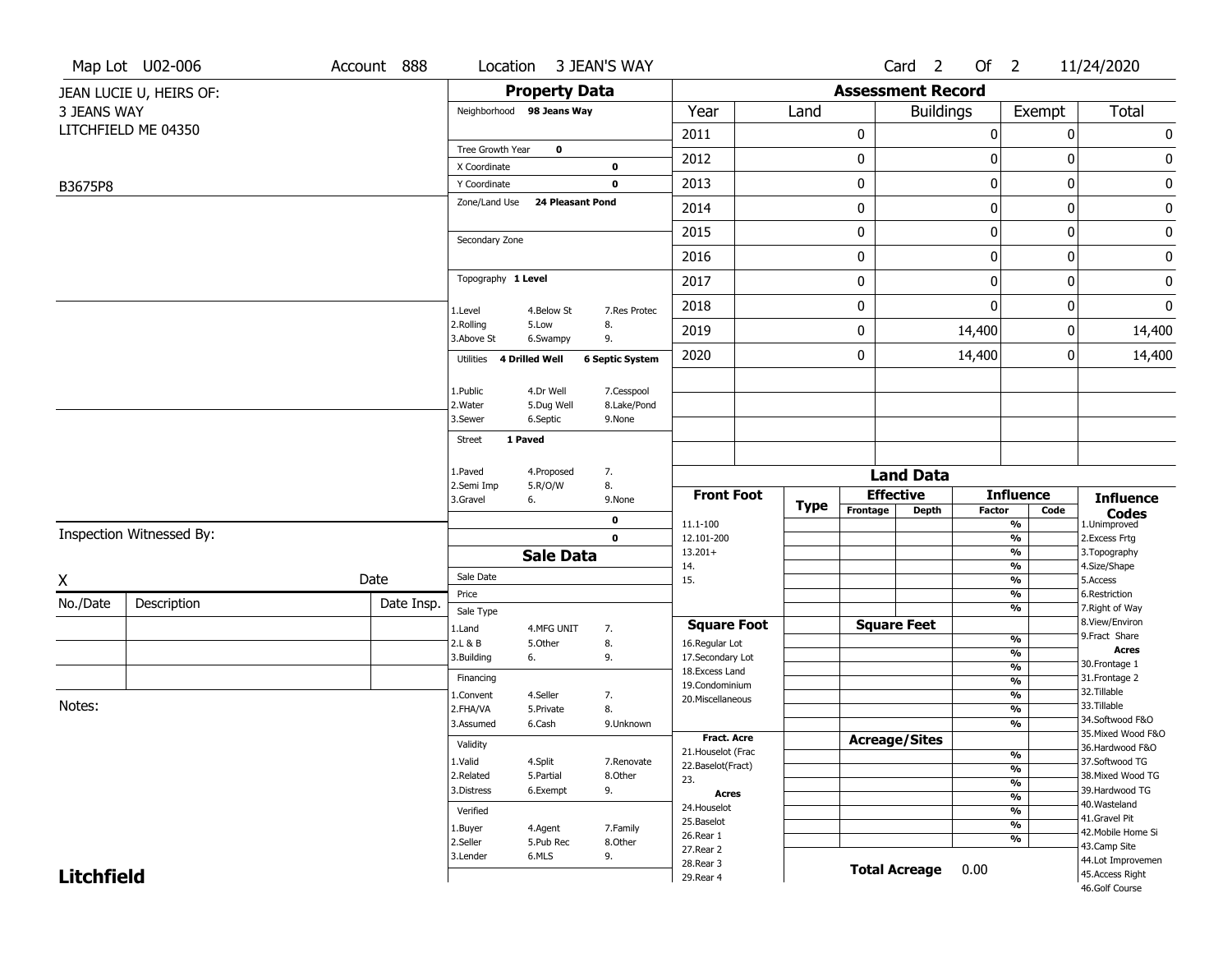|                                 |                   |              |                       |                                                   |                                       |             |                    |               |                         |                 |            | <b>Litchfield</b>                  |      |       |       |     |                   |             |        |             |
|---------------------------------|-------------------|--------------|-----------------------|---------------------------------------------------|---------------------------------------|-------------|--------------------|---------------|-------------------------|-----------------|------------|------------------------------------|------|-------|-------|-----|-------------------|-------------|--------|-------------|
|                                 | Map Lot U02-006   |              |                       |                                                   |                                       | Account 888 |                    |               | Location                |                 |            | 3 JEAN'S WAY                       |      |       |       |     | Card <sub>2</sub> |             | Of $2$ | 11/24/2020  |
| <b>Building Style</b>           |                   |              | <b>SF Bsmt Living</b> |                                                   |                                       |             |                    |               | Layout                  |                 |            |                                    |      |       |       |     |                   |             |        |             |
| 0.Uncoded                       | 4.Cape            | 8.Log        |                       | Fin Bsmt Grade                                    |                                       |             |                    |               | 1. Typical              | 4.              |            | 7.                                 |      |       |       |     |                   |             |        |             |
| 1.Conv.                         | 5.Garrison        | 9.0ther      |                       | OPEN-5-CUSTOMIZE                                  |                                       |             |                    |               | 2.Inadeg                | 5.              |            | 8.                                 |      |       |       |     |                   |             |        |             |
| 2.Ranch                         | 6.Split           | 10.Tri-Lev   |                       | Heat Type 100%                                    |                                       |             |                    |               | 3.                      | 6.              |            | 9.                                 |      |       |       |     |                   |             |        |             |
| 3.R Ranch                       | 7.Contemp         | 11.Earth O   | 0.Uncoded             |                                                   | 4.Steam                               |             | 8.Fl/Wall          |               | Attic                   |                 |            |                                    |      |       |       |     |                   |             | 66.0   |             |
| <b>Dwelling Units</b>           |                   |              | 1.HWBB                |                                                   | 5.FWA                                 |             | 9.No Heat          |               | 1.1/4 Fin               | 4.Full Fin      |            | 7.                                 |      |       | 12.0' |     |                   |             |        | MH          |
| Other Units                     |                   |              | 2.HWCI                |                                                   | 6.GravWA                              |             | 10.Radiant         |               | 2.1/2 Fin               | 5.Fl/Stair      |            | 8.                                 |      |       |       |     |                   |             |        |             |
| Stories                         |                   |              | 3.H Pump              |                                                   | 7.Electric                            |             | 11.Radiant         |               | 3.3/4 Fin               | 6.              |            | 9.None                             |      |       |       |     |                   |             |        |             |
| $1.1\,$                         | 4.1.5             | 7.1.25       | Cool Type             | 0%                                                |                                       |             |                    |               | Insulation              |                 |            |                                    |      |       |       |     | 1sFr              | OP          |        | EP.<br> 4.0 |
| 2.2                             | 5.1.75            | 8.3.5        | 1.Refrig              |                                                   | 4.W&C Air                             |             | 7.RadHW            |               | 1.Full                  | 4.Minimal       |            | 7.                                 |      |       |       | 8.0 |                   |             | 8.0'   |             |
| 3.3<br><b>Exterior Walls</b>    | 6.2.5             | 9.4          | 2.Evapor<br>3.H Pump  |                                                   | 5.Monitor-<br>6.Monitor-              | 8.          | 9.None             |               | 2. Heavy<br>3.Capped    | 5.Partial<br>6. |            | 8.<br>9.None                       |      |       |       |     | 16.0'             | $5.0^\circ$ |        | 5.0'        |
| 0.Uncoded                       | 4.Asbestos        | 8.Concrete   | Kitchen Style         |                                                   |                                       |             |                    |               | Unfinished %            |                 |            |                                    |      |       |       |     |                   |             |        |             |
| 1.Wd Clapb                      | 5.Stucco          | 9.0ther      | 1.Modern              |                                                   | 4.Obsolete                            | 7.          |                    |               | Grade & Factor          |                 |            |                                    |      |       |       |     |                   |             |        |             |
| 2.Vinyl                         | 6.Brick           | 10.Wd shin   | 2.Typical             |                                                   | 5.                                    | 8.          |                    |               | 1.E Grade               |                 | 4.B Grade  | 7.AAA Grad                         |      |       |       |     |                   |             |        |             |
| 3.Compos.                       | 7.Stone           | $11.71 - 11$ | 3.Old Type            |                                                   | 6.                                    |             | 9.None             |               | 2.D Grade               |                 | 5.A Grade  | 8.M&S                              |      |       |       |     |                   |             |        |             |
| Roof Surface                    |                   |              | Bath(s) Style         |                                                   |                                       |             |                    |               | 3.C Grade               |                 | 6.AA Grade | 9.Same                             |      |       |       |     |                   |             |        |             |
| 1.Asphalt                       | 4.Composit        | 7.Rolled R   | 1.Modern              |                                                   | 4.Obsolete                            | 7.          |                    |               | SQFT (Footprint)        |                 |            |                                    |      |       |       |     |                   |             |        |             |
| 2.Slate                         | 5.Wood            | 8.           | 2. Typical            |                                                   | 5.                                    | 8.          |                    |               | Condition               |                 |            |                                    |      |       |       |     |                   |             |        |             |
| 3. Metal                        | 6.Other           | 9.           | 3.Old Type            |                                                   | 6.                                    |             | 9.None             |               | 1.Poor                  | 4.Avg           |            | 7.V G                              |      |       |       |     |                   |             |        |             |
| <b>SF Masonry Trim</b>          |                   |              | # Rooms               |                                                   |                                       |             |                    |               | 2.Fair                  | $5.Avg+$        |            | 8.Exc                              |      | 24.0' |       |     |                   |             |        |             |
| OPEN-3-CUSTOM                   |                   |              | # Bedrooms            |                                                   |                                       |             |                    |               | 3.Avg-                  | 6.Good          |            | 9.Same                             |      | GAR   |       |     |                   |             |        |             |
| OPEN-4-CUSTOM                   |                   |              | # Full Baths          |                                                   |                                       |             |                    |               | Phys. % Good            |                 |            |                                    | 16.0 |       |       |     |                   |             |        |             |
| Year Built                      |                   |              | # Half Baths          |                                                   |                                       |             |                    |               | Funct. % Good           |                 |            |                                    |      |       |       |     |                   |             |        |             |
| Year Remodeled                  |                   |              |                       | # Addn Fixtures                                   |                                       |             |                    |               | <b>Functional Code</b>  |                 |            |                                    |      |       |       |     |                   |             |        |             |
| Foundation                      |                   |              | # Fireplaces          |                                                   |                                       |             |                    |               | 1.Incomp                | 4.Delap         |            | 7.No Power                         |      |       |       |     |                   |             |        |             |
| 1.Concrete                      | 4.Wood            | 7.           |                       |                                                   |                                       |             |                    |               | 2.0-Built               | 5.Bsmt          |            | 8.LongTerm                         |      |       |       |     |                   |             |        |             |
| 2.C Block                       | 5.Slab            | 8.           |                       |                                                   |                                       |             |                    |               | 3.Damage                |                 | 6.Common   | 9.None                             |      |       |       |     |                   |             |        |             |
| 3.Br/Stone                      | 6.Piers           | 9.           |                       |                                                   |                                       |             |                    |               | Econ. % Good            |                 |            |                                    |      |       |       |     |                   |             |        |             |
| Basement                        |                   |              |                       |                                                   |                                       |             |                    |               | Economic Code           |                 |            |                                    |      |       |       |     |                   |             |        |             |
| $1.1/4$ Bmt                     | 4.Full Bmt        | 7.           |                       |                                                   |                                       |             |                    |               | 0.None                  |                 | 3.No Power | 9.None                             |      |       |       |     |                   |             |        |             |
| 2.1/2 Bmt                       | 5.Crawl Sp        | 8.           |                       |                                                   |                                       |             |                    |               | 1.Location              |                 | 4.Generate | 8.                                 |      |       |       |     |                   |             |        |             |
| 3.3/4 Bmt                       | 6.                | 9.None       |                       |                                                   |                                       |             | <i>Software</i>    |               | 2.Encroach              |                 | 5.Multi-Fa | 9.                                 |      |       |       |     |                   |             |        |             |
| Bsmt Gar # Cars<br>Wet Basement |                   |              |                       |                                                   | A Division of Harris Computer Systems |             |                    |               | Entrance Code           | 0               |            |                                    |      |       |       |     |                   |             |        |             |
| 1.Dry                           | 4.Dirt Flr        | 7.           |                       |                                                   |                                       |             |                    |               | 1.Interior<br>2.Refusal | 4.Vacant        | 5.Estimate | 7.<br>8.                           |      |       |       |     |                   |             |        |             |
| 2.Damp                          | 5.                | 8.           |                       |                                                   |                                       |             |                    |               | 3.Informed              | 6.Existing      |            | 9.                                 |      |       |       |     |                   |             |        |             |
| 3.Wet                           | 6.                | 9.           |                       |                                                   |                                       |             |                    |               | <b>Information Code</b> |                 | 0          |                                    |      |       |       |     |                   |             |        |             |
|                                 |                   |              |                       |                                                   |                                       |             |                    |               | 1.0wner                 | 4.Agent         |            | 7.Vacant                           |      |       |       |     |                   |             |        |             |
|                                 |                   |              |                       |                                                   |                                       |             |                    |               | 2.Relative              |                 | 5.Estimate | 8.                                 |      |       |       |     |                   |             |        |             |
|                                 |                   |              |                       | Date Inspected 7/14/2011                          |                                       |             |                    |               | 3. Tenant               | 6.Other         |            | 9.                                 |      |       |       |     |                   |             |        |             |
|                                 |                   |              |                       | <b>Additions, Outbuildings &amp; Improvements</b> |                                       |             |                    |               |                         |                 |            | 1.One Story Fram                   |      |       |       |     |                   |             |        |             |
| Type                            |                   | Year         | Units                 | Grade                                             | Cond                                  | Phys.       | Funct.             |               | Sound Value             |                 |            | 2. Two Story Fram                  |      |       |       |     |                   |             |        |             |
| 997 12 MFG UNIT                 |                   | 1969         | 12x66                 | 2 100                                             | 2                                     | 0           | % 85               | $\%$          |                         |                 |            | 3. Three Story Fr                  |      |       |       |     |                   |             |        |             |
|                                 | 1 One Story Frame | 0            | 128                   | 00                                                | $\overline{2}$                        | 0           | % 85               | $\%$          |                         |                 |            | 4.1 & 1/2 Story<br>5.1 & 3/4 Story |      |       |       |     |                   |             |        |             |
| 21 Open Frame                   |                   | $\pmb{0}$    | 40                    | $ 00\rangle$                                      | $\overline{2}$                        | 0           | $\frac{9}{6}$ 85 % |               |                         |                 |            | 6.2 & 1/2 Story                    |      |       |       |     |                   |             |        |             |
| 22 Encl Frame                   |                   | $\mathbf 0$  | 20                    | 10 O                                              | 2                                     | 10          | % 85               | $\frac{0}{0}$ |                         |                 |            | 21. Open Frame Por                 |      |       |       |     |                   |             |        |             |
|                                 |                   |              |                       |                                                   |                                       |             |                    |               |                         |                 |            | 22.Encl Frame Por                  |      |       |       |     |                   |             |        |             |
| 23 Frame Garage                 |                   | $\mathbf{0}$ | 384                   | 2 100                                             | 13                                    | 10          | $\frac{9}{6}$ 75   | $\frac{0}{0}$ |                         |                 |            | 23. Frame Garage                   |      |       |       |     |                   |             |        |             |
|                                 |                   |              |                       |                                                   |                                       |             | %                  | $\%$          |                         |                 |            | 24.Frame Shed                      |      |       |       |     |                   |             |        |             |
|                                 |                   |              |                       |                                                   |                                       |             | $\sqrt{6}$         | $\sqrt{6}$    |                         |                 |            | 25. Frame Bay Wind                 |      |       |       |     |                   |             |        |             |
|                                 |                   |              |                       |                                                   |                                       |             | $\sqrt{2}$         | $\sqrt{6}$    |                         |                 |            | 26.1SFr Overhang                   |      |       |       |     |                   |             |        |             |
|                                 |                   |              |                       |                                                   |                                       |             | $\sqrt{6}$         | $\frac{0}{6}$ |                         |                 |            | 27.Unfin Basement                  |      |       |       |     |                   |             |        |             |
|                                 |                   |              |                       |                                                   |                                       |             |                    |               |                         |                 |            | 28. Unfinished Att                 |      |       |       |     |                   |             |        |             |
|                                 |                   |              |                       |                                                   |                                       |             | $\sqrt{2}$         | $\sqrt{6}$    |                         |                 |            | 29. Finished Attic                 |      |       |       |     |                   |             |        |             |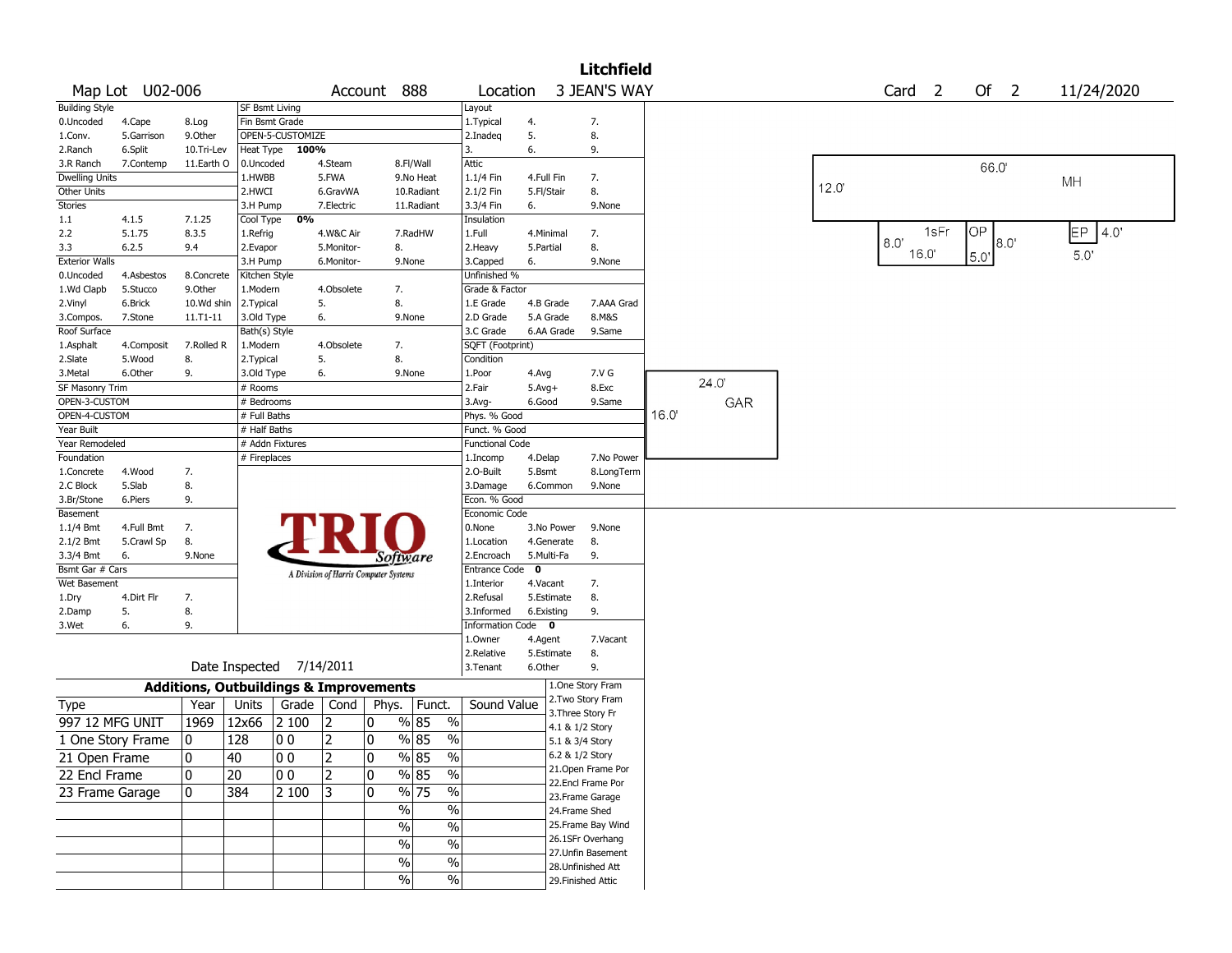|                                   | Map Lot U02-007          | Account 1582 | Location                            | 775 PLAINS ROAD         |                        |                                         |             |                          | Card <sub>1</sub>    | Of $1$        |                                    | 11/24/2020                           |
|-----------------------------------|--------------------------|--------------|-------------------------------------|-------------------------|------------------------|-----------------------------------------|-------------|--------------------------|----------------------|---------------|------------------------------------|--------------------------------------|
| CARNICELLA, BETH                  |                          |              |                                     | <b>Property Data</b>    |                        |                                         |             | <b>Assessment Record</b> |                      |               |                                    |                                      |
| ROACH, WENDY                      |                          |              | Neighborhood 167 Plains Road        |                         |                        | Year                                    | Land        |                          | <b>Buildings</b>     |               | Exempt                             | <b>Total</b>                         |
| 71 SUMMIT ROAD                    |                          |              |                                     |                         |                        | 2007                                    |             | 57,920                   |                      | 68,660        | 13,000                             | 113,580                              |
| <b>GRAY ME 04039</b>              |                          |              | Tree Growth Year                    | $\mathbf 0$             |                        | 2008                                    |             | 57,920                   |                      | 68,643        | 12,350                             | 114,213                              |
|                                   |                          |              | X Coordinate                        |                         | 0                      |                                         |             |                          |                      |               |                                    |                                      |
| B13339P138                        |                          |              | Y Coordinate<br>Zone/Land Use       | <b>24 Pleasant Pond</b> | $\mathbf 0$            | 2009                                    |             | 71,220                   |                      | 74,862        | 9,500                              | 136,582                              |
| Previous Owner<br>SHEA, MICHAEL D |                          |              |                                     |                         |                        | 2010                                    |             | 71,220                   |                      | 66,993        | 10,000                             | 128,213                              |
|                                   | MCCOLLETT, MARIE LISA    |              | Secondary Zone                      |                         |                        | 2011                                    |             | 71,220                   |                      | 69,344        | 10,000                             | 130,564                              |
| 775 PLAINS RD                     |                          |              |                                     |                         |                        | 2012                                    |             | 71,220                   |                      | 69,344        | 10,000                             | 130,564                              |
|                                   | LITCHFIELD ME 04350      |              | Topography 2 Rolling                |                         |                        | 2013                                    |             | 71,220                   |                      | 69,344        | 10,000                             | 130,564                              |
|                                   | Sale Date: 9/10/2019     |              | 1.Level                             | 4.Below St              | 7.Res Protec           | 2014                                    |             | 71,220                   |                      | 69,331        | 10,000                             | 130,551                              |
|                                   |                          |              | 2.Rolling<br>3.Above St             | 5.Low<br>6.Swampy       | 8.<br>9.               | 2015                                    |             | 71,220                   |                      | 69,331        | 10,000                             | 130,551                              |
|                                   |                          |              | 4 Drilled Well<br>Utilities         |                         | <b>6 Septic System</b> | 2016                                    |             | 71,220                   |                      | 69,318        | 15,000                             | 125,538                              |
|                                   |                          |              | 1.Public                            | 4.Dr Well               | 7.Cesspool             | 2017                                    |             | 71,220                   |                      | 69,318        | 20,000                             | 120,538                              |
|                                   |                          |              | 2. Water                            | 5.Dug Well              | 8.Lake/Pond            | 2018                                    |             | 71,220                   |                      | 69,305        | 19,200                             | 121,325                              |
|                                   |                          |              | 3.Sewer<br>1 Paved<br><b>Street</b> | 6.Septic                | 9.None                 | 2019                                    |             | 108,100                  |                      | 101,300       | 20,000                             | 189,400                              |
|                                   |                          |              |                                     |                         |                        | 2020                                    |             | 108,100                  |                      | 101,300       | 0                                  | 209,400                              |
|                                   |                          |              | 1.Paved<br>2.Semi Imp               | 4.Proposed<br>5.R/O/W   | 7.<br>8.               |                                         |             |                          | <b>Land Data</b>     |               |                                    |                                      |
|                                   |                          |              | 3.Gravel<br>6.                      |                         | 9.None                 | <b>Front Foot</b>                       | <b>Type</b> |                          | <b>Effective</b>     |               | <b>Influence</b>                   | <b>Influence</b>                     |
|                                   |                          |              |                                     |                         | 0                      | 11.1-100                                |             | Frontage                 | <b>Depth</b>         | <b>Factor</b> | Code<br>%                          | <b>Codes</b><br>1.Unimproved         |
|                                   | Inspection Witnessed By: |              |                                     |                         | $\mathbf 0$            | 12.101-200                              |             |                          |                      |               | $\frac{9}{6}$                      | 2.Excess Frtg                        |
|                                   |                          |              |                                     | <b>Sale Data</b>        |                        | $13.201+$<br>14.                        |             |                          |                      |               | %<br>%                             | 3. Topography<br>4.Size/Shape        |
| X                                 |                          | Date         | Sale Date                           |                         | 9/10/2019              | 15.                                     |             |                          |                      |               | %                                  | 5.Access                             |
| No./Date                          | Description              | Date Insp.   | Price<br>Sale Type                  | 2 Land & Buildings      | 197,000                |                                         |             |                          |                      |               | %<br>%                             | 6.Restriction<br>7. Right of Way     |
|                                   |                          |              | 1.Land                              | 4.MFG UNIT              | 7.                     | <b>Square Foot</b>                      |             |                          | <b>Square Feet</b>   |               |                                    | 8.View/Environ                       |
|                                   |                          |              | 2.L & B                             | 5.Other<br>8.           |                        | 16.Regular Lot                          |             |                          |                      |               | %                                  | 9. Fract Share<br><b>Acres</b>       |
|                                   |                          |              | 3.Building<br>6.                    |                         | 9.                     | 17.Secondary Lot<br>18.Excess Land      |             |                          |                      |               | %<br>$\frac{9}{6}$                 | 30.Frontage 1                        |
|                                   |                          |              | Financing                           | 9 Unknown               |                        | 19.Condominium                          |             |                          |                      |               | $\frac{9}{6}$                      | 31. Frontage 2                       |
|                                   |                          |              | 1.Convent                           | 4.Seller                | 7.                     | 20.Miscellaneous                        |             |                          |                      |               | $\frac{9}{6}$                      | 32.Tillable                          |
| Notes:                            |                          |              | 2.FHA/VA                            | 5.Private               | 8.                     |                                         |             |                          |                      |               | $\frac{9}{6}$                      | 33.Tillable<br>34.Softwood F&O       |
|                                   |                          |              | 3.Assumed                           | 6.Cash                  | 9.Unknown              |                                         |             |                          |                      |               | $\frac{9}{6}$                      | 35. Mixed Wood F&O                   |
|                                   |                          |              | Validity                            | 1 Arms Length Sale      |                        | <b>Fract. Acre</b>                      |             |                          | <b>Acreage/Sites</b> |               |                                    | 36.Hardwood F&O                      |
|                                   |                          |              | 1.Valid                             | 4.Split                 | 7.Renovate             | 21. Houselot (Frac<br>22.Baselot(Fract) | 21          |                          | 0.38                 | 100           | %<br>$\mathbf 0$<br>$\mathbf{0}$   | 37.Softwood TG                       |
|                                   |                          |              | 2.Related                           | 5.Partial               | 8.Other                | 23.                                     | 26<br>44    |                          | 0.31<br>1.00         | 100<br>100    | %<br>$\frac{9}{6}$<br>$\mathbf{0}$ | 38. Mixed Wood TG                    |
|                                   |                          |              | 3.Distress                          | 6.Exempt                | 9.                     | <b>Acres</b>                            |             |                          |                      |               | $\frac{9}{6}$                      | 39.Hardwood TG                       |
|                                   |                          |              | Verified                            | <b>5 Public Record</b>  |                        | 24. Houselot                            |             |                          |                      |               | %                                  | 40. Wasteland                        |
|                                   |                          |              |                                     |                         |                        |                                         |             |                          |                      |               | $\frac{9}{6}$                      | 41.Gravel Pit                        |
|                                   |                          |              |                                     |                         |                        | 25.Baselot                              |             |                          |                      |               |                                    |                                      |
|                                   |                          |              | 1.Buyer<br>2.Seller                 | 4.Agent<br>5.Pub Rec    | 7.Family<br>8.Other    | 26.Rear 1                               |             |                          |                      |               | %                                  | 42. Mobile Home Si                   |
|                                   |                          |              | 3.Lender                            | 6.MLS                   | 9.                     | 27.Rear 2                               |             |                          |                      |               |                                    | 43.Camp Site                         |
| <b>Litchfield</b>                 |                          |              |                                     |                         |                        | 28. Rear 3<br>29. Rear 4                |             |                          | <b>Total Acreage</b> | 0.69          |                                    | 44.Lot Improvemen<br>45.Access Right |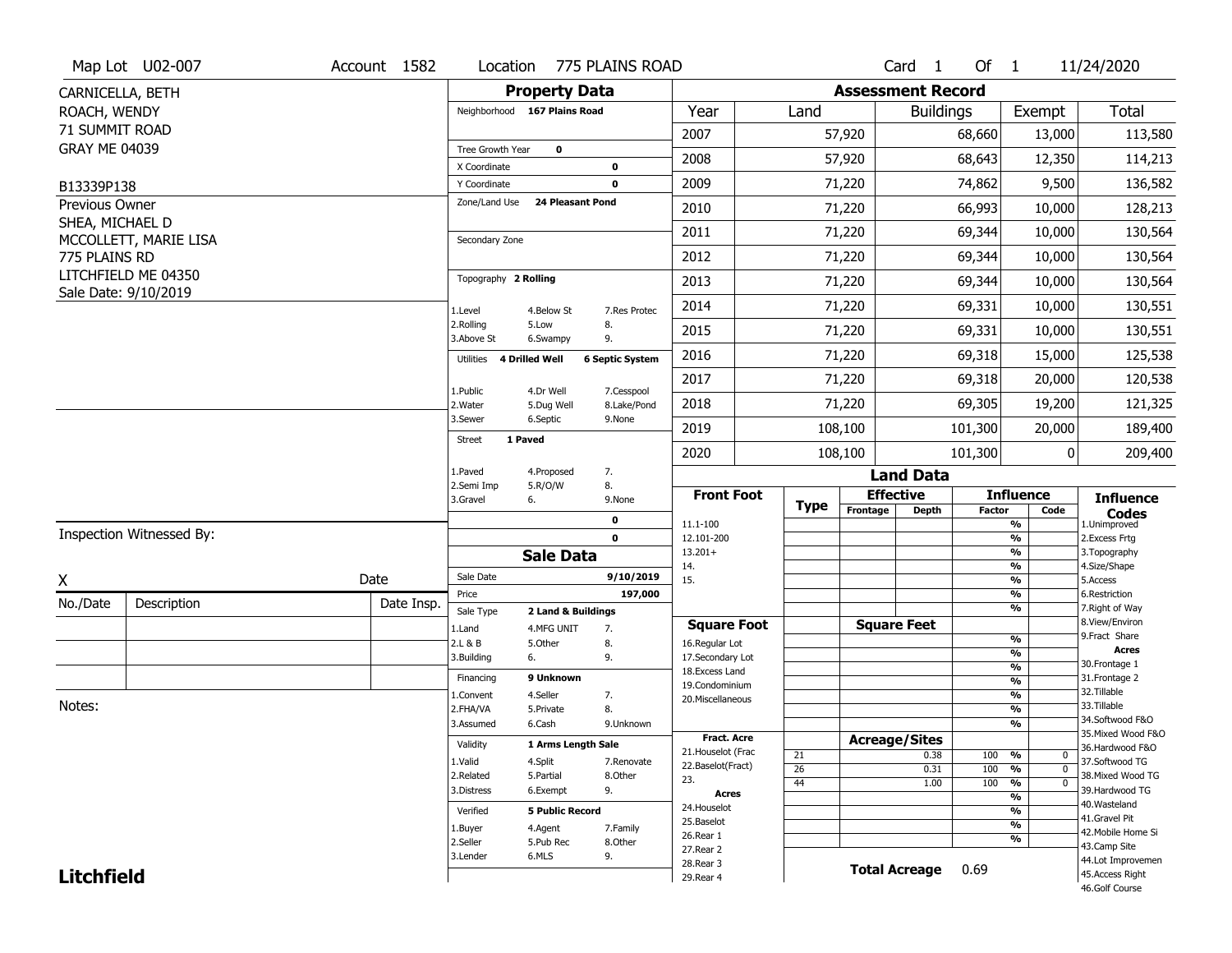|                               |                 |              |                                                   |                    |                                       |                   |                                    |                                  |              |                   | Litchfield         |      |                           |      |      |           |           |                |    |              |             |            |  |
|-------------------------------|-----------------|--------------|---------------------------------------------------|--------------------|---------------------------------------|-------------------|------------------------------------|----------------------------------|--------------|-------------------|--------------------|------|---------------------------|------|------|-----------|-----------|----------------|----|--------------|-------------|------------|--|
|                               | Map Lot U02-007 |              |                                                   |                    |                                       |                   | Account 1582                       | Location                         |              |                   | 775 PLAINS ROAD    |      |                           |      |      |           | Card      | $\overline{1}$ | Of | $\mathbf{1}$ |             | 11/24/2020 |  |
| Building Style 1 Conventional |                 |              |                                                   |                    |                                       |                   |                                    |                                  |              |                   |                    |      |                           |      |      |           |           |                |    |              |             |            |  |
| 0.Uncoded                     | 4.Cape          | 8.Log        | Fin Bsmt Grade                                    |                    | 0 <sub>0</sub>                        |                   |                                    | 1. Typical                       | 4.           |                   | 7.                 |      |                           |      |      |           | 16.0      |                |    |              |             |            |  |
| 1.Conv.                       | 5.Garrison      | 9.0ther      |                                                   | OPEN-5-CUSTOMIZE 0 |                                       |                   |                                    | 2.Inadeq                         | 5.           |                   | 8.                 |      | 20.0                      |      |      | <b>WD</b> | 10.0      |                |    |              |             |            |  |
| 2.Ranch                       | 6.Split         | 10.Tri-Lev   | Heat Type                                         | 100%               |                                       | 5 Forced Warm Air |                                    |                                  | 6.           |                   | 9.                 |      |                           | 8.0' |      |           |           |                |    |              |             |            |  |
| 3.R Ranch                     | 7.Contemp       | 11.Earth O   | 0.Uncoded                                         |                    | 4.Steam                               |                   | 8.Fl/Wall                          | Attic                            | 9 None       |                   |                    |      |                           |      |      |           |           |                |    |              |             |            |  |
| Dwelling Units 1              |                 |              | 1.HWBB                                            |                    | 5.FWA                                 |                   | 9.No Heat                          | 1.1/4 Fin                        | 4.Full Fin   |                   | 7.                 |      |                           |      |      |           |           |                |    |              |             |            |  |
| Other Units                   | 0               |              | 2.HWCI                                            |                    | 6.GravWA                              |                   | 10.Radiant                         | 2.1/2 Fin                        | 5.Fl/Stair   |                   | 8.                 |      | 2sBFr                     |      |      |           | 16.0      |                |    |              |             |            |  |
| Stories                       | 2 Two Story     |              | 3.H Pump                                          |                    | 7.Electric                            |                   | 11.Radiant                         | 3.3/4 Fin                        | 6.           |                   | 9.None             | 26.0 |                           |      |      |           |           |                |    |              |             |            |  |
| 1.1                           | 4.1.5           | 7.1.25       | Cool Type                                         | 0%                 |                                       | 9 None            |                                    | Insulation                       | 1 Full       |                   |                    |      |                           |      |      |           | 16.0      |                |    |              |             |            |  |
| 2.2                           | 5.1.75          | 8.3.5        | 1.Refrig                                          |                    | 4.W&C Air                             |                   | 7.RadHW                            | 1.Full                           | 4.Minimal    |                   | 7.                 |      |                           |      |      |           |           |                |    |              |             |            |  |
| 3.3                           | 6.2.5           | 9.4          | 2.Evapor                                          |                    | 5.Monitor-                            |                   | 8.                                 | 2.Heavy                          | 5.Partial    |                   | 8.                 |      |                           |      |      |           |           |                |    |              |             |            |  |
| <b>Exterior Walls</b>         | 2 Vinyl         |              | 3.H Pump                                          |                    | 6.Monitor-                            |                   | 9.None                             | 3.Capped                         | 6.           |                   | 9.None             |      |                           |      |      |           | 16.0'     |                |    |              |             |            |  |
| 0.Uncoded                     | 4.Asbestos      | 8.Concrete   | Kitchen Style                                     |                    | 2 Typical                             |                   |                                    | Unfinished %                     | 0%           |                   |                    |      | 20.0                      |      | 2.0' |           |           |                |    |              |             |            |  |
| 1.Wd Clapb                    | 5.Stucco        | 9.0ther      | 1.Modern                                          |                    | 4.Obsolete                            |                   | 7.                                 | Grade & Factor                   |              | 3 Average 100%    |                    |      |                           |      |      |           | 12.0'     |                |    |              |             |            |  |
| 2.Vinyl                       | 6.Brick         | 10.Wd shin   | 2.Typical                                         |                    | 5.                                    |                   | 8.                                 | 1.E Grade                        |              | 4.B Grade         | 7.AAA Grad         |      | $I_{7.0}$ <sup>1sFr</sup> |      |      |           |           |                |    |              |             |            |  |
| 3.Compos.                     | 7.Stone         | 11.T1-11     | 3.Old Type                                        |                    | 6.                                    |                   | 9.None                             | 2.D Grade                        |              | 5.A Grade         | 8.M&S              |      | 10.0'                     |      |      |           | 14.0      |                |    |              |             |            |  |
| Roof Surface                  | 3 Sheet Metal   |              | Bath(s) Style                                     |                    | 2 Typical Bath(s)                     |                   |                                    | 3.C Grade                        |              | 6.AA Grade        | 9.Same             |      |                           |      |      |           |           |                |    |              |             |            |  |
| 1.Asphalt                     | 4.Composit      | 7.Rolled R   | 1.Modern                                          |                    | 4.Obsolete                            |                   | 7.                                 | SQFT (Footprint) 776             |              |                   |                    |      |                           |      |      |           | <b>WD</b> |                |    |              |             |            |  |
| 2.Slate                       | 5.Wood          | 8.           | 2. Typical                                        |                    | 5.                                    |                   | 8.                                 | Condition                        |              | 5 Above Average   |                    |      |                           |      |      |           |           |                |    |              |             |            |  |
| 3.Metal                       | 6.Other         | 9.           | 3.Old Type                                        |                    | 6.                                    |                   | 9.None                             | 1.Poor                           | 4.Avg        |                   | 7.V G              |      |                           |      |      |           |           |                |    |              |             |            |  |
| SF Masonry Trim 0             |                 |              | # Rooms                                           |                    | 5                                     |                   |                                    | 2.Fair                           | $5.$ Avg $+$ |                   | 8.Exc              |      |                           |      |      |           |           |                |    |              |             |            |  |
| OPEN-3-CUSTOM 0               |                 |              | # Bedrooms                                        |                    | 3                                     |                   |                                    | 3.Avg-                           | 6.Good       |                   | 9.Same             |      |                           |      |      |           |           |                |    |              | 12.0'       |            |  |
| OPEN-4-CUSTOM 0               |                 |              | # Full Baths                                      |                    | $\mathbf{1}$                          |                   |                                    | Phys. % Good                     |              | 0%                |                    |      |                           |      |      |           |           |                |    |              |             |            |  |
| Year Built                    | 1938            |              | # Half Baths                                      |                    | $\bf{0}$                              |                   |                                    | Funct. % Good                    |              | 100%              |                    |      |                           |      |      |           |           |                |    |              |             |            |  |
| Year Remodeled                | 2004            |              |                                                   | # Addn Fixtures    | $\bf o$                               |                   |                                    | <b>Functional Code</b>           |              | 9 None            |                    |      |                           |      |      |           |           |                |    |              | 20.0"       |            |  |
| Foundation                    | 1 Concrete      |              | # Fireplaces                                      |                    | 0                                     |                   |                                    | 1.Incomp                         | 4.Delap      |                   | 7.No Power         |      |                           |      |      |           |           |                |    |              |             |            |  |
| 1.Concrete                    | 4.Wood          | 7.           |                                                   |                    |                                       |                   |                                    | 2.O-Built                        | 5.Bsmt       |                   | 8.LongTerm         |      |                           |      |      |           |           |                |    |              | <b>SHED</b> |            |  |
| 2.C Block                     | 5.Slab          | 8.           |                                                   |                    |                                       |                   |                                    | 3.Damage                         |              | 6.Common          | 9.None             |      |                           |      |      |           |           |                |    |              |             |            |  |
| 3.Br/Stone                    | 6.Piers         | 9.           |                                                   |                    |                                       |                   |                                    | Econ. % Good 100%                |              |                   |                    |      |                           |      |      |           |           |                |    |              |             |            |  |
| Basement                      | 11/4 Basement   |              |                                                   |                    |                                       |                   |                                    | Economic Code None               |              |                   |                    |      |                           |      |      |           |           |                |    |              |             |            |  |
| $1.1/4$ Bmt                   | 4.Full Bmt      | 7.           |                                                   |                    |                                       |                   |                                    | 0.None                           |              | 3.No Power        | 9.None             |      |                           |      |      |           |           |                |    |              |             |            |  |
| 2.1/2 Bmt                     | 5.Crawl Sp      | 8.           |                                                   |                    |                                       |                   |                                    | 1.Location                       |              | 4.Generate        | 8.                 |      |                           |      |      |           |           |                |    |              |             |            |  |
| 3.3/4 Bmt                     | 6.              | 9.None       |                                                   |                    |                                       |                   |                                    | 2.Encroach                       |              | 5.Multi-Fa        | 9.                 |      |                           |      |      |           |           |                |    |              |             |            |  |
| Bsmt Gar # Cars 0             |                 |              |                                                   |                    |                                       |                   | Software                           | Entrance Code 1 Interior Inspect |              |                   |                    |      |                           |      |      |           |           |                |    |              |             |            |  |
| Wet Basement                  | 2 Damp Basement |              |                                                   |                    | A Division of Harris Computer Systems |                   |                                    | 1.Interior                       | 4.Vacant     |                   | 7.                 |      |                           |      |      |           |           |                |    |              |             |            |  |
| 1.Dry                         | 4.Dirt Flr      | 7.           |                                                   |                    |                                       |                   |                                    | 2.Refusal                        |              | 5.Estimate        | 8.                 |      |                           |      |      |           |           |                |    |              |             |            |  |
|                               | 5.              |              |                                                   |                    |                                       |                   |                                    | 3.Informed                       |              |                   | 9.                 |      |                           |      |      |           |           |                |    |              |             |            |  |
| 2.Damp<br>3.Wet               | 6.              | 8.<br>9.     |                                                   |                    |                                       |                   |                                    | Information Code 1 Owner         | 6.Existing   |                   |                    |      |                           |      |      |           |           |                |    |              |             |            |  |
|                               |                 |              |                                                   |                    |                                       |                   |                                    | 1.Owner                          |              |                   | 7.Vacant           |      |                           |      |      |           |           |                |    |              |             |            |  |
|                               |                 |              |                                                   |                    |                                       |                   |                                    |                                  | 4.Agent      |                   |                    |      |                           |      |      |           |           |                |    |              |             |            |  |
|                               |                 |              | Date Inspected                                    |                    | 8/24/2018                             |                   |                                    | 2.Relative                       |              | 5.Estimate        | 8.<br>9.           |      |                           |      |      |           |           |                |    |              |             |            |  |
|                               |                 |              |                                                   |                    |                                       |                   |                                    | 3.Tenant                         | 6.Other      |                   |                    |      |                           |      |      |           |           |                |    |              |             |            |  |
|                               |                 |              | <b>Additions, Outbuildings &amp; Improvements</b> |                    |                                       |                   |                                    |                                  |              |                   | 1.One Story Fram   |      |                           |      |      |           |           |                |    |              |             |            |  |
| Type                          |                 | Year         | Units                                             | Grade              | Cond                                  | Phys.             | Funct.                             | Sound Value                      |              |                   | 2. Two Story Fram  |      |                           |      |      |           |           |                |    |              |             |            |  |
| 1 One Story Frame             |                 | 0            | 70                                                | 00                 | 0                                     | 0                 | $\sqrt[6]{0}$<br>$\%$              |                                  |              | 3. Three Story Fr |                    |      |                           |      |      |           |           |                |    |              |             |            |  |
|                               |                 |              |                                                   |                    |                                       |                   |                                    |                                  |              | 4.1 & 1/2 Story   |                    |      |                           |      |      |           |           |                |    |              |             |            |  |
| 68 Wood Deck/s                |                 | 2017         | 160                                               | 3 100              | 4                                     | 0                 | % 100<br>$\%$                      |                                  |              | 5.1 & 3/4 Story   |                    |      |                           |      |      |           |           |                |    |              |             |            |  |
| 68 Wood Deck/s                |                 | $\mathbf{0}$ | 168                                               | 2 100              | 4                                     | ١o                | $\frac{9}{6}$ 100<br>$\frac{0}{0}$ |                                  |              | 6.2 & 1/2 Story   |                    |      |                           |      |      |           |           |                |    |              |             |            |  |
| 24 Frame Shed                 |                 | 0            | 240                                               | 2 100              | 4                                     | 10                | % 100 %                            |                                  |              |                   | 21. Open Frame Por |      |                           |      |      |           |           |                |    |              |             |            |  |
|                               |                 |              |                                                   |                    |                                       |                   |                                    |                                  |              |                   | 22.Encl Frame Por  |      |                           |      |      |           |           |                |    |              |             |            |  |
|                               |                 |              |                                                   |                    |                                       |                   | $\sqrt{2}$<br>$\%$                 |                                  |              |                   | 23. Frame Garage   |      |                           |      |      |           |           |                |    |              |             |            |  |
|                               |                 |              |                                                   |                    |                                       |                   | $\%$<br>$\frac{1}{2}$              |                                  |              | 24.Frame Shed     |                    |      |                           |      |      |           |           |                |    |              |             |            |  |
|                               |                 |              |                                                   |                    |                                       |                   | $\sqrt{6}$<br>$\frac{1}{2}$        |                                  |              |                   | 25. Frame Bay Wind |      |                           |      |      |           |           |                |    |              |             |            |  |
|                               |                 |              |                                                   |                    |                                       |                   | $\frac{1}{2}$                      |                                  |              |                   | 26.1SFr Overhang   |      |                           |      |      |           |           |                |    |              |             |            |  |
|                               |                 |              |                                                   |                    |                                       |                   | $\%$                               |                                  |              |                   | 27.Unfin Basement  |      |                           |      |      |           |           |                |    |              |             |            |  |
|                               |                 |              |                                                   |                    |                                       |                   | $\frac{1}{2}$<br>%                 |                                  |              |                   | 28. Unfinished Att |      |                           |      |      |           |           |                |    |              |             |            |  |
|                               |                 |              |                                                   |                    |                                       |                   | $\sqrt{2}$<br>$\sqrt{6}$           |                                  |              |                   | 29. Finished Attic |      |                           |      |      |           |           |                |    |              |             |            |  |
|                               |                 |              |                                                   |                    |                                       |                   |                                    |                                  |              |                   |                    |      |                           |      |      |           |           |                |    |              |             |            |  |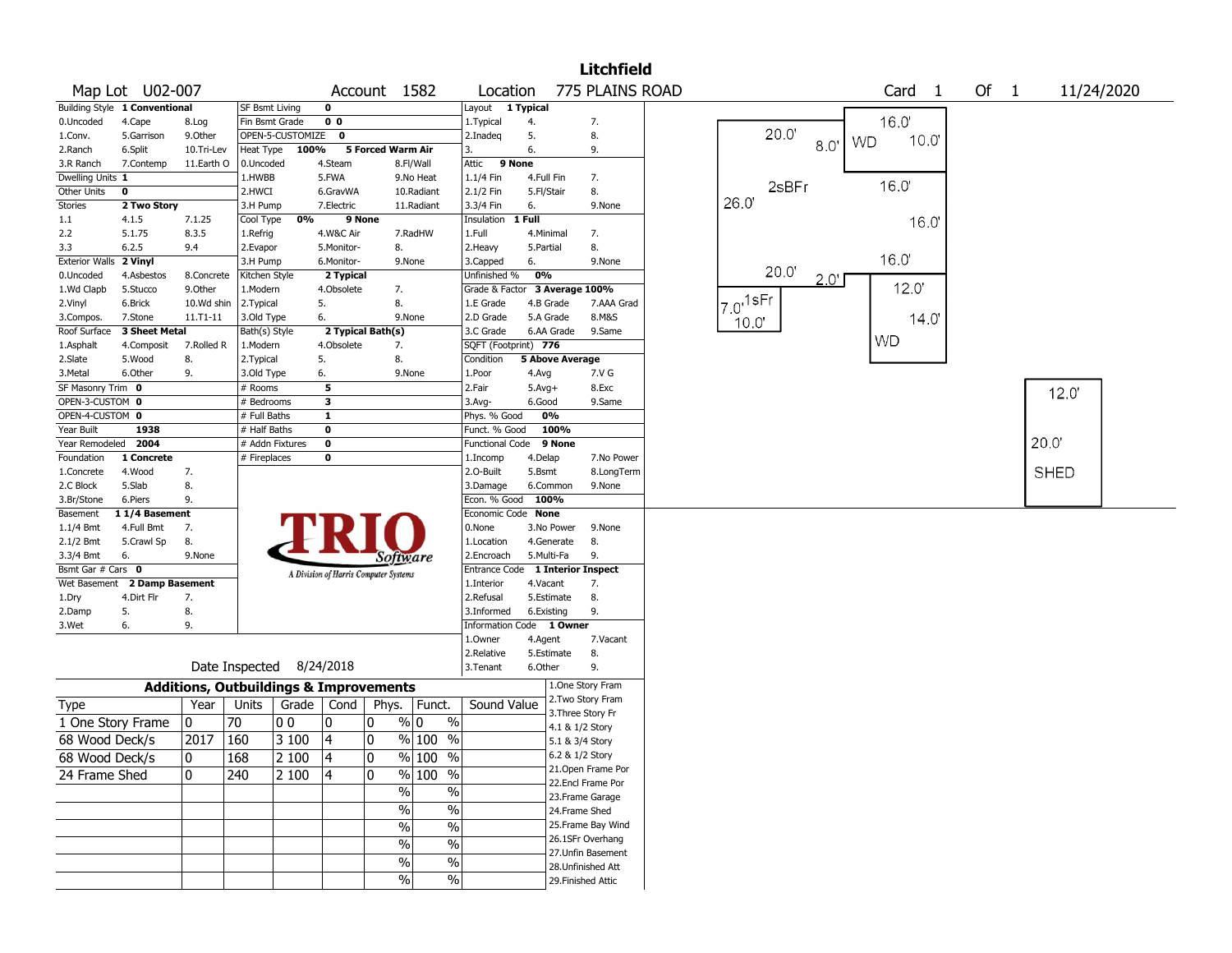|                             | Map Lot U02-008                     | Account 1110 |                              |                              | Location 777 PLAINS ROAD |                          |             |                          | Card <sub>1</sub>    | Of $1$        |                                | 11/24/2020                          |
|-----------------------------|-------------------------------------|--------------|------------------------------|------------------------------|--------------------------|--------------------------|-------------|--------------------------|----------------------|---------------|--------------------------------|-------------------------------------|
|                             | MACFARLANE, BARBARA, TRUSTEE        |              |                              | <b>Property Data</b>         |                          |                          |             | <b>Assessment Record</b> |                      |               |                                |                                     |
| 777 PLAINS ROAD             |                                     |              |                              | Neighborhood 167 Plains Road |                          | Year                     | Land        |                          | <b>Buildings</b>     |               | Exempt                         | Total                               |
|                             | LITCHFIELD ME 04350                 |              |                              |                              |                          | 2007                     |             | 62,190                   |                      | 77,883        | 0                              | 140,073                             |
|                             |                                     |              | Tree Growth Year             | $\mathbf 0$                  |                          | 2008                     |             | 62,190                   |                      | 77,883        | O                              | 140,073                             |
|                             |                                     |              | X Coordinate<br>Y Coordinate |                              | 0<br>0                   | 2009                     |             | 77,065                   |                      | 83,255        | 15,200                         | 145,120                             |
| B7453P183<br>Previous Owner |                                     |              | Zone/Land Use                | <b>24 Pleasant Pond</b>      |                          |                          |             |                          |                      |               |                                |                                     |
|                             | MACFARLANE, LARRY & BARBARA TRUSTEE |              |                              |                              |                          | 2010                     |             | 77,065                   |                      | 75,420        | 16,000                         | 136,485                             |
|                             | 7216 LANDSDALE ST                   |              | Secondary Zone               |                              |                          | 2011                     |             | 77,065                   |                      | 86,369        | 16,000                         | 147,434                             |
|                             |                                     |              |                              |                              |                          | 2012                     |             | 77,065                   |                      | 86,369        | 16,000                         | 147,434                             |
|                             | BROOKVILLE FL 34601                 |              | Topography 2 Rolling         |                              |                          | 2013                     |             | 77,065                   |                      | 86,351        | 16,000                         | 147,416                             |
|                             | Sale Date: 6/05/2003                |              | 1.Level                      | 4.Below St                   | 7.Res Protec             | 2014                     |             | 77,065                   |                      | 86,304        | 16,000                         | 147,369                             |
|                             |                                     |              | 2.Rolling<br>3.Above St      | 5.Low<br>6.Swampy            | 8.<br>9.                 | 2015                     |             | 77,065                   |                      | 86,274        | 16,000                         | 147,339                             |
|                             |                                     |              | Utilities                    | 4 Drilled Well               | <b>6 Septic System</b>   | 2016                     |             | 77,065                   |                      | 86,227        | 21,000                         | 142,292                             |
|                             |                                     |              | 1.Public                     | 4.Dr Well                    | 7.Cesspool               | 2017                     |             | 77,065                   |                      | 86,210        | 26,000                         | 137,275                             |
|                             |                                     |              | 2.Water                      | 5.Dug Well                   | 8.Lake/Pond              | 2018                     |             | 77,065                   |                      | 86,163        | 24,960                         | 138,268                             |
|                             |                                     |              | 3.Sewer                      | 6.Septic                     | 9.None                   | 2019                     |             | 113,600                  |                      | 88,200        | 26,000                         | 175,800                             |
|                             |                                     |              | 1 Paved<br><b>Street</b>     |                              |                          | 2020                     |             | 113,600                  |                      | 88,200        | 31,000                         | 170,800                             |
|                             |                                     |              | 1.Paved                      | 4.Proposed                   | 7.                       |                          |             |                          | <b>Land Data</b>     |               |                                |                                     |
|                             |                                     |              | 2.Semi Imp<br>3.Gravel       | 5.R/O/W<br>6.                | 8.<br>9.None             | <b>Front Foot</b>        |             |                          | <b>Effective</b>     |               | <b>Influence</b>               | <b>Influence</b>                    |
|                             |                                     |              |                              |                              | 0                        | 11.1-100                 | <b>Type</b> | Frontage                 | <b>Depth</b>         | <b>Factor</b> | Code<br>%                      | <b>Codes</b><br>1.Unimproved        |
|                             | Inspection Witnessed By:            |              |                              |                              | $\mathbf 0$              | 12.101-200               |             |                          |                      |               | %                              | 2.Excess Frtg                       |
|                             |                                     |              |                              | <b>Sale Data</b>             |                          | $13.201+$                |             |                          |                      |               | %<br>%                         | 3. Topography                       |
| Χ                           |                                     | Date         | Sale Date                    |                              | 6/05/2003                | 14.<br>15.               |             |                          |                      |               | %                              | 4.Size/Shape<br>5.Access            |
| No./Date                    | Description                         | Date Insp.   | Price                        |                              |                          |                          |             |                          |                      |               | %                              | 6.Restriction                       |
|                             |                                     |              | Sale Type                    | 2 Land & Buildings           |                          | <b>Square Foot</b>       |             |                          | <b>Square Feet</b>   |               | %                              | 7. Right of Way<br>8.View/Environ   |
|                             |                                     |              | 1.Land<br>2.L & B            | 4.MFG UNIT<br>5.Other        | 7.<br>8.                 | 16.Regular Lot           |             |                          |                      |               | %                              | 9.Fract Share                       |
|                             |                                     |              | 3.Building                   | 6.                           | 9.                       | 17.Secondary Lot         |             |                          |                      |               | %                              | <b>Acres</b>                        |
|                             |                                     |              | Financing                    | 9 Unknown                    |                          | 18. Excess Land          |             |                          |                      |               | $\frac{9}{6}$                  | 30.Frontage 1<br>31. Frontage 2     |
|                             |                                     |              | 1.Convent                    | 4.Seller                     | 7.                       | 19.Condominium           |             |                          |                      |               | $\frac{9}{6}$<br>$\frac{9}{6}$ | 32. Tillable                        |
| Notes:                      |                                     |              | 2.FHA/VA                     | 5.Private                    | 8.                       | 20.Miscellaneous         |             |                          |                      |               | $\frac{9}{6}$                  | 33.Tillable                         |
|                             |                                     |              | 3.Assumed                    | 6.Cash                       | 9.Unknown                |                          |             |                          |                      |               | %                              | 34.Softwood F&O                     |
|                             |                                     |              |                              |                              |                          | Fract. Acre              |             |                          | <b>Acreage/Sites</b> |               |                                | 35. Mixed Wood F&O                  |
|                             |                                     |              | Validity                     | 1 Arms Length Sale           |                          | 21. Houselot (Frac       | 21          |                          | 0.43                 | 100           | %<br>0                         | 36.Hardwood F&O                     |
|                             |                                     |              | 1.Valid                      | 4.Split                      | 7.Renovate               | 22.Baselot(Fract)        | 26          |                          | 0.30                 | 100           | %<br>$\mathbf 0$               | 37.Softwood TG                      |
|                             |                                     |              | 2.Related<br>3.Distress      | 5.Partial                    | 8.Other                  | 23.                      | 44          |                          | 1.00                 | 100           | $\frac{9}{6}$<br>$\mathbf 0$   | 38. Mixed Wood TG<br>39.Hardwood TG |
|                             |                                     |              |                              | 6.Exempt                     | 9.                       | <b>Acres</b>             |             |                          |                      |               | $\frac{9}{6}$                  | 40.Wasteland                        |
|                             |                                     |              | Verified                     | <b>5 Public Record</b>       |                          | 24. Houselot             |             |                          |                      |               | %                              | 41.Gravel Pit                       |
|                             |                                     |              | 1.Buyer                      | 4.Agent                      | 7.Family                 | 25.Baselot<br>26.Rear 1  |             |                          |                      |               | $\frac{9}{6}$                  | 42. Mobile Home Si                  |
|                             |                                     |              | 2.Seller                     | 5.Pub Rec                    | 8.Other                  |                          |             |                          |                      |               | %                              | 43.Camp Site                        |
|                             |                                     |              |                              |                              |                          |                          |             |                          |                      |               |                                |                                     |
|                             |                                     |              | 3.Lender                     | 6.MLS                        | 9.                       | 27.Rear 2                |             |                          |                      |               |                                | 44.Lot Improvemen                   |
| <b>Litchfield</b>           |                                     |              |                              |                              |                          | 28. Rear 3<br>29. Rear 4 |             |                          | <b>Total Acreage</b> | 0.73          |                                | 45.Access Right<br>46.Golf Course   |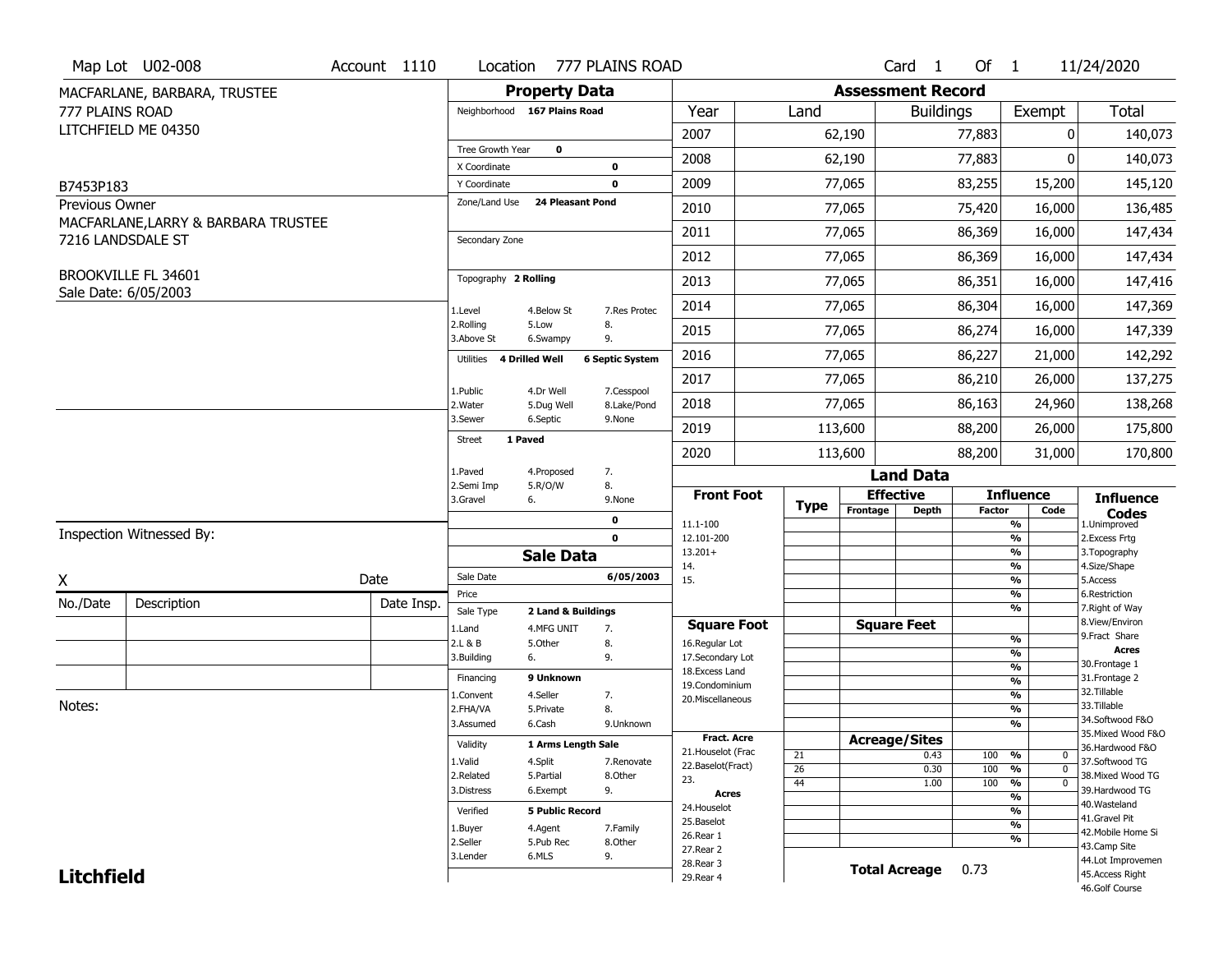|                       |                               |              |                                                   |                  |                                       |        |                             |                         |           |              | <b>Litchfield</b>                    |       |                |                        |      |        |            |
|-----------------------|-------------------------------|--------------|---------------------------------------------------|------------------|---------------------------------------|--------|-----------------------------|-------------------------|-----------|--------------|--------------------------------------|-------|----------------|------------------------|------|--------|------------|
|                       | Map Lot U02-008               |              |                                                   |                  |                                       |        | Account 1110                | Location                |           |              | 777 PLAINS ROAD                      |       |                | Card<br>$\overline{1}$ | Of 1 |        | 11/24/2020 |
|                       | Building Style 1 Conventional |              | SF Bsmt Living                                    |                  | 0                                     |        |                             | Layout                  | 1 Typical |              |                                      |       |                | 16.0                   |      |        |            |
| 0.Uncoded             | 4.Cape                        | 8.Log        | Fin Bsmt Grade                                    |                  | 0 <sub>0</sub>                        |        |                             | 1. Typical              | 4.        |              | 7.                                   |       |                | 8.0'                   |      |        |            |
| 1.Conv.               | 5.Garrison                    | 9.Other      |                                                   | OPEN-5-CUSTOMIZE | $\mathbf 0$                           |        |                             | 2.Inadeg                | 5.        |              | 8.                                   |       |                | WD                     |      |        |            |
| 2.Ranch               | 6.Split                       | 10.Tri-Lev   | Heat Type                                         | 100%             |                                       |        | 5 Forced Warm Air           | 3.                      | 6.        |              | 9.                                   |       |                | 25.0'                  |      |        |            |
| 3.R Ranch             | 7.Contemp                     | 11.Earth O   | 0.Uncoded                                         |                  | 4.Steam                               |        | 8.Fl/Wall                   | Attic                   | 9 None    |              |                                      |       |                |                        |      |        |            |
| Dwelling Units 1      |                               |              | 1.HWBB                                            |                  | 5.FWA                                 |        | 9.No Heat                   | 1.1/4 Fin               |           | 4.Full Fin   | 7.                                   |       |                | 1sBFr                  |      |        |            |
| Other Units           | $\mathbf 0$                   |              | 2.HWCI                                            |                  | 6.GravWA                              |        | 10.Radiant                  | 2.1/2 Fin               |           | 5.Fl/Stair   | 8.                                   |       |                |                        |      |        |            |
| Stories               | 2 Two Story                   |              | 3.H Pump                                          |                  | 7.Electric                            |        | 11.Radiant                  | 3.3/4 Fin               | 6.        |              | 9.None                               |       |                |                        |      |        |            |
| 1.1                   | 4.1.5                         | 7.1.25       | Cool Type                                         | 0%               |                                       | 9 None |                             | Insulation              | $1$ Full  |              |                                      |       |                | 36.0'                  |      |        |            |
| 2.2                   | 5.1.75                        | 8.3.5        | 1.Refrig                                          |                  | 4.W&C Air                             |        | 7.RadHW                     | 1.Full                  |           | 4.Minimal    | 7.                                   |       |                |                        |      |        |            |
| 3.3                   | 6.2.5                         | 9.4          | 2.Evapor                                          |                  | 5.Monitor-                            |        | 8.                          | 2. Heavy                |           | 5.Partial    | 8.                                   |       |                |                        | 7.0' |        |            |
| <b>Exterior Walls</b> | 2 Vinyl                       |              | 3.H Pump                                          |                  | 6.Monitor-                            |        | 9.None                      | 3.Capped                | 6.        |              | 9.None                               |       |                |                        |      | CANOPY |            |
| 0.Uncoded             | 4.Asbestos                    | 8.Concrete   | Kitchen Style                                     |                  | 2 Typical                             |        |                             | Unfinished %            | 0%        |              |                                      |       |                |                        | 12.0 |        |            |
| 1.Wd Clapb            | 5.Stucco                      | 9.0ther      | 1.Modern                                          |                  | 4.Obsolete                            |        | 7.                          | Grade & Factor          |           | 2 Fair 100%  |                                      |       |                |                        |      |        |            |
| 2.Vinyl               | 6.Brick                       | 10.Wd shin   | 2. Typical                                        |                  | 5.                                    |        | 8.                          | 1.E Grade               |           | 4.B Grade    | 7.AAA Grad                           |       |                | 12.0"                  |      |        |            |
| 3.Compos.             | 7.Stone                       | $11.71 - 11$ | 3.Old Type                                        |                  | 6.                                    |        | 9.None                      | 2.D Grade               |           | 5.A Grade    | 8.M&S                                |       |                | $8.0^{\circ}$<br>WD    |      |        | 12.0'      |
| Roof Surface          | 3 Sheet Metal                 |              | Bath(s) Style                                     |                  | 2 Typical Bath(s)                     |        |                             | 3.C Grade               |           | 6.AA Grade   | 9.Same                               |       |                |                        |      |        |            |
| 1.Asphalt             | 4.Composit                    | 7.Rolled R   | 1.Modern                                          |                  | 4.Obsolete                            |        | 7.                          | SQFT (Footprint) 900    |           |              |                                      |       |                |                        |      |        | 20.0       |
| 2.Slate               | 5.Wood                        | 8.           | 2. Typical                                        |                  | 5.                                    |        | 8.                          | Condition               |           | 4 Average    |                                      |       |                |                        |      |        |            |
| 3.Metal               | 6.Other                       | 9.           | 3.Old Type                                        |                  | 6.                                    |        | 9.None                      | 1.Poor                  | 4.Avg     |              | 7.V G                                |       |                |                        |      |        | SHED       |
| SF Masonry Trim       | 0                             |              | # Rooms                                           |                  | 6                                     |        |                             | 2.Fair                  |           | $5.Avg+$     | 8.Exc                                | 12.0' |                |                        |      |        |            |
| OPEN-3-CUSTOM 0       |                               |              | # Bedrooms                                        |                  | 3                                     |        |                             | 3.Avg-                  |           | 6.Good       | 9.Same                               |       |                |                        |      |        |            |
| OPEN-4-CUSTOM 0       |                               |              | # Full Baths                                      |                  | $\overline{2}$                        |        |                             | Phys. % Good            |           | 0%           |                                      | 16.0' |                |                        |      |        |            |
| Year Built            | 1920                          |              | # Half Baths                                      |                  | 0                                     |        |                             | Funct. % Good           |           | 100%         |                                      | SHED  |                |                        |      |        |            |
| Year Remodeled        | 1995                          |              | # Addn Fixtures                                   |                  | 0                                     |        |                             | <b>Functional Code</b>  |           | 9 None       |                                      |       |                |                        |      |        |            |
| Foundation            | 2 Concrete Block              |              | # Fireplaces                                      |                  | 0                                     |        |                             | 1.Incomp                |           | 4.Delap      | 7.No Power                           |       | 12.0'          |                        |      |        |            |
| 1.Concrete            | 4.Wood                        | 7.           |                                                   |                  |                                       |        |                             | 2.O-Built               |           | 5.Bsmt       | 8.LongTerm                           |       | $12.0^{\circ}$ |                        |      |        |            |
| 2.C Block             | 5.Slab                        | 8.           |                                                   |                  |                                       |        |                             | 3.Damage                |           | 6.Common     | 9.None                               |       |                |                        |      |        |            |
| 3.Br/Stone            | 6.Piers                       | 9.           |                                                   |                  |                                       |        |                             | Econ. % Good            |           | 100%         |                                      |       | SHED           |                        |      |        |            |
| Basement              | 21/2 Basement                 |              |                                                   |                  |                                       |        |                             | Economic Code None      |           |              |                                      |       |                |                        |      |        |            |
| 1.1/4 Bmt             | 4.Full Bmt                    | 7.           |                                                   |                  |                                       |        |                             | 0.None                  |           | 3.No Power   | 9.None                               |       |                |                        |      |        |            |
| 2.1/2 Bmt             | 5.Crawl Sp                    | 8.           |                                                   |                  |                                       |        |                             | 1.Location              |           | 4.Generate   | 8.                                   |       |                |                        |      |        |            |
| 3.3/4 Bmt             | 6.                            | 9.None       |                                                   |                  |                                       |        | Software                    | 2.Encroach              |           | 5.Multi-Fa   | 9.                                   |       |                |                        |      |        |            |
| Bsmt Gar # Cars 0     |                               |              |                                                   |                  | A Division of Harris Computer Systems |        |                             | <b>Entrance Code</b>    | 0         |              |                                      |       |                |                        |      |        |            |
| Wet Basement          | 2 Damp Basement               |              |                                                   |                  |                                       |        |                             | 1.Interior              |           | 4.Vacant     | 7.                                   |       |                |                        |      |        |            |
| 1.Dry                 | 4.Dirt Flr                    | 7.           |                                                   |                  |                                       |        |                             | 2.Refusal               |           | 5.Estimate   | 8.                                   |       |                |                        |      |        |            |
| 2.Damp                | 5.                            | 8.           |                                                   |                  |                                       |        |                             | 3.Informed              |           | 6.Existing   | 9.                                   |       |                |                        |      |        |            |
| 3.Wet                 | 6.                            | 9.           |                                                   |                  |                                       |        |                             | <b>Information Code</b> |           | $\mathbf{o}$ |                                      |       |                |                        |      |        |            |
|                       |                               |              |                                                   |                  |                                       |        |                             | 1.Owner                 |           | 4.Agent      | 7.Vacant                             |       |                |                        |      |        |            |
|                       |                               |              |                                                   |                  |                                       |        |                             | 2.Relative              |           | 5.Estimate   | 8.                                   |       |                |                        |      |        |            |
|                       |                               |              | Date Inspected                                    |                  |                                       |        |                             | 3.Tenant                |           | 6.Other      | 9.                                   |       |                |                        |      |        |            |
|                       |                               |              | <b>Additions, Outbuildings &amp; Improvements</b> |                  |                                       |        |                             |                         |           |              | 1.One Story Fram                     |       |                |                        |      |        |            |
| Type                  |                               | Year         | Units                                             | Grade            | Cond                                  | Phys.  | Funct.                      | Sound Value             |           |              | 2. Two Story Fram                    |       |                |                        |      |        |            |
| 68 Wood Deck/s        |                               | 0            | 128                                               | 3 100            | 4                                     | 10     | $\sqrt[6]{}$ 100 %          |                         |           |              | 3. Three Story Fr<br>4.1 & 1/2 Story |       |                |                        |      |        |            |
| 68 Wood Deck/s        |                               | 2017         | 96                                                | 3 100            | 4                                     | 10     | % 100<br>$\%$               |                         |           |              | 5.1 & 3/4 Story                      |       |                |                        |      |        |            |
|                       |                               | $\mathbf{0}$ |                                                   |                  |                                       |        | %                           | % 500                   |           |              | 6.2 & 1/2 Story                      |       |                |                        |      |        |            |
| 61 Canopy/s           |                               |              |                                                   |                  |                                       |        |                             |                         |           |              | 21. Open Frame Por                   |       |                |                        |      |        |            |
| 24 Frame Shed         |                               | 10           | 240                                               | 3100             | 4                                     | 10     | % 100 %                     |                         |           |              | 22.Encl Frame Por                    |       |                |                        |      |        |            |
| 24 Frame Shed         |                               | 10           |                                                   |                  |                                       |        | $\sqrt{6}$                  | % 800                   |           |              | 23. Frame Garage                     |       |                |                        |      |        |            |
| 24 Frame Shed         |                               | 10           |                                                   |                  |                                       |        | %                           | % 800                   |           |              | 24.Frame Shed                        |       |                |                        |      |        |            |
|                       |                               |              |                                                   |                  |                                       |        | $\frac{0}{6}$<br>$\%$       |                         |           |              | 25. Frame Bay Wind                   |       |                |                        |      |        |            |
|                       |                               |              |                                                   |                  |                                       |        |                             |                         |           |              | 26.1SFr Overhang                     |       |                |                        |      |        |            |
|                       |                               |              |                                                   |                  |                                       |        | $\frac{0}{6}$<br>$\%$       |                         |           |              | 27.Unfin Basement                    |       |                |                        |      |        |            |
|                       |                               |              |                                                   |                  |                                       |        | $\frac{1}{2}$<br>$\%$       |                         |           |              | 28. Unfinished Att                   |       |                |                        |      |        |            |
|                       |                               |              |                                                   |                  |                                       |        | $\sqrt{6}$<br>$\frac{0}{0}$ |                         |           |              | 29. Finished Attic                   |       |                |                        |      |        |            |
|                       |                               |              |                                                   |                  |                                       |        |                             |                         |           |              |                                      |       |                |                        |      |        |            |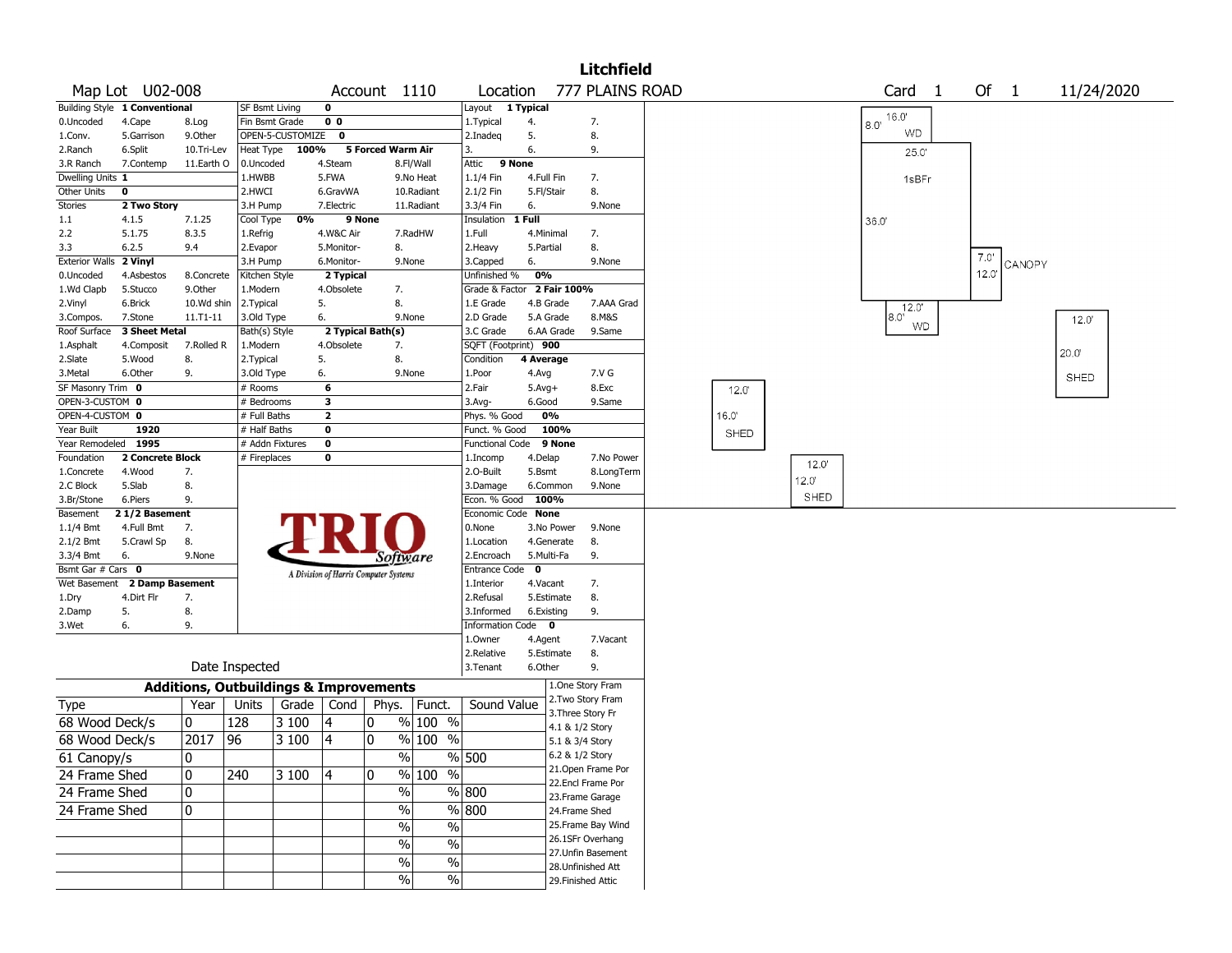|                        | Map Lot U02-009                           | Account 1288 | Location                     | 781 PLAINS ROAD               |                        |                                         |             |          | Card <sub>1</sub>        | Of $1$        |                                  | 11/24/2020                           |
|------------------------|-------------------------------------------|--------------|------------------------------|-------------------------------|------------------------|-----------------------------------------|-------------|----------|--------------------------|---------------|----------------------------------|--------------------------------------|
| SALOIS, PAUL S         |                                           |              |                              | <b>Property Data</b>          |                        |                                         |             |          | <b>Assessment Record</b> |               |                                  |                                      |
|                        | SALOIS, CHRISTINA T                       |              | Neighborhood 167 Plains Road |                               |                        | Year                                    | Land        |          | <b>Buildings</b>         |               | Exempt                           | Total                                |
|                        | 366 NORTH HUNTS MEADOW ROAD               |              |                              |                               |                        | 2007                                    |             | 60,160   |                          | 33,142        |                                  | 0<br>93,302                          |
|                        | WHITEFIELD ME 04353                       |              | Tree Growth Year             | $\mathbf 0$                   |                        | 2008                                    |             | 60,160   |                          | 33,142        |                                  | 93,302<br>0                          |
|                        |                                           |              | X Coordinate                 | 0                             |                        |                                         |             |          |                          |               |                                  |                                      |
|                        | B1423P88 B10423P122 B11745P215 B11765P287 |              | Y Coordinate                 | $\mathbf 0$                   |                        | 2009                                    |             | 74,160   |                          | 45,028        |                                  | 0<br>119,188                         |
| Previous Owner         |                                           |              | Zone/Land Use                | 24 Pleasant Pond              |                        | 2010                                    |             | 74,160   |                          | 32,492        |                                  | 106,652<br>0                         |
| 151 SABINO ROAD        | NELSON, MARGARET S                        |              | Secondary Zone               |                               |                        | 2011                                    |             | 74,160   |                          | 21,290        | 0                                | 95,450                               |
|                        |                                           |              |                              |                               |                        | 2012                                    |             | 74,160   |                          | 21,290        |                                  | 0<br>95,450                          |
| <b>W BATH ME 04530</b> | Sale Date: 8/11/2014                      |              | Topography 2 Rolling         |                               |                        | 2013                                    |             | 74,160   |                          | 21,290        |                                  | 0<br>95,450                          |
|                        |                                           |              | 1.Level                      | 4.Below St                    | 7.Res Protec           | 2014                                    |             | 74,160   |                          | 21,290        |                                  | 95,450<br>0                          |
|                        |                                           |              | 2.Rolling<br>3.Above St      | 5.Low<br>8.<br>9.<br>6.Swampy |                        | 2015                                    |             | 74,160   |                          | 21,290        |                                  | 0<br>95,450                          |
|                        |                                           |              | Utilities 8 Lake/Pond        |                               | <b>6 Septic System</b> | 2016                                    |             | 74,160   |                          | 21,290        |                                  | 0<br>95,450                          |
|                        |                                           |              | 1.Public                     | 4.Dr Well                     | 7.Cesspool             | 2017                                    |             | 74,160   |                          | 21,290        |                                  | 0<br>95,450                          |
|                        |                                           |              | 2.Water                      | 5.Dug Well                    | 8.Lake/Pond            | 2018                                    |             | 74,160   |                          | 21,290        |                                  | 0<br>95,450                          |
|                        |                                           |              | 3.Sewer                      | 6.Septic                      | 9.None                 | 2019                                    |             | 110,400  |                          | 50,700        |                                  | 0<br>161,100                         |
|                        |                                           |              | 1 Paved<br><b>Street</b>     |                               |                        | 2020                                    |             | 110,400  |                          | 50,700        |                                  | $\mathbf 0$<br>161,100               |
|                        |                                           |              | 1.Paved                      | 4.Proposed<br>7.              |                        |                                         |             |          | <b>Land Data</b>         |               |                                  |                                      |
|                        |                                           |              | 2.Semi Imp<br>3.Gravel<br>6. | 5.R/O/W<br>8.                 | 9.None                 | <b>Front Foot</b>                       |             |          | <b>Effective</b>         |               | <b>Influence</b>                 | <b>Influence</b>                     |
|                        |                                           |              |                              |                               |                        |                                         |             |          |                          |               |                                  |                                      |
|                        |                                           |              |                              | 0                             |                        |                                         | <b>Type</b> | Frontage | Depth                    | <b>Factor</b> | Code                             | <b>Codes</b>                         |
|                        | Inspection Witnessed By:                  |              |                              | 0                             |                        | 11.1-100<br>12.101-200                  |             |          |                          |               | $\frac{9}{6}$<br>$\frac{9}{6}$   | 1.Unimproved<br>2.Excess Frtg        |
|                        |                                           |              |                              | <b>Sale Data</b>              |                        | $13.201+$                               |             |          |                          |               | $\frac{9}{6}$                    | 3. Topography                        |
|                        |                                           |              | Sale Date                    |                               | 8/11/2014              | 14.<br>15.                              |             |          |                          |               | $\frac{9}{6}$<br>$\frac{9}{6}$   | 4.Size/Shape<br>5.Access             |
| X                      |                                           | Date         | Price                        |                               | 120,000                |                                         |             |          |                          |               | $\frac{9}{6}$                    | 6.Restriction                        |
| No./Date               | Description                               | Date Insp.   | Sale Type                    | 2 Land & Buildings            |                        |                                         |             |          |                          |               | $\frac{9}{6}$                    | 7. Right of Way                      |
|                        |                                           |              | 1.Land                       | 4.MFG UNIT<br>7.              |                        | <b>Square Foot</b>                      |             |          | <b>Square Feet</b>       |               |                                  | 8.View/Environ<br>9.Fract Share      |
|                        |                                           |              | 2.L & B                      | 5.Other<br>8.                 |                        | 16.Regular Lot                          |             |          |                          |               | %<br>%                           | <b>Acres</b>                         |
|                        |                                           |              | 6.<br>3.Building             | 9.                            |                        | 17.Secondary Lot<br>18. Excess Land     |             |          |                          |               | $\frac{9}{6}$                    | 30. Frontage 1                       |
|                        |                                           |              | Financing                    | 9 Unknown                     |                        | 19.Condominium                          |             |          |                          |               | $\frac{9}{6}$                    | 31. Frontage 2                       |
|                        |                                           |              | 1.Convent                    | 4.Seller<br>7.                |                        | 20.Miscellaneous                        |             |          |                          |               | %                                | 32. Tillable                         |
| Notes:                 |                                           |              | 2.FHA/VA                     | 8.<br>5.Private               |                        |                                         |             |          |                          |               | $\frac{9}{6}$                    | 33.Tillable<br>34.Softwood F&O       |
|                        |                                           |              | 3.Assumed                    | 6.Cash                        | 9.Unknown              |                                         |             |          |                          |               | %                                | 35. Mixed Wood F&O                   |
|                        |                                           |              | Validity                     | 1 Arms Length Sale            |                        | <b>Fract. Acre</b>                      |             |          | <b>Acreage/Sites</b>     |               |                                  | 36.Hardwood F&O                      |
|                        |                                           |              | 1.Valid                      | 4.Split                       | 7.Renovate             | 21. Houselot (Frac<br>22.Baselot(Fract) | 21          |          | 0.40                     | 100           | %<br>0                           | 37.Softwood TG                       |
|                        |                                           |              | 2.Related                    | 5.Partial                     | 8.Other                | 23.                                     | 26          |          | 0.32                     | 100           | %<br>$\mathbf{0}$<br>$\mathbf 0$ | 38. Mixed Wood TG                    |
|                        |                                           |              | 3.Distress                   | 9.<br>6.Exempt                |                        | <b>Acres</b>                            | 44          |          | 1.00                     | 100           | %<br>$\frac{9}{6}$               | 39.Hardwood TG                       |
|                        |                                           |              | Verified                     | <b>5 Public Record</b>        |                        | 24. Houselot                            |             |          |                          |               | $\frac{9}{6}$                    | 40.Wasteland                         |
|                        |                                           |              |                              |                               |                        | 25.Baselot                              |             |          |                          |               | $\frac{9}{6}$                    | 41.Gravel Pit                        |
|                        |                                           |              | 1.Buyer                      | 4.Agent                       | 7.Family               | 26.Rear 1                               |             |          |                          |               | %                                | 42. Mobile Home Si                   |
|                        |                                           |              | 2.Seller                     | 5.Pub Rec                     | 8.Other                | 27.Rear 2                               |             |          |                          |               |                                  | 43.Camp Site                         |
| <b>Litchfield</b>      |                                           |              | 3.Lender                     | 6.MLS<br>9.                   |                        | 28. Rear 3<br>29. Rear 4                |             |          | <b>Total Acreage</b>     | 0.72          |                                  | 44.Lot Improvemen<br>45.Access Right |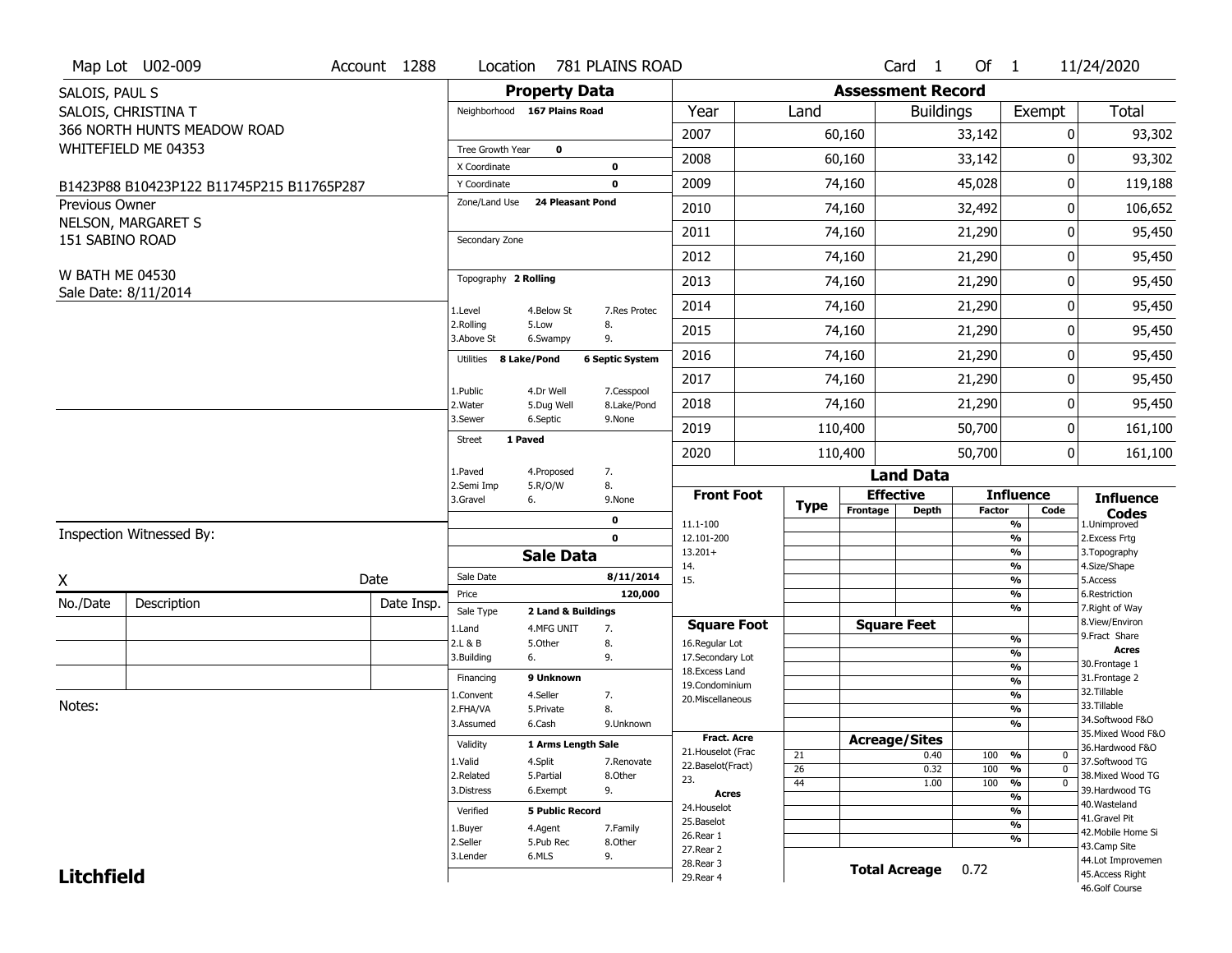|                        |                             |            |                       |                          |                |                                                   |                          |                                  |            |                 | <b>Litchfield</b>  |      |       |                   |        |            |
|------------------------|-----------------------------|------------|-----------------------|--------------------------|----------------|---------------------------------------------------|--------------------------|----------------------------------|------------|-----------------|--------------------|------|-------|-------------------|--------|------------|
|                        | Map Lot U02-009             |            |                       |                          |                | Account 1288                                      |                          | Location                         |            |                 | 781 PLAINS ROAD    |      |       | Card <sub>1</sub> | Of $1$ | 11/24/2020 |
| Building Style 2 Ranch |                             |            | <b>SF Bsmt Living</b> |                          | 0              |                                                   |                          | Layout 1 Typical                 |            |                 |                    |      |       |                   |        |            |
| 0.Uncoded              | 4.Cape                      | 8.Log      | Fin Bsmt Grade        |                          | 0 <sub>0</sub> |                                                   |                          | 1.Typical                        | 4.         |                 | 7.                 |      |       |                   |        |            |
| 1.Conv.                | 5.Garrison                  | 9.0ther    |                       | OPEN-5-CUSTOMIZE 0       |                |                                                   |                          | 2.Inadeg                         | 5.         |                 | 8.                 |      |       | 30.0'             |        |            |
| 2.Ranch                | 6.Split                     | 10.Tri-Lev | Heat Type             | 100%                     |                | 3 Heat Pump                                       |                          | 3.                               | 6.         |                 | 9.                 | 8.0' |       |                   | PATIO  |            |
| 3.R Ranch              | 7.Contemp                   | 11.Earth O | 0.Uncoded             |                          | 4.Steam        |                                                   | 8.Fl/Wall                | 9 None<br>Attic                  |            |                 |                    |      |       |                   |        |            |
| Dwelling Units 1       |                             |            | 1.HWBB                |                          | 5.FWA          |                                                   | 9.No Heat                | 1.1/4 Fin                        | 4.Full Fin |                 | 7.                 |      |       |                   |        |            |
| Other Units            | $\mathbf 0$                 |            | 2.HWCI                |                          | 6.GravWA       |                                                   | 10.Radiant               | 2.1/2 Fin                        | 5.Fl/Stair |                 | 8.                 |      |       |                   |        |            |
| Stories                | 1 One Story                 |            | 3.H Pump              |                          | 7.Electric     |                                                   | 11.Radiant               | 3.3/4 Fin                        | 6.         |                 | 9.None             |      |       |                   |        |            |
| 1.1                    | 4.1.5                       | 7.1.25     | Cool Type             | 0%                       |                | 9 None                                            |                          | Insulation                       | 1 Full     |                 |                    |      |       | 30.0'             |        |            |
| 2.2                    | 5.1.75                      | 8.3.5      | 1.Refrig              |                          | 4.W&C Air      |                                                   | 7.RadHW                  | 1.Full                           | 4.Minimal  |                 | 7.                 |      |       |                   |        |            |
| 3.3                    | 6.2.5                       | 9.4        | 2.Evapor              |                          | 5.Monitor-     | 8.                                                |                          | 2.Heavy                          | 5.Partial  |                 | 8.                 |      |       |                   |        |            |
| <b>Exterior Walls</b>  | 10 Wood Shingle             |            | 3.H Pump              |                          | 6.Monitor-     | 9.None                                            |                          | 3.Capped                         | 6.         |                 | 9.None             |      |       |                   |        |            |
| 0.Uncoded              | 4.Asbestos                  | 8.Concrete | Kitchen Style         |                          | 2 Typical      |                                                   |                          | Unfinished %                     | 0%         |                 |                    |      |       |                   |        |            |
| 1.Wd Clapb             | 5.Stucco                    | 9.Other    | 1.Modern              |                          | 4.Obsolete     | 7.                                                |                          | Grade & Factor 2 Fair 100%       |            |                 |                    |      |       |                   | 1sBFr  |            |
| 2.Vinyl                | 6.Brick                     | 10.Wd shin | 2.Typical             |                          | 5.             | 8.                                                |                          | 1.E Grade                        |            | 4.B Grade       | 7.AAA Grad         |      |       |                   |        |            |
| 3.Compos.              | 7.Stone                     | 11.T1-11   | 3.Old Type            |                          | 6.             | 9.None                                            |                          | 2.D Grade                        | 5.A Grade  |                 | 8.M&S              |      |       |                   |        |            |
| Roof Surface           | 1 Asphalt Shingles          |            | Bath(s) Style         |                          |                | 2 Typical Bath(s)                                 |                          | 3.C Grade                        |            | 6.AA Grade      | 9.Same             |      |       |                   |        |            |
| 1.Asphalt              | 4.Composit                  | 7.Rolled R | 1.Modern              |                          | 4.Obsolete     | 7.                                                |                          | SQFT (Footprint) 810             |            |                 |                    |      | 27.0' |                   |        |            |
| 2.Slate                | 5.Wood                      | 8.         | 2.Typical             |                          | 5.             | 8.                                                |                          | Condition                        | 6 Good     |                 |                    |      |       |                   |        |            |
| 3.Metal                | 6.Other                     | 9.         | 3.Old Type            |                          | 6.             | 9.None                                            |                          | 1.Poor                           | 4.Avg      |                 | 7.V G              |      |       |                   |        |            |
| SF Masonry Trim 0      |                             |            | # Rooms               |                          | $\mathbf 0$    |                                                   |                          | 2.Fair                           | $5.Avg+$   |                 | 8.Exc              |      |       |                   |        |            |
| OPEN-3-CUSTOM 0        |                             |            | # Bedrooms            |                          | 0              |                                                   |                          | 3.Avg-                           | 6.Good     |                 | 9.Same             |      |       |                   |        |            |
| OPEN-4-CUSTOM 0        |                             |            | # Full Baths          |                          | $\mathbf{2}$   |                                                   |                          | Phys. % Good                     |            | 0%              |                    |      |       |                   |        |            |
| Year Built             | 1950                        |            | # Half Baths          |                          | $\bf o$        |                                                   |                          | Funct. % Good                    |            | 85%             |                    |      |       |                   |        |            |
| Year Remodeled 2018    |                             |            |                       | # Addn Fixtures          | $\mathbf 0$    |                                                   |                          | <b>Functional Code</b>           |            | 1 Incomplete    |                    |      |       |                   |        |            |
| Foundation             | 1 Concrete                  |            | # Fireplaces          |                          | 0              |                                                   |                          | 1.Incomp                         | 4.Delap    |                 | 7.No Power         |      |       |                   |        |            |
| 1.Concrete             | 4.Wood                      | 7.         |                       |                          |                |                                                   |                          | 2.O-Built                        | 5.Bsmt     |                 | 8.LongTerm         |      |       |                   |        |            |
| 2.C Block              | 5.Slab                      | 8.         |                       |                          |                |                                                   |                          | 3.Damage                         |            | 6.Common        | 9.None             |      |       |                   |        |            |
| 3.Br/Stone             | 6.Piers                     | 9.         |                       |                          |                |                                                   |                          | Econ. % Good 100%                |            |                 |                    |      |       |                   |        |            |
| Basement               | <b>4 Full Basement</b>      |            |                       |                          |                |                                                   |                          | Economic Code None               |            |                 |                    |      |       |                   |        |            |
| 1.1/4 Bmt              | 4.Full Bmt                  | 7.         |                       |                          |                |                                                   |                          | 0.None                           |            | 3.No Power      | 9.None             |      |       |                   |        |            |
| 2.1/2 Bmt              | 5.Crawl Sp                  | 8.         |                       |                          |                |                                                   |                          | 1.Location                       |            | 4.Generate      | 8.                 |      |       |                   |        |            |
| 3.3/4 Bmt              | 6.                          | 9.None     |                       |                          |                | Software                                          |                          | 2.Encroach                       | 5.Multi-Fa |                 | 9.                 |      |       |                   |        |            |
| Bsmt Gar # Cars 0      |                             |            |                       |                          |                | A Division of Harris Computer Systems             |                          | Entrance Code 1 Interior Inspect |            |                 |                    |      |       |                   |        |            |
|                        | Wet Basement 1 Dry Basement |            |                       |                          |                |                                                   |                          | 1.Interior                       | 4.Vacant   |                 | 7.                 |      |       |                   |        |            |
| 1.Dry                  | 4.Dirt Flr                  | 7.         |                       |                          |                |                                                   |                          | 2.Refusal                        |            | 5.Estimate      | 8.                 |      |       |                   |        |            |
| 2.Damp                 | 5.                          | 8.         |                       |                          |                |                                                   |                          | 3.Informed                       | 6.Existing |                 | 9.                 |      |       |                   |        |            |
| 3.Wet                  | 6.                          | 9.         |                       |                          |                |                                                   |                          | Information Code 1 Owner         |            |                 |                    |      |       |                   |        |            |
|                        |                             |            |                       |                          |                |                                                   |                          | 1.Owner                          | 4.Agent    |                 | 7.Vacant           |      |       |                   |        |            |
|                        |                             |            |                       |                          |                |                                                   |                          | 2.Relative                       |            | 5.Estimate      | 8.                 |      |       |                   |        |            |
|                        |                             |            |                       | Date Inspected 8/27/2018 |                |                                                   |                          | 3.Tenant                         | 6.Other    |                 | 9.                 |      |       |                   |        |            |
|                        |                             |            |                       |                          |                | <b>Additions, Outbuildings &amp; Improvements</b> |                          |                                  |            |                 | 1.One Story Fram   |      |       |                   |        |            |
| Type                   |                             | Year       | Units                 | Grade   Cond             |                | Phys.   Funct.                                    |                          | Sound Value                      |            |                 | 2. Two Story Fram  |      |       |                   |        |            |
|                        |                             |            |                       |                          |                |                                                   |                          |                                  |            |                 | 3. Three Story Fr  |      |       |                   |        |            |
| 60 Patio               |                             | 0          | 240                   | 2 100                    | 14             | $\mathbf{0}$                                      | % 100 %                  |                                  |            | 4.1 & 1/2 Story |                    |      |       |                   |        |            |
|                        |                             |            |                       |                          |                | $\%$                                              | $\%$                     |                                  |            | 5.1 & 3/4 Story |                    |      |       |                   |        |            |
|                        |                             |            |                       |                          |                | $\%$                                              | $\%$                     |                                  |            | 6.2 & 1/2 Story |                    |      |       |                   |        |            |
|                        |                             |            |                       |                          |                | $\sqrt{2}$                                        | $\%$                     |                                  |            |                 | 21. Open Frame Por |      |       |                   |        |            |
|                        |                             |            |                       |                          |                |                                                   |                          |                                  |            |                 | 22.Encl Frame Por  |      |       |                   |        |            |
|                        |                             |            |                       |                          |                | $\sqrt{2}$                                        | $\frac{1}{2}$            |                                  |            |                 | 23. Frame Garage   |      |       |                   |        |            |
|                        |                             |            |                       |                          |                | %                                                 | $\overline{\frac{0}{6}}$ |                                  |            | 24.Frame Shed   |                    |      |       |                   |        |            |
|                        |                             |            |                       |                          |                | $\%$                                              | $\overline{\frac{0}{6}}$ |                                  |            |                 | 25. Frame Bay Wind |      |       |                   |        |            |
|                        |                             |            |                       |                          |                |                                                   |                          |                                  |            |                 | 26.1SFr Overhang   |      |       |                   |        |            |
|                        |                             |            |                       |                          |                | $\%$                                              | $\frac{1}{2}$            |                                  |            |                 | 27.Unfin Basement  |      |       |                   |        |            |
|                        |                             |            |                       |                          |                | $\%$                                              | $\frac{1}{2}$            |                                  |            |                 | 28. Unfinished Att |      |       |                   |        |            |
|                        |                             |            |                       |                          |                | %                                                 | $\%$                     |                                  |            |                 | 29. Finished Attic |      |       |                   |        |            |
|                        |                             |            |                       |                          |                |                                                   |                          |                                  |            |                 |                    |      |       |                   |        |            |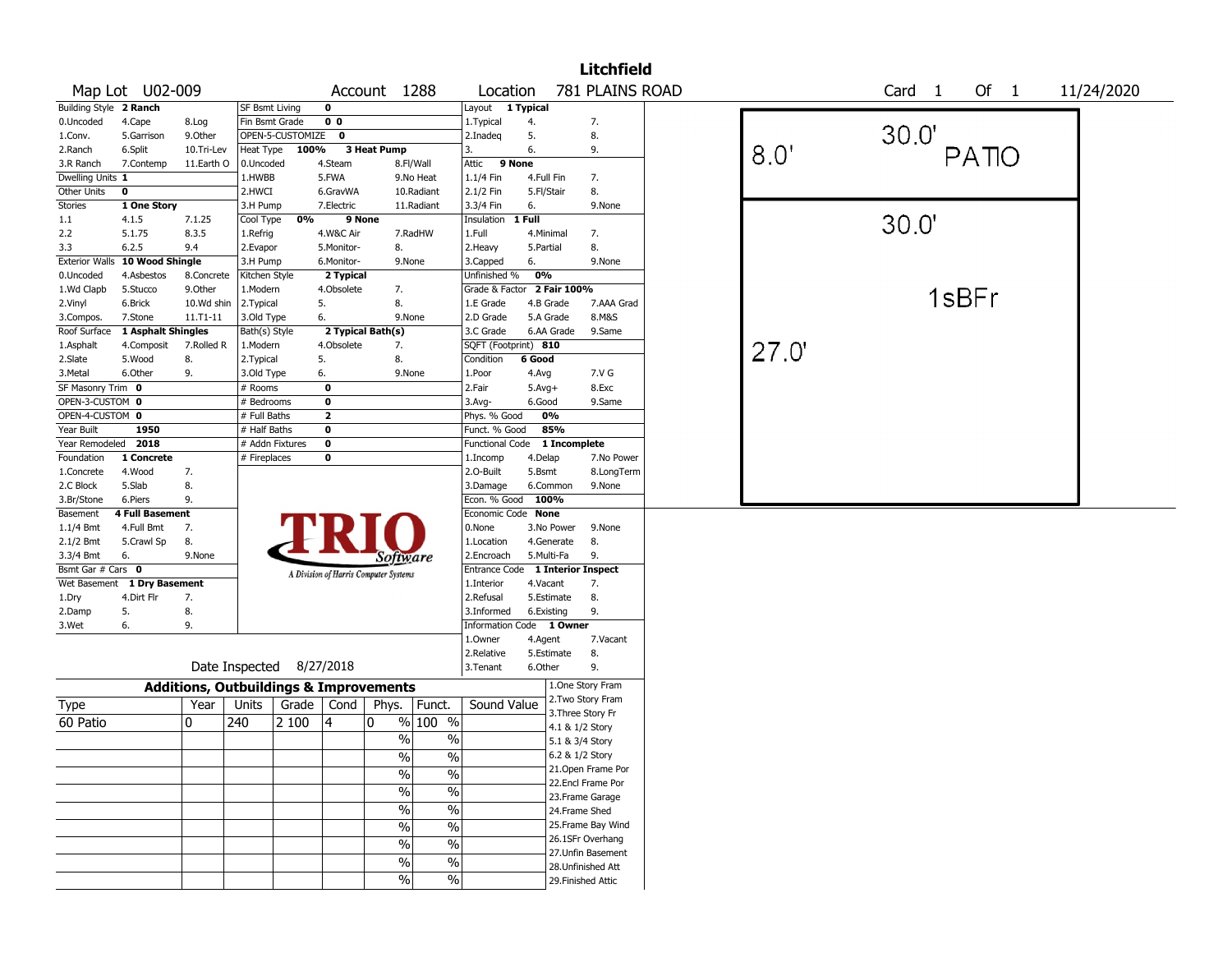|                   | Map Lot U02-010          | Account 15 | Location                     |                         | 785 PLAINS ROAD           |                                    |                 |                          | Card <sub>1</sub>    | Of $1$ |                                            | 11/24/2020                           |
|-------------------|--------------------------|------------|------------------------------|-------------------------|---------------------------|------------------------------------|-----------------|--------------------------|----------------------|--------|--------------------------------------------|--------------------------------------|
| DESCHENES, PAUL   |                          |            |                              | <b>Property Data</b>    |                           |                                    |                 | <b>Assessment Record</b> |                      |        |                                            |                                      |
|                   | DESCHENES, CYNTHIA       |            | Neighborhood 167 Plains Road |                         |                           | Year                               | Land            |                          | <b>Buildings</b>     |        | Exempt                                     | Total                                |
|                   | 335 WEBBER AVENUE        |            |                              |                         |                           | 2007                               |                 | 107,526                  |                      | 21,572 | 0                                          | 129,098                              |
|                   | LEWISTON ME 04240        |            | Tree Growth Year             | 0                       |                           | 2008                               |                 | 107,526                  |                      | 21,527 | 0                                          | 129,053                              |
| B5378P292         |                          |            | X Coordinate<br>Y Coordinate |                         | 0<br>$\mathbf 0$          | 2009                               |                 | 143,700                  |                      | 28,377 | 0                                          | 172,077                              |
|                   |                          |            | Zone/Land Use                | <b>24 Pleasant Pond</b> |                           | 2010                               |                 | 143,700                  |                      | 21,097 | 0                                          | 164,797                              |
|                   |                          |            |                              |                         |                           |                                    |                 |                          |                      |        |                                            |                                      |
|                   |                          |            | Secondary Zone               |                         |                           | 2011                               |                 | 143,700                  |                      | 40,577 | 0                                          | 184,277                              |
|                   |                          |            |                              |                         |                           | 2012                               |                 | 143,700                  |                      | 40,577 | 0                                          | 184,277                              |
|                   |                          |            | Topography 2 Rolling         |                         |                           | 2013                               |                 | 143,700                  |                      | 40,545 | 0                                          | 184,245                              |
|                   |                          |            | 1.Level                      | 4.Below St              | 7.Res Protec              | 2014                               |                 | 143,700                  |                      | 40,532 | 0                                          | 184,232                              |
|                   |                          |            | 2.Rolling<br>3.Above St      | 5.Low<br>6.Swampy       | 8.<br>9.                  | 2015                               |                 | 143,700                  |                      | 40,512 | 0                                          | 184,212                              |
|                   |                          |            | 4 Drilled Well<br>Utilities  |                         | <b>6 Septic System</b>    | 2016                               |                 | 143,700                  |                      | 40,500 | 0                                          | 184,200                              |
|                   |                          |            |                              |                         |                           | 2017                               |                 | 143,700                  |                      | 40,466 | 0                                          | 184,166                              |
|                   |                          |            | 1.Public<br>2. Water         | 4.Dr Well<br>5.Dug Well | 7.Cesspool<br>8.Lake/Pond | 2018                               |                 | 143,700                  |                      | 40,453 | 0                                          | 184,153                              |
|                   |                          |            | 3.Sewer                      | 6.Septic                | 9.None                    | 2019                               |                 | 138,300                  |                      | 48,500 | 0                                          | 186,800                              |
|                   |                          |            | 1 Paved<br><b>Street</b>     |                         |                           | 2020                               |                 | 138,300                  |                      | 48,500 | 0                                          | 186,800                              |
|                   |                          |            | 1.Paved                      | 4.Proposed              | 7.                        |                                    |                 |                          | <b>Land Data</b>     |        |                                            |                                      |
|                   |                          |            | 2.Semi Imp<br>3.Gravel<br>6. | 5.R/O/W                 | 8.<br>9.None              | <b>Front Foot</b>                  |                 | <b>Effective</b>         |                      |        | <b>Influence</b>                           | <b>Influence</b>                     |
|                   |                          |            |                              |                         | 0                         | 11.1-100                           | <b>Type</b>     | Frontage                 | Depth                | Factor | Code<br>$\overline{\frac{9}{6}}$           | <b>Codes</b><br>1.Unimproved         |
|                   | Inspection Witnessed By: |            |                              |                         | $\mathbf 0$               | 12.101-200                         |                 |                          |                      |        | $\overline{\frac{9}{6}}$                   | 2. Excess Frtg                       |
|                   |                          |            |                              | <b>Sale Data</b>        |                           | $13.201+$<br>14.                   |                 |                          |                      |        | $\overline{\frac{9}{6}}$<br>$\frac{9}{6}$  | 3. Topography<br>4.Size/Shape        |
| Χ                 |                          | Date       | Sale Date                    |                         |                           | 15.                                |                 |                          |                      |        | $\overline{\frac{9}{6}}$                   | 5.Access                             |
| No./Date          | Description              | Date Insp. | Price<br>Sale Type           |                         |                           |                                    |                 |                          |                      |        | %<br>%                                     | 6.Restriction<br>7. Right of Way     |
|                   |                          |            | 1.Land                       | 4.MFG UNIT              | 7.                        | <b>Square Foot</b>                 |                 | <b>Square Feet</b>       |                      |        |                                            | 8.View/Environ                       |
|                   |                          |            | 2.L & B                      | 5.0ther                 | 8.                        | 16.Regular Lot                     |                 |                          |                      |        | %<br>%                                     | 9.Fract Share<br><b>Acres</b>        |
|                   |                          |            | 3.Building<br>6.             |                         | 9.                        | 17.Secondary Lot<br>18.Excess Land |                 |                          |                      |        | %                                          | 30. Frontage 1                       |
|                   |                          |            | Financing                    |                         |                           | 19.Condominium                     |                 |                          |                      |        | %                                          | 31. Frontage 2                       |
| Notes:            |                          |            | 1.Convent                    | 4.Seller                | 7.                        | 20.Miscellaneous                   |                 |                          |                      |        | %                                          | 32.Tillable<br>33.Tillable           |
|                   |                          |            | 2.FHA/VA<br>3.Assumed        | 5.Private<br>6.Cash     | 8.<br>9.Unknown           |                                    |                 |                          |                      |        | %<br>%                                     | 34.Softwood F&O                      |
|                   |                          |            |                              |                         |                           | <b>Fract. Acre</b>                 |                 | <b>Acreage/Sites</b>     |                      |        |                                            | 35. Mixed Wood F&O                   |
|                   |                          |            | Validity                     |                         |                           | 21. Houselot (Frac                 | 21              |                          | 0.50                 | 100    | %<br>0                                     | 36.Hardwood F&O                      |
|                   |                          |            | 1.Valid                      | 4.Split                 | 7.Renovate                | 22.Baselot(Fract)                  | 30              |                          | 0.50                 | 100    | $\overline{\mathfrak{o}}$<br>%             | 37.Softwood TG                       |
|                   |                          |            | 2.Related<br>3.Distress      | 5.Partial<br>6.Exempt   | 8.Other<br>9.             | 23.                                | $\overline{26}$ |                          | 1.94                 | 100    | $\frac{9}{6}$<br>$\overline{0}$            | 38. Mixed Wood TG<br>39.Hardwood TG  |
|                   |                          |            |                              |                         |                           |                                    |                 |                          | 1.00                 | 100    |                                            |                                      |
|                   |                          |            |                              |                         |                           | Acres                              | $\overline{44}$ |                          |                      |        | $\overline{\mathfrak{o}}$<br>$\frac{9}{6}$ | 40. Wasteland                        |
|                   |                          |            | Verified                     |                         |                           | 24. Houselot                       |                 |                          |                      |        | %                                          | 41.Gravel Pit                        |
|                   |                          |            | 1.Buyer                      | 4.Agent                 | 7.Family                  | 25.Baselot<br>26.Rear 1            |                 |                          |                      |        | $\overline{\frac{9}{6}}$                   | 42. Mobile Home Si                   |
|                   |                          |            | 2.Seller                     | 5.Pub Rec               | 8.Other                   | 27.Rear 2                          |                 |                          |                      |        | %                                          | 43.Camp Site                         |
| <b>Litchfield</b> |                          |            | 3.Lender                     | 6.MLS                   | 9.                        | 28. Rear 3<br>29. Rear 4           |                 |                          | <b>Total Acreage</b> | 2.94   |                                            | 44.Lot Improvemen<br>45.Access Right |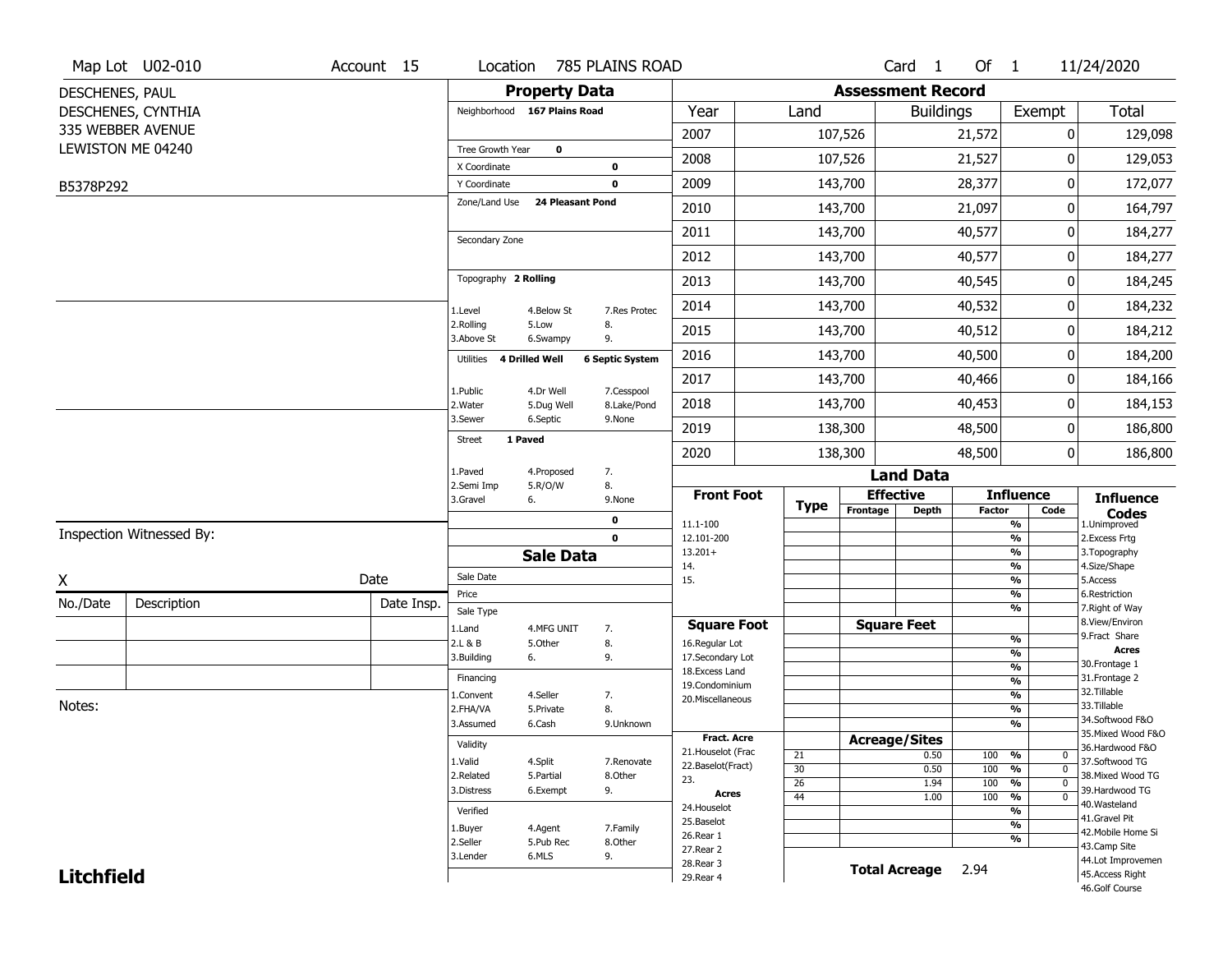|                   |                               |                                                   |                       |                          |                         |                                       |            |                             |                        |                    | <b>Litchfield</b>  |      |       |                   |       |                |            |
|-------------------|-------------------------------|---------------------------------------------------|-----------------------|--------------------------|-------------------------|---------------------------------------|------------|-----------------------------|------------------------|--------------------|--------------------|------|-------|-------------------|-------|----------------|------------|
|                   | Map Lot U02-010               |                                                   |                       |                          |                         | Account 15                            |            | Location                    |                        |                    | 785 PLAINS ROAD    |      |       | Card <sub>1</sub> | Of 1  |                | 11/24/2020 |
|                   | Building Style 1 Conventional |                                                   | <b>SF Bsmt Living</b> |                          | $\bf{0}$                |                                       |            | Layout 1 Typical            |                        |                    |                    |      |       |                   |       |                |            |
| 0.Uncoded         | 4.Cape                        | 8.Log                                             | Fin Bsmt Grade        |                          | 0 <sub>0</sub>          |                                       |            | 1.Typical                   | 4.                     |                    | 7.                 |      |       | 18.0'             |       |                |            |
| 1.Conv.           | 5.Garrison                    | 9.0ther                                           |                       | OPEN-5-CUSTOMIZE         | 0                       |                                       |            | 2.Inadeg                    | 5.                     |                    | 8.                 |      |       |                   |       |                |            |
| 2.Ranch           | 6.Split                       | 10.Tri-Lev                                        | Heat Type             | 100%                     |                         | 8 Floor/Wall Unit                     |            | 3.                          | 6.                     |                    | 9.                 |      |       | 1sFr/P            |       |                |            |
| 3.R Ranch         | 7.Contemp                     | 11.Earth O                                        | 0.Uncoded             |                          | 4.Steam                 |                                       | 8.Fl/Wall  | Attic                       | 9 None                 |                    |                    |      |       |                   |       |                |            |
| Dwelling Units 1  |                               |                                                   | 1.HWBB                |                          | 5.FWA                   |                                       | 9.No Heat  | 1.1/4 Fin                   | 4.Full Fin             |                    | 7.                 |      |       | 36.0'             |       |                |            |
| Other Units       | $\mathbf 0$                   |                                                   | 2.HWCI                |                          | 6.GravWA                |                                       | 10.Radiant | 2.1/2 Fin                   | 5.Fl/Stair             |                    | 8.                 |      |       |                   |       |                |            |
| <b>Stories</b>    | 1 One Story                   |                                                   | 3.H Pump              |                          | 7.Electric              |                                       | 11.Radiant | 3.3/4 Fin                   | 6.                     |                    | 9.None             |      |       |                   |       |                |            |
| 1.1               | 4.1.5                         | 7.1.25                                            | Cool Type             | 0%                       | 9 None                  |                                       |            | Insulation                  | 4 Minimal              |                    |                    |      |       | 8.0'              |       |                |            |
| 2.2               | 5.1.75                        | 8.3.5                                             | 1.Refrig              |                          | 4.W&C Air               |                                       | 7.RadHW    | 1.Full                      | 4.Minimal              |                    | 7.                 |      |       | 12.0'             |       |                |            |
| 3.3               | 6.2.5                         | 9.4                                               | 2.Evapor              |                          | 5.Monitor-              | 8.                                    |            | 2. Heavy                    | 5.Partial              |                    | 8.                 |      |       | 1sFr              |       |                |            |
|                   | Exterior Walls 1 Clapboard    |                                                   | 3.H Pump              |                          | 6.Monitor-              | 9.None                                |            | 3.Capped                    | 6.                     |                    | 9.None             |      |       | 16.0'             |       |                |            |
| 0.Uncoded         | 4.Asbestos                    | 8.Concrete                                        | Kitchen Style         |                          | 2 Typical               |                                       |            | Unfinished %                | 0%                     |                    |                    |      |       | 8.0'<br><b>WD</b> |       |                |            |
| 1.Wd Clapb        | 5.Stucco                      | 9.0ther                                           | 1.Modern              |                          | 4.Obsolete              | 7.                                    |            | Grade & Factor              |                        | 2 Fair 100%        |                    |      |       |                   |       |                |            |
| 2.Vinyl           | 6.Brick                       | 10.Wd shin                                        | 2. Typical            |                          | 5.                      | 8.                                    |            | 1.E Grade                   | 4.B Grade              |                    | 7.AAA Grad         |      |       |                   |       |                |            |
| 3.Compos.         | 7.Stone                       | 11.T1-11                                          | 3.Old Type            |                          | 6.                      | 9.None                                |            | 2.D Grade                   | 5.A Grade              |                    | 8.M&S              |      |       |                   |       |                |            |
| Roof Surface      | 1 Asphalt Shingles            |                                                   | Bath(s) Style         |                          |                         | 2 Typical Bath(s)                     |            | 3.C Grade                   | 6.AA Grade             |                    | 9.Same             |      |       |                   |       |                |            |
| 1.Asphalt         | 4.Composit                    | 7.Rolled R                                        | 1.Modern              |                          | 4.Obsolete              | 7.                                    |            | SQFT (Footprint) 648        |                        |                    |                    |      |       |                   |       |                |            |
| 2.Slate           | 5.Wood                        | 8.                                                | 2. Typical            |                          | 5.                      | 8.                                    |            | Condition                   | <b>5 Above Average</b> |                    |                    |      |       |                   |       | 8.0'           |            |
| 3.Metal           | 6.Other                       | 9.                                                | 3.Old Type            |                          | 6.                      |                                       | 9.None     | 1.Poor                      | 4.Avg                  |                    | 7.V G              |      |       |                   | 4.0"  |                |            |
| SF Masonry Trim 0 |                               |                                                   | # Rooms               |                          | $\overline{\mathbf{z}}$ |                                       |            | 2.Fair                      | $5.Avg+$               |                    | 8.Exc              |      | 28.0" |                   | 11.0' | 12.0           |            |
| OPEN-3-CUSTOM 0   |                               |                                                   | # Bedrooms            |                          | $\mathbf{1}$            |                                       |            | 3.Avg-                      | 6.Good                 |                    | 9.Same             |      |       |                   | 3.O'  | <b>BNK HSE</b> |            |
| OPEN-4-CUSTOM 0   |                               |                                                   | # Full Baths          |                          | $\mathbf{1}$            |                                       |            | Phys. % Good                | 0%                     |                    |                    |      | PATIO |                   |       |                |            |
| Year Built        | 1950                          |                                                   | $#$ Half Baths        |                          | $\mathbf 0$             |                                       |            | Funct. % Good               | 100%                   |                    |                    | 20.0 |       |                   |       |                |            |
| Year Remodeled    | 1996                          |                                                   | # Addn Fixtures       |                          | $\mathbf 0$             |                                       |            | <b>Functional Code</b>      | 9 None                 |                    |                    |      |       |                   |       |                |            |
| Foundation        | 6 Piers                       |                                                   | # Fireplaces          |                          | 0                       |                                       |            | 1.Incomp                    | 4.Delap                |                    | 7.No Power         |      |       |                   |       |                |            |
| 1.Concrete        | 4.Wood                        | 7.                                                |                       |                          |                         |                                       |            | 2.O-Built                   | 5.Bsmt                 |                    | 8.LongTerm         |      |       |                   |       | 9.0'           |            |
| 2.C Block         | 5.Slab                        | 8.                                                |                       |                          |                         |                                       |            | 3.Damage                    | 6.Common               |                    | 9.None             |      |       |                   |       | $10.0^{\circ}$ |            |
| 3.Br/Stone        | 6.Piers                       | 9.                                                |                       |                          |                         |                                       |            | Econ. % Good                | 100%                   |                    |                    |      |       |                   |       | SHED           |            |
| Basement          | 9 No Basement                 |                                                   |                       |                          |                         |                                       |            | Economic Code None          |                        |                    |                    |      |       |                   |       |                |            |
| 1.1/4 Bmt         | 4.Full Bmt                    | 7.                                                |                       |                          |                         |                                       |            | 0.None                      | 3.No Power             |                    | 9.None             |      |       |                   |       |                |            |
| 2.1/2 Bmt         | 5.Crawl Sp                    | 8.                                                |                       |                          |                         |                                       |            | 1.Location                  | 4.Generate             |                    | 8.                 |      |       |                   |       |                |            |
| 3.3/4 Bmt         | 6.                            | 9.None                                            |                       |                          |                         | Software                              |            | 2.Encroach                  | 5.Multi-Fa             |                    | 9.                 |      |       |                   |       |                |            |
| Bsmt Gar # Cars 0 |                               |                                                   |                       |                          |                         | A Division of Harris Computer Systems |            | Entrance Code 5 Estimated   |                        |                    |                    |      |       |                   |       |                |            |
| Wet Basement      | $\mathbf 0$                   |                                                   |                       |                          |                         |                                       |            | 1.Interior                  | 4.Vacant               |                    | 7.                 |      |       |                   |       |                |            |
| 1.Dry             | 4.Dirt Flr                    | 7.                                                |                       |                          |                         |                                       |            | 2.Refusal                   | 5.Estimate             |                    | 8.                 |      |       |                   |       |                |            |
| 2.Damp            | 5.                            | 8.                                                |                       |                          |                         |                                       |            | 3.Informed                  | 6.Existing             |                    | 9.                 |      |       |                   |       |                |            |
| 3.Wet             | 6.                            | 9.                                                |                       |                          |                         |                                       |            | Information Code 5 Estimate |                        |                    |                    |      |       |                   |       |                |            |
|                   |                               |                                                   |                       |                          |                         |                                       |            | 1.Owner                     | 4.Agent                |                    | 7.Vacant           |      |       |                   |       |                |            |
|                   |                               |                                                   |                       |                          |                         |                                       |            | 2.Relative                  | 5.Estimate             |                    | 8.                 |      |       |                   |       |                |            |
|                   |                               |                                                   |                       | Date Inspected 8/27/2018 |                         |                                       |            | 3.Tenant                    | 6.Other                |                    | 9.                 |      |       |                   |       |                |            |
|                   |                               | <b>Additions, Outbuildings &amp; Improvements</b> |                       |                          |                         |                                       |            |                             |                        | 1.One Story Fram   |                    |      |       |                   |       |                |            |
| Type              |                               | Year                                              | Units                 | Grade   Cond             |                         | Phys.                                 | Funct.     | Sound Value                 |                        | 2. Two Story Fram  |                    |      |       |                   |       |                |            |
| 1 One Story Frame |                               | 0                                                 | 96                    | 2 100                    | 5                       | 0                                     | % 100 %    |                             |                        | 3. Three Story Fr  |                    |      |       |                   |       |                |            |
|                   |                               |                                                   |                       |                          |                         |                                       |            |                             |                        | 4.1 & 1/2 Story    |                    |      |       |                   |       |                |            |
| 68 Wood Deck/s    |                               | 2005                                              | 128                   | 2 100                    | 4                       | 0                                     | % 100 %    |                             |                        | 5.1 & 3/4 Story    |                    |      |       |                   |       |                |            |
| 60 Patio          |                               | $\mathbf{0}$                                      | 560                   | $ 3100\rangle$           | 14                      | $\mathbf{0}$                          | % 100 %    |                             |                        | 6.2 & 1/2 Story    |                    |      |       |                   |       |                |            |
| 94 Bunkhouse      |                               | 0                                                 | 184                   | 3 100                    | 3                       | 0                                     | % 100 %    |                             |                        |                    | 21. Open Frame Por |      |       |                   |       |                |            |
|                   |                               |                                                   |                       |                          |                         | $\%$                                  |            | %  400                      |                        | 22.Encl Frame Por  |                    |      |       |                   |       |                |            |
| 24 Frame Shed     |                               | 2005                                              |                       |                          |                         |                                       |            |                             |                        | 23. Frame Garage   |                    |      |       |                   |       |                |            |
|                   |                               |                                                   |                       |                          |                         | $\sqrt{6}$                            | $\%$       |                             |                        | 24.Frame Shed      |                    |      |       |                   |       |                |            |
|                   |                               |                                                   |                       |                          |                         | %                                     | $\%$       |                             |                        |                    | 25. Frame Bay Wind |      |       |                   |       |                |            |
|                   |                               |                                                   |                       |                          |                         | $\sqrt{6}$                            | $\%$       |                             |                        | 26.1SFr Overhang   |                    |      |       |                   |       |                |            |
|                   |                               |                                                   |                       |                          |                         |                                       |            |                             |                        |                    | 27.Unfin Basement  |      |       |                   |       |                |            |
|                   |                               |                                                   |                       |                          |                         | %                                     | $\%$       |                             |                        | 28. Unfinished Att |                    |      |       |                   |       |                |            |
|                   |                               |                                                   |                       |                          |                         | $\%$                                  | $\%$       |                             |                        | 29. Finished Attic |                    |      |       |                   |       |                |            |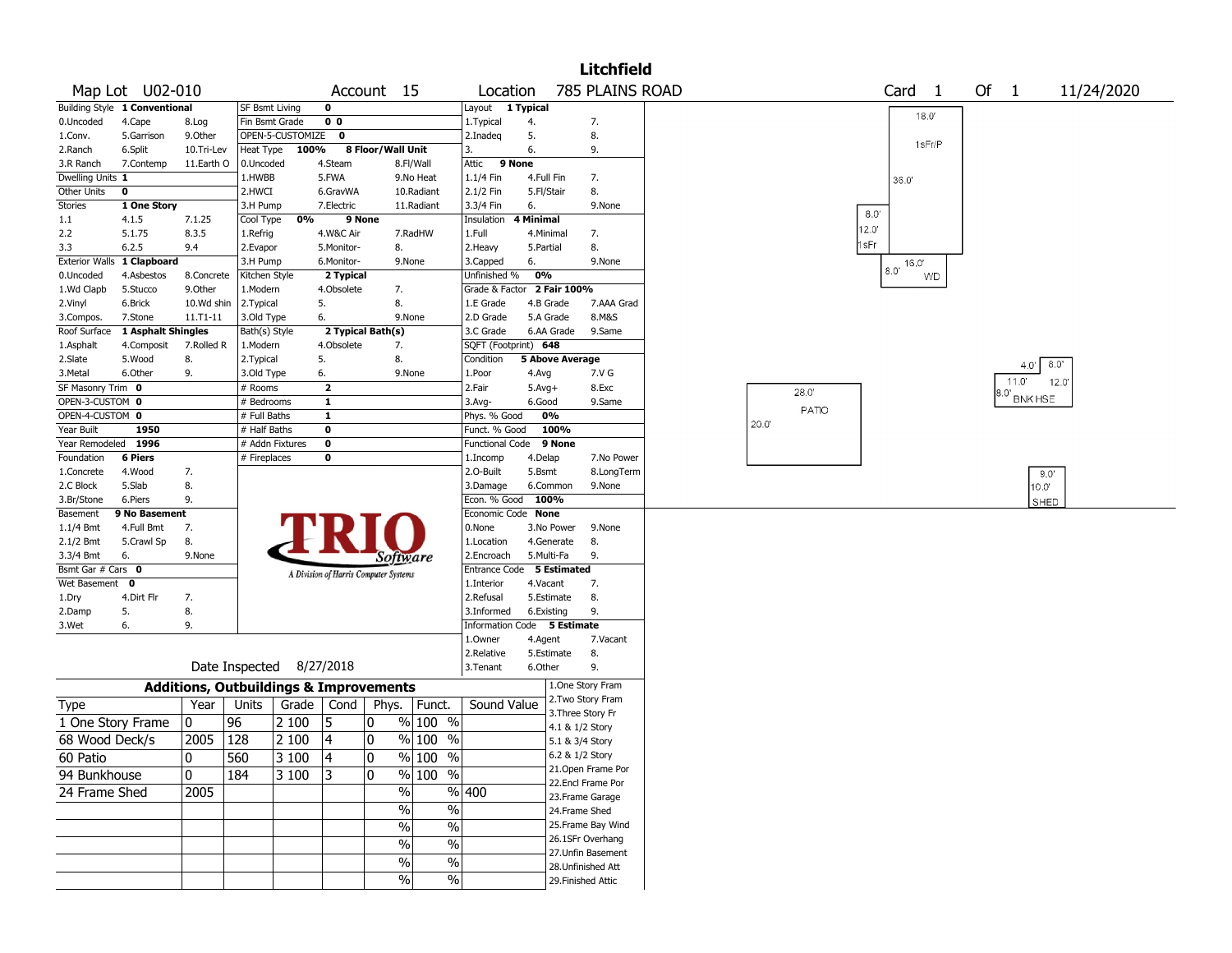|                   | Map Lot U02-011               | Account 643 | Location                     |                         | 795 PLAINS ROAD           |                                   |                       |                          | Card <sub>1</sub>    | Of $1$     |                                                        | 11/24/2020                            |
|-------------------|-------------------------------|-------------|------------------------------|-------------------------|---------------------------|-----------------------------------|-----------------------|--------------------------|----------------------|------------|--------------------------------------------------------|---------------------------------------|
|                   | FURTH, DONALD & MARY TRUSTEES |             |                              | <b>Property Data</b>    |                           |                                   |                       | <b>Assessment Record</b> |                      |            |                                                        |                                       |
|                   | 1351 N WESTERN AVE. #215      |             | Neighborhood 167 Plains Road |                         |                           | Year                              | Land                  |                          | <b>Buildings</b>     |            | Exempt                                                 | <b>Total</b>                          |
|                   | LAKE FOREST IL 60045 1238     |             |                              |                         |                           | 2007                              |                       | 173,120                  |                      | 9,297      | 0                                                      | 182,417                               |
|                   |                               |             | Tree Growth Year             | 0                       |                           | 2008                              |                       | 173,120                  |                      | 9,118      | 0                                                      | 182,238                               |
|                   |                               |             | X Coordinate<br>Y Coordinate |                         | 0<br>0                    | 2009                              |                       | 232,880                  |                      | 59,857     | 0                                                      | 292,737                               |
| B5203P334         |                               |             | Zone/Land Use                | <b>24 Pleasant Pond</b> |                           |                                   |                       |                          |                      |            |                                                        |                                       |
|                   |                               |             |                              |                         |                           | 2010                              |                       | 232,880                  |                      | 56,752     | 0                                                      | 289,632                               |
|                   |                               |             | Secondary Zone               |                         |                           | 2011                              |                       | 232,880                  |                      | 56,752     | 0                                                      | 289,632                               |
|                   |                               |             |                              |                         |                           | 2012                              |                       | 232,880                  |                      | 43,687     | 0                                                      | 276,567                               |
|                   |                               |             | Topography 2 Rolling         |                         |                           | 2013                              |                       | 232,880                  |                      | 43,687     | 0                                                      | 276,567                               |
|                   |                               |             | 1.Level                      | 4.Below St              | 7.Res Protec              | 2014                              |                       | 232,880                  |                      | 43,687     | 0                                                      | 276,567                               |
|                   |                               |             | 2.Rolling<br>3.Above St      | 5.Low<br>6.Swampy       | 8.<br>9.                  | 2015                              |                       | 232,880                  |                      | 43,687     | 0                                                      | 276,567                               |
|                   |                               |             | Utilities                    | 4 Drilled Well          | <b>6 Septic System</b>    | 2016                              |                       | 232,880                  |                      | 43,687     | 0                                                      | 276,567                               |
|                   |                               |             |                              |                         |                           | 2017                              |                       | 232,880                  |                      | 43,687     | 0                                                      | 276,567                               |
|                   |                               |             | 1.Public<br>2. Water         | 4.Dr Well<br>5.Dug Well | 7.Cesspool<br>8.Lake/Pond | 2018                              |                       | 232,880                  |                      | 43,687     | 0                                                      | 276,567                               |
|                   |                               |             | 3.Sewer                      | 6.Septic                | 9.None                    | 2019                              |                       | 180,900                  |                      | 47,200     | 0                                                      | 228,100                               |
|                   |                               |             | 1 Paved<br><b>Street</b>     |                         |                           | 2020                              |                       | 180,900                  |                      | 47,200     | 0                                                      | 228,100                               |
|                   |                               |             | 1.Paved                      | 4.Proposed              | 7.                        |                                   |                       |                          | <b>Land Data</b>     |            |                                                        |                                       |
|                   |                               |             | 2.Semi Imp<br>3.Gravel       | 5.R/O/W<br>6.           | 8.<br>9.None              | <b>Front Foot</b>                 |                       |                          | <b>Effective</b>     |            | <b>Influence</b>                                       | <b>Influence</b>                      |
|                   |                               |             |                              |                         | 0                         | 11.1-100                          | <b>Type</b>           | Frontage                 | <b>Depth</b>         | Factor     | Code<br>%                                              | <b>Codes</b><br>1.Unimproved          |
|                   | Inspection Witnessed By:      |             |                              |                         | $\mathbf 0$               | 12.101-200                        |                       |                          |                      |            | $\frac{9}{6}$                                          | 2.Excess Frtg                         |
|                   |                               |             |                              | <b>Sale Data</b>        |                           | $13.201+$<br>14.                  |                       |                          |                      |            | %<br>%                                                 | 3. Topography<br>4.Size/Shape         |
| X                 |                               | Date        | Sale Date                    |                         |                           | 15.                               |                       |                          |                      |            | %                                                      | 5.Access                              |
| No./Date          | Description                   | Date Insp.  | Price                        |                         |                           |                                   |                       |                          |                      |            | %<br>%                                                 | 6.Restriction<br>7. Right of Way      |
|                   |                               |             | Sale Type<br>1.Land          | 4.MFG UNIT              | 7.                        | <b>Square Foot</b>                |                       |                          | <b>Square Feet</b>   |            |                                                        | 8.View/Environ                        |
|                   |                               |             | 2.L & B                      | 5.Other                 | 8.                        | 16.Regular Lot                    |                       |                          |                      |            | $\frac{9}{6}$                                          | 9.Fract Share                         |
|                   |                               |             | 3.Building                   | 6.                      | 9.                        | 17.Secondary Lot                  |                       |                          |                      |            | %<br>$\frac{9}{6}$                                     | <b>Acres</b><br>30. Frontage 1        |
|                   |                               |             | Financing                    |                         |                           | 18. Excess Land<br>19.Condominium |                       |                          |                      |            | $\overline{\frac{9}{6}}$                               | 31. Frontage 2                        |
|                   |                               |             | 1.Convent                    | 4.Seller                | 7.                        | 20.Miscellaneous                  |                       |                          |                      |            | $\frac{9}{6}$                                          | 32. Tillable                          |
| Notes:            |                               |             | 2.FHA/VA                     | 5.Private               | 8.                        |                                   |                       |                          |                      |            | $\overline{\frac{9}{6}}$                               | 33.Tillable                           |
|                   |                               |             | 3.Assumed                    | 6.Cash                  | 9.Unknown                 |                                   |                       |                          |                      |            | %                                                      | 34.Softwood F&O<br>35. Mixed Wood F&O |
|                   |                               |             | Validity                     |                         |                           | Fract. Acre<br>21. Houselot (Frac |                       | <b>Acreage/Sites</b>     |                      |            |                                                        | 36.Hardwood F&O                       |
|                   |                               |             | 1.Valid                      | 4.Split                 | 7.Renovate                | 22.Baselot(Fract)                 | 21                    |                          | 0.50                 | 100        | %<br>0                                                 | 37.Softwood TG                        |
|                   |                               |             | 2.Related                    | 5.Partial               | 8.Other                   | 23.                               | 30<br>$\overline{31}$ |                          | 1.00<br>2.50         | 100<br>100 | $\overline{0}$<br>%<br>$\frac{9}{6}$<br>$\overline{0}$ | 38. Mixed Wood TG                     |
|                   |                               |             | 3.Distress                   | 6.Exempt                | 9.                        | <b>Acres</b>                      | $\overline{26}$       |                          | 1.00                 | 80         | $\frac{9}{6}$<br>$\overline{0}$                        | 39.Hardwood TG                        |
|                   |                               |             | Verified                     |                         |                           | 24. Houselot                      | $\overline{44}$       |                          | 1.00                 | 80         | $\frac{9}{6}$<br>$\mathbf 0$                           | 40. Wasteland                         |
|                   |                               |             | 1.Buyer                      | 4.Agent                 | 7.Family                  | 25.Baselot                        |                       |                          |                      |            | $\overline{\frac{9}{6}}$                               | 41.Gravel Pit<br>42. Mobile Home Si   |
|                   |                               |             | 2.Seller                     | 5.Pub Rec               | 8.Other                   | 26.Rear 1                         |                       |                          |                      |            | %                                                      | 43.Camp Site                          |
|                   |                               |             | 3.Lender                     | 6.MLS                   | 9.                        | 27.Rear 2<br>28. Rear 3           |                       |                          |                      |            |                                                        | 44.Lot Improvemen                     |
| <b>Litchfield</b> |                               |             |                              |                         |                           | 29. Rear 4                        |                       |                          | <b>Total Acreage</b> | 5.00       |                                                        | 45.Access Right                       |
|                   |                               |             |                              |                         |                           |                                   |                       |                          |                      |            |                                                        | 46.Golf Course                        |